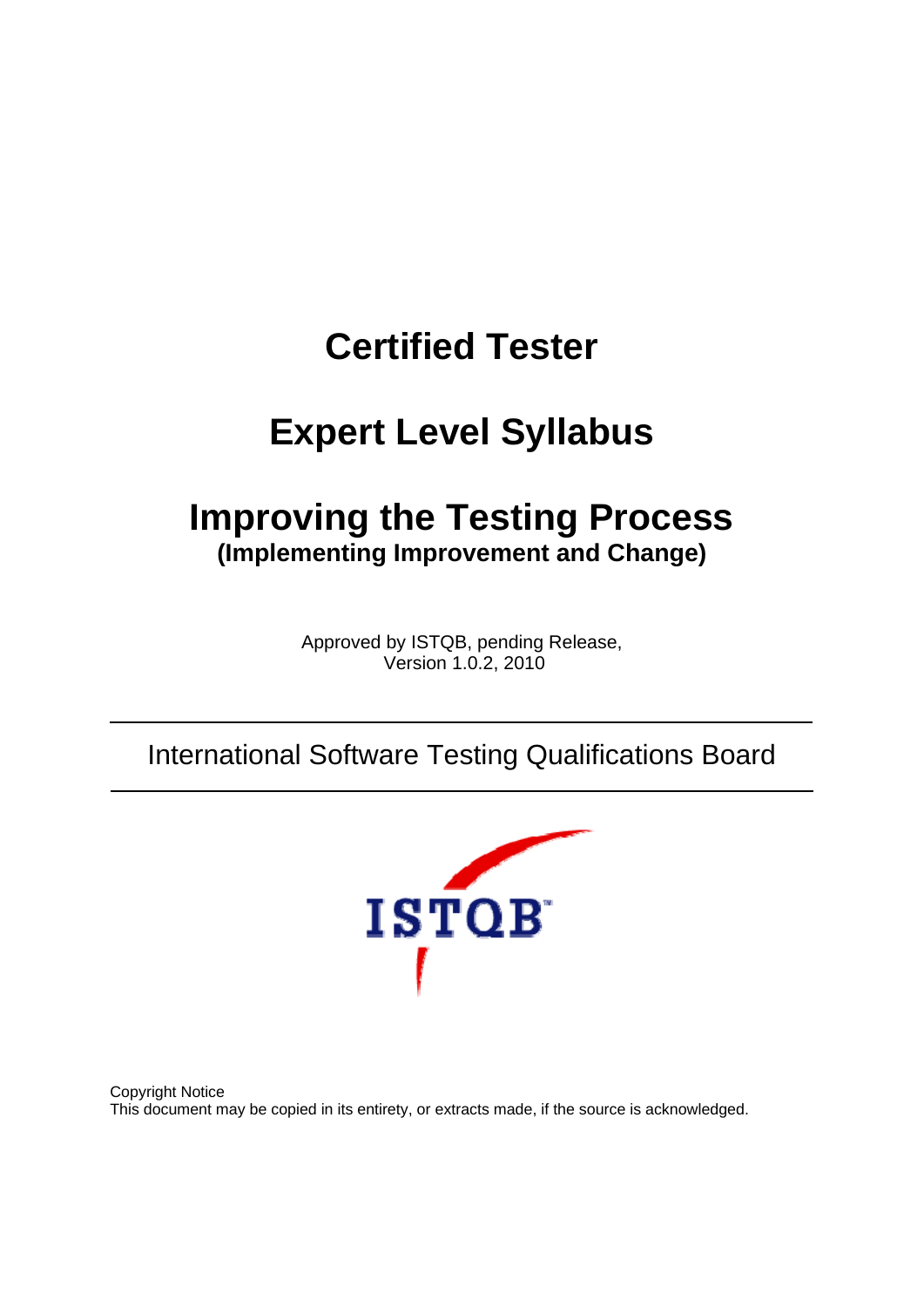

Copyright © International Software Testing Qualifications Board (hereinafter called ISTQB®).

Expert Level Working Party: Erik van Veenendaal, Graham Bath, Isabel Evans 2006-2009.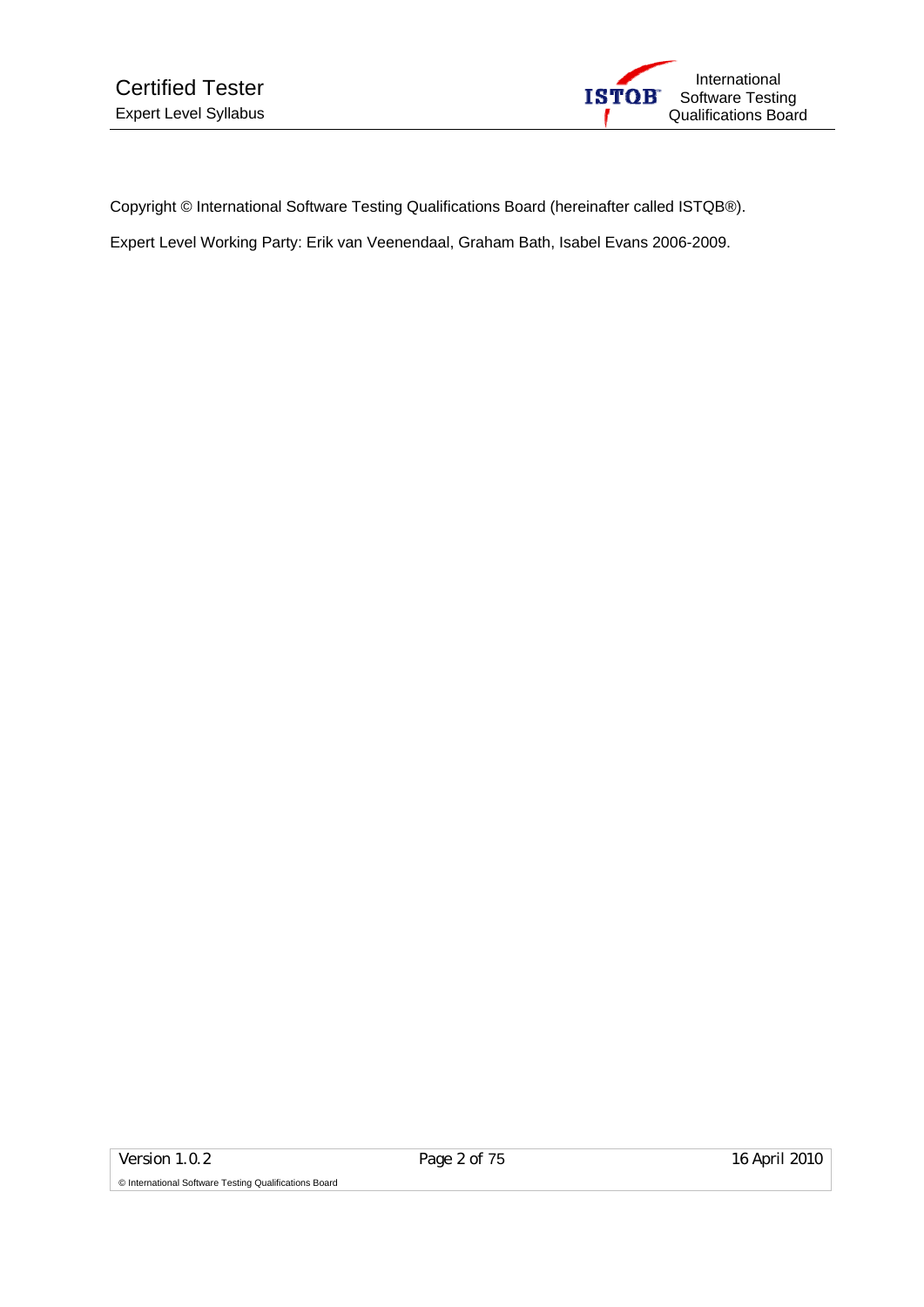

# **Revision History**

| <b>Version</b>      | Date.      | Remarks                                               |
|---------------------|------------|-------------------------------------------------------|
| V2009-Beta          | 25.5.2009  | l Beta Review                                         |
| V2009-Beta2         | 2.7.2009   | Corrections from Beta Review                          |
| V2009 Release 1.0.0 | 23.10.2009 | Release                                               |
| V2009 Release 1.0.1 | 19.03.2010 | l Technical writer edits                              |
| V2009 Release 1.0.2 | 16.4.2010  | Typing error page 72 lines 14/15: K5/K6 lines swapped |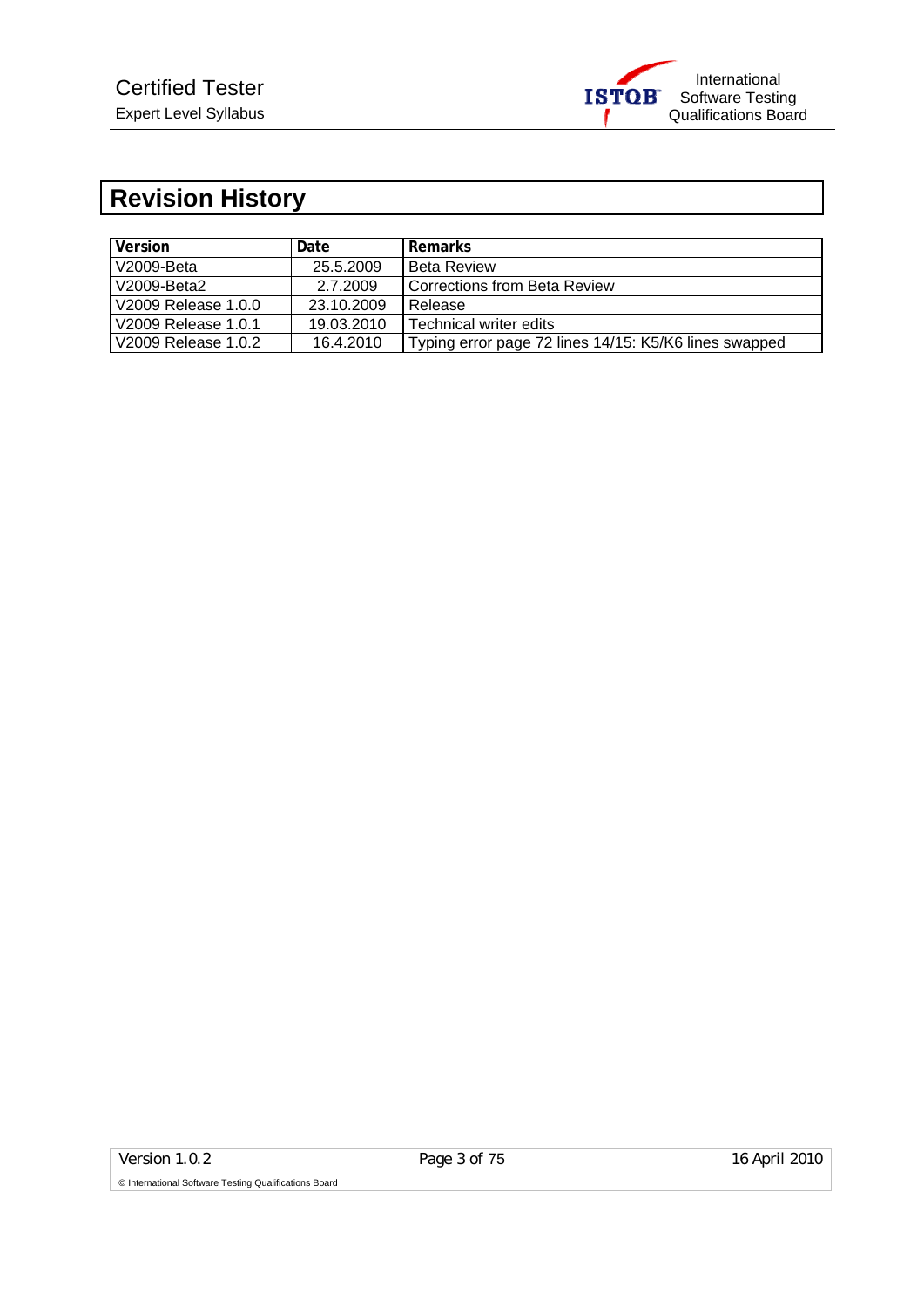

# **Table of Contents**

| 1.             |  |  |
|----------------|--|--|
| 1.1            |  |  |
| 1.2            |  |  |
| 1.3            |  |  |
| 1.3.1          |  |  |
| 1.3.2          |  |  |
| 1.3.3          |  |  |
| 1.4            |  |  |
| 1.5            |  |  |
| 1.6            |  |  |
| 1.7            |  |  |
| 1.8            |  |  |
| 1.9            |  |  |
| 2.             |  |  |
| 2.1            |  |  |
| 2.2            |  |  |
| 2.3            |  |  |
| 2.4            |  |  |
| 2.4.1          |  |  |
| 2.4.2          |  |  |
| 2.4.3          |  |  |
| 2.5            |  |  |
| 2.5.1<br>2.5.2 |  |  |
| 2.5.3          |  |  |
| 2.5.4          |  |  |
| 3.             |  |  |
| 3.1            |  |  |
| 3.1.1          |  |  |
| 3.1.2          |  |  |
| 3.1.3          |  |  |
| 3.2            |  |  |
| 3.2.1          |  |  |
| 3.2.2          |  |  |
| 3.3            |  |  |
| 3.3.1          |  |  |
| 3.3.2          |  |  |
| 3.3.3          |  |  |
| 3.4            |  |  |
| 3.4.1          |  |  |
| 3.4.2          |  |  |
| 4.             |  |  |
| 4.1            |  |  |
| 4.2            |  |  |
| 4.2.1          |  |  |
| 4.2.2          |  |  |
| 4.2.3          |  |  |
|                |  |  |

16 April 2010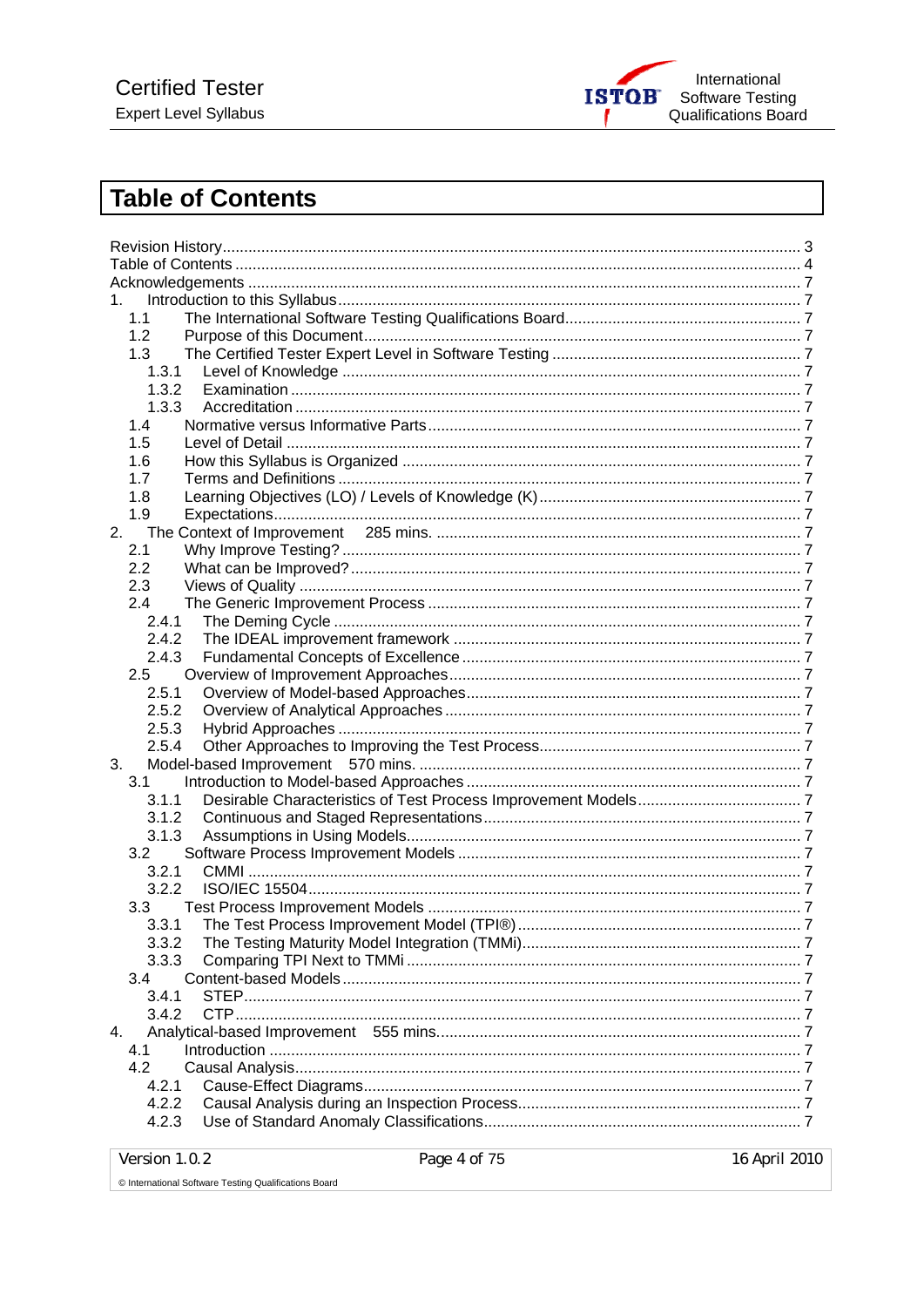

| 4.2.4 |                 |  |
|-------|-----------------|--|
| 4.3   |                 |  |
| 4.4   |                 |  |
| 4.4.1 |                 |  |
| 4.4.2 |                 |  |
| 4.4.3 |                 |  |
| 4.4.4 |                 |  |
| 4.4.5 |                 |  |
| 4.4.6 |                 |  |
| 4.4.7 |                 |  |
| 5.    |                 |  |
| 5.1   |                 |  |
| 6.    |                 |  |
| 6.1   |                 |  |
| 6.2   |                 |  |
| 6.2.1 |                 |  |
| 6.2.2 |                 |  |
| 6.2.3 |                 |  |
| 6.2.4 |                 |  |
|       |                 |  |
| 6.3   |                 |  |
| 6.3.1 |                 |  |
| 6.3.2 |                 |  |
| 6.3.3 |                 |  |
| 6.3.4 |                 |  |
| 6.3.5 |                 |  |
| 6.3.6 |                 |  |
| 6.3.7 |                 |  |
| 6.4   |                 |  |
| 6.4.1 |                 |  |
| 6.4.2 |                 |  |
| 6.4.3 |                 |  |
| 6.5   |                 |  |
| 6.5.1 |                 |  |
| 6.5.2 |                 |  |
| 6.6   |                 |  |
| 7.    |                 |  |
| 7.1   |                 |  |
| 7.1.1 |                 |  |
| 7.1.2 |                 |  |
| 7.2   |                 |  |
| 7.2.1 |                 |  |
| 7.2.2 |                 |  |
| 7.3   |                 |  |
| 7.3.1 |                 |  |
| 7.3.2 |                 |  |
|       |                 |  |
| 7.3.3 |                 |  |
| 7.3.4 |                 |  |
| 7.3.5 |                 |  |
| 7.3.6 |                 |  |
| 7.3.7 |                 |  |
| 8.    | Managing Change |  |
| 8.1   |                 |  |
| 8.2   |                 |  |
| 8.3   |                 |  |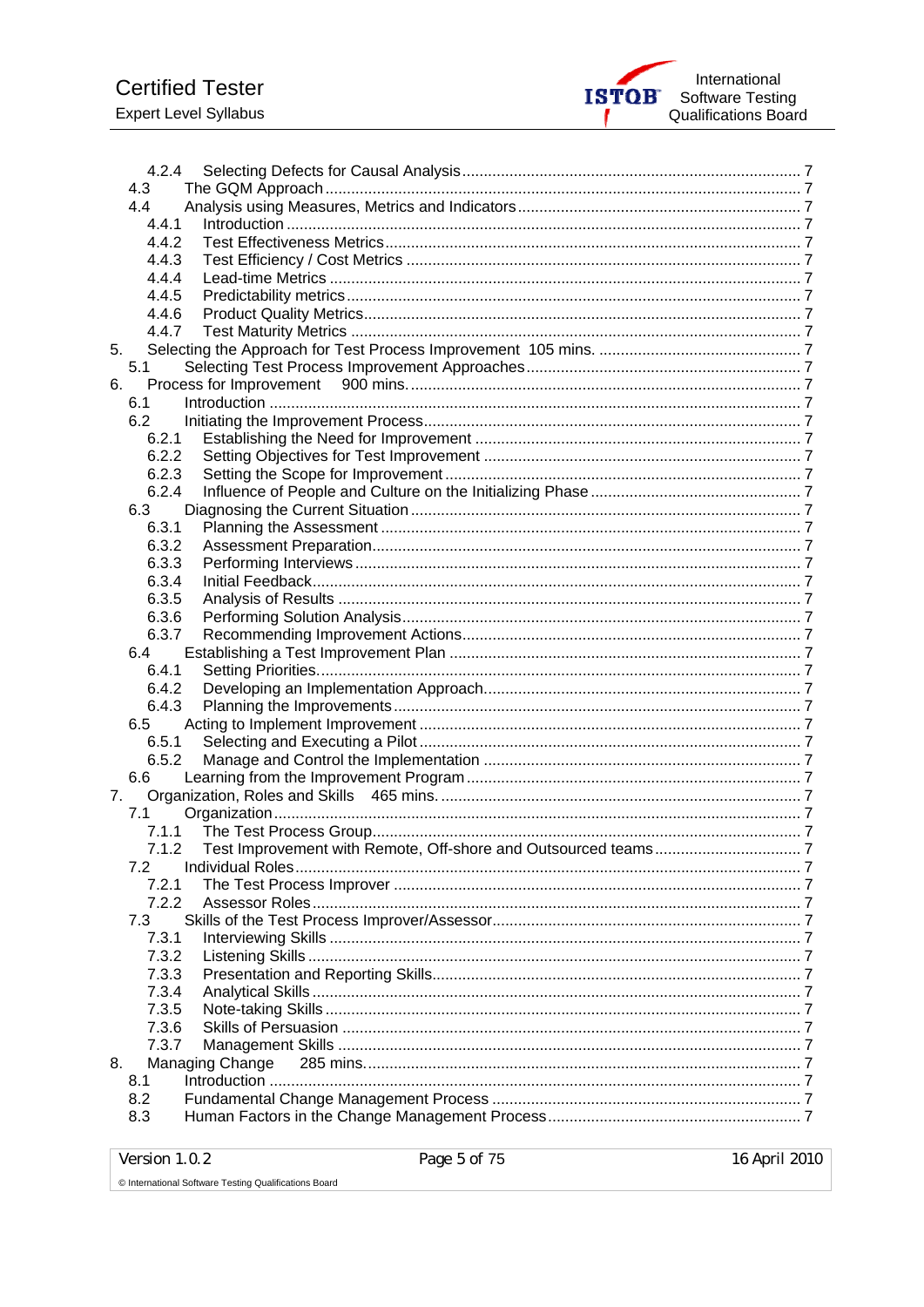

| 9.     |  |
|--------|--|
| 9.1    |  |
|        |  |
| 9.2    |  |
| 10.    |  |
| 10.1   |  |
| 11.    |  |
| 11.1   |  |
| 11.2   |  |
| 11.3   |  |
| 11.4   |  |
| 11.5   |  |
| 12.    |  |
| 12.1   |  |
| 12.2   |  |
| 12.3   |  |
| 12.3.1 |  |
| 12.4   |  |
| 12.4.1 |  |
| 12.4.2 |  |
| 12.4.3 |  |
|        |  |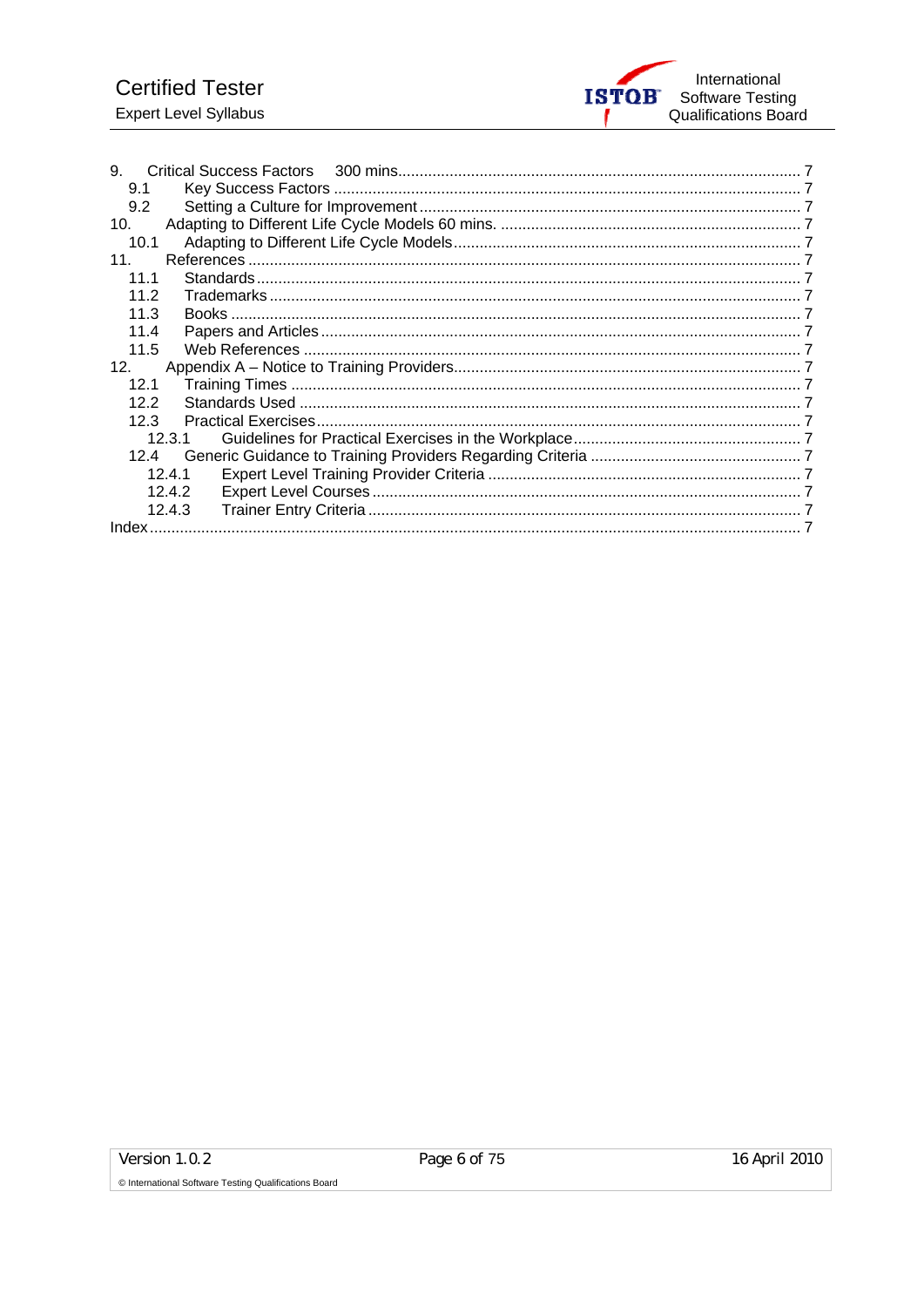

# **Acknowledgements**

This document was produced by a core team of authors from the International Software Testing Qualifications Board Expert Level Working Party for the module "Improving the Testing Process":

Graham Bath (chair for this syllabus)

Isabel Evans

Erik van Veenendaal

The core team thanks the review team and all National Boards for their suggestions and input.

At the time the Expert Level Syllabus for this module was completed, the Expert Level Working Party had the following membership (alphabetical order):

| Graham Bath         | Beata Karpinska        | Klaus Olsen         |
|---------------------|------------------------|---------------------|
| <b>Rex Black</b>    | <b>Caroline Molloy</b> | Meile Posthuma      |
| <b>Isabel Evans</b> | Silvio Moser           | Maud Schlich        |
| Matthias Hamburg    | Thomas Müller          | Erik van Veenendaal |
| Kari Kakkonen       | Ingvar Nordstrom       |                     |

The following persons participated in the reviewing, commenting and balloting of this syllabus (alphabetical order):

| <b>Graham Bath</b>      | Beata Karpinska        | Ingvar Nordstrom    | <b>Brian Wells</b> |
|-------------------------|------------------------|---------------------|--------------------|
| Rex Black               | Kari Kakkonen          | Klaus Olsen         |                    |
| Sigrid Eldh             | Marcel Kwakernaak      | Meile Posthuma      |                    |
| <b>Isabel Evans</b>     | Judy McKay             | <b>Stuart Reid</b>  |                    |
| <b>Cheryl George</b>    | <b>Caroline Molloy</b> | Maud Schlich        |                    |
| Derk-Jan de Grood       | <b>Thomas Müller</b>   | Neil Thompson       |                    |
| <b>Matthias Hamburg</b> | Silvio Moser           | Erik van Veenendaal |                    |

This document was formally released by the General Assembly of ISTQB® on 19<sup>th</sup> June 2009.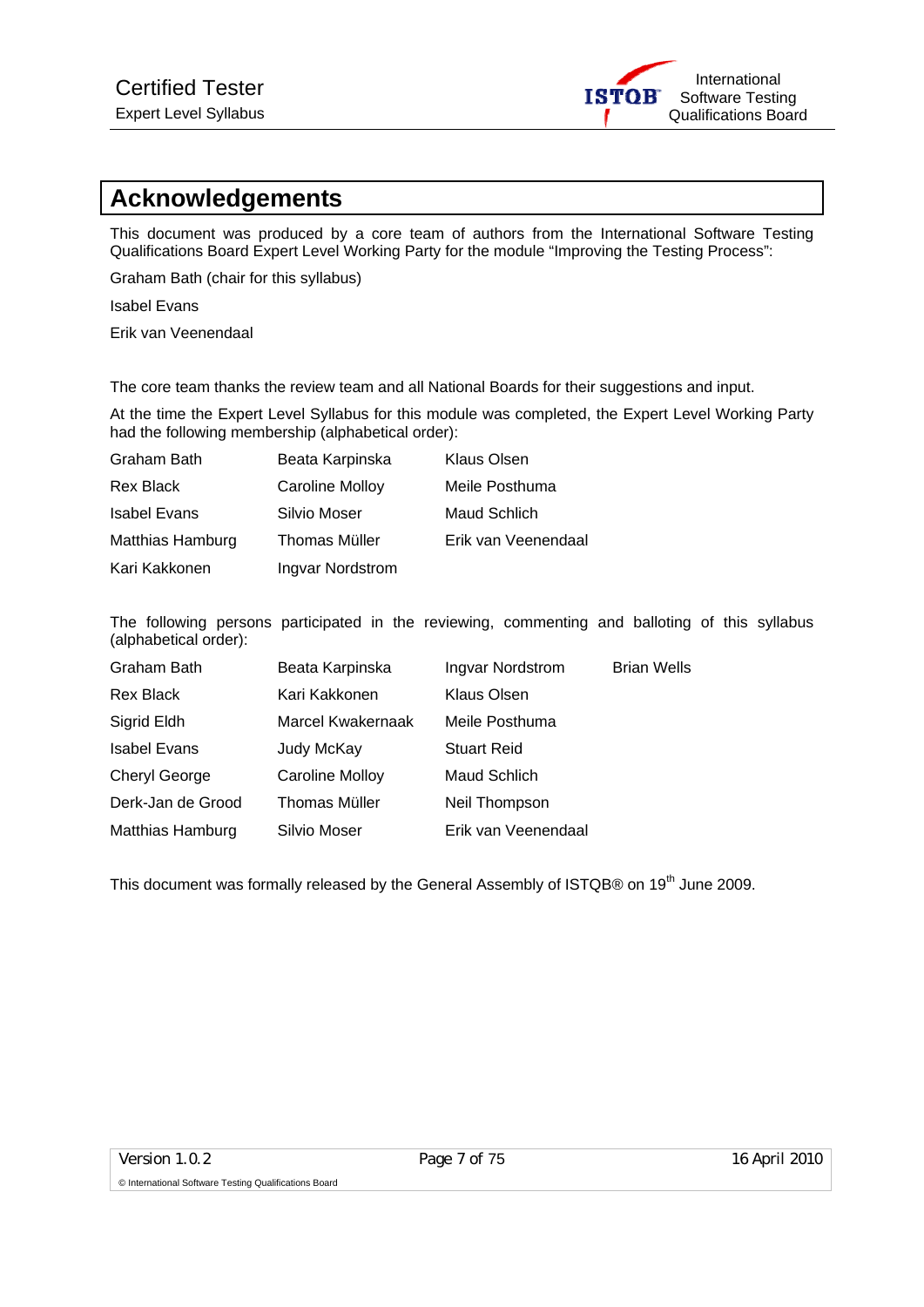# **1. Introduction to this Syllabus**

# 1.1 The International Software Testing Qualifications Board

The International Software Testing Qualifications Board (hereinafter called ISTQB®) is made up of Member Boards representing countries or regions around the world. More details on the structure and membership of the ISTQB may be found at [ISTQB-Web].

# 1.2 Purpose of this Document

This syllabus forms the basis for the International Software Testing Qualification at the Expert Level for the module "Improving the Testing Process". The ISTQB® provides this syllabus as follows:

- To Member Boards, to translate into their local language and to accredit training providers. National boards may adapt the syllabus to their particular language needs and modify the references to adapt to their local publications.
- To Exam Boards, to derive examination questions in their local language adapted to the learning objectives for each module.
- To training providers, to produce courseware and determine appropriate teaching methods.
- To certification candidates, to prepare for the exam (as part of a training course or independently).
- To the international software and systems engineering community, to advance the profession of software and systems testing, and as the basis for books and articles.

The ISTQB® may allow other entities to use this syllabus for other purposes, provided they seek and obtain prior written permission.

# 1.3 The Certified Tester Expert Level in Software Testing

The Expert Level qualification is aimed at those who have already achieved an advanced point in their careers in software testing and wish to develop further their expertise in a specific area. The modules offered at the Expert Level cover a wide range of testing topics.

A testing expert is one who has a broad knowledge of testing in general, and an in depth understanding in a special test area. An in-depth understanding is defined as having sufficient knowledge of testing theory and practice to be able to influence the direction that an organization and/or project takes when creating, implementing and executing testing processes.

To participate in the Expert Level exam in the module "Improving the Testing Process", candidates must hold the Advanced Level certificate in test management.

In addition to passing the exam, proof needs to be provided of practical working experience in the testing field in general and specifically in the field represented by the Expert Level module before the Expert Level certificate is awarded. In addition to passing the exam the following requirements apply:

- at least five years of practical testing experience (CV needs to be submitted including two references)
- at least two years of experience in the Expert Level module topic (CV needs to be submitted including two references)
- at least one paper written and published, OR a presentation is given at a testing conference covering an Expert Level module topic.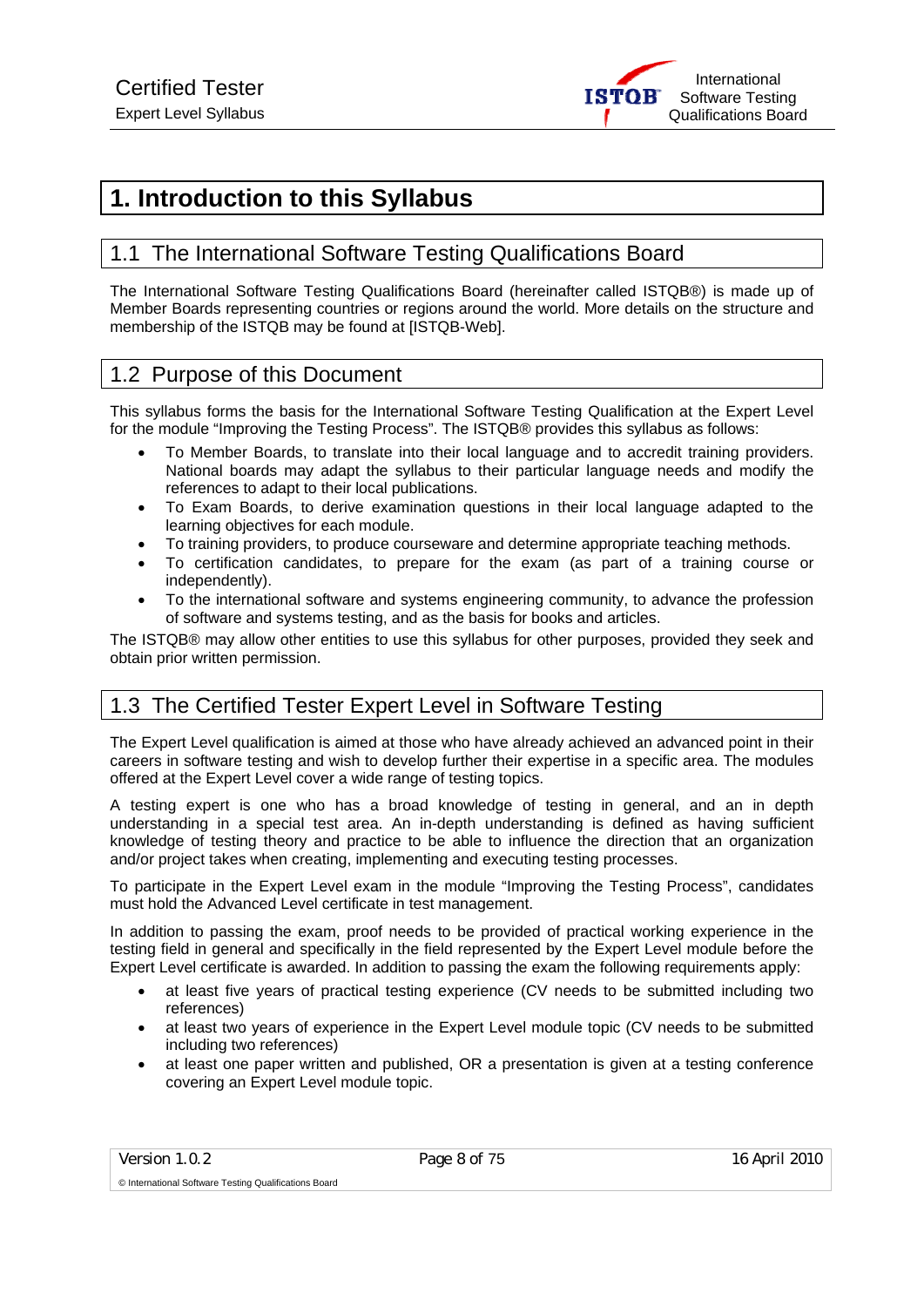Persons that formally comply with the criteria defined above will receive the formal ISTQB Expert Level certificate for the underlying module. Those that possess an ISTQB Expert Level certificate will also be allowed to use the Certified Tester Expert Level (CTEL) acronym.

Holders of an Expert certificate in a particular module should regularly renew their certification by achieving a minimum number of credits within the ISTQB Certification Extension Process [ISTQB-CEP]. Further details of this process may be found at [ISTQB-Web].

# *1.3.1 Level of Knowledge*

Learning objectives for each chapter of this syllabus are captured at the beginning of each chapter for clear identification.

# *1.3.2 Examination*

All Expert Level Certificate examinations shall be based on this syllabus, plus the test management module in the Advanced Level syllabus (especially Chapter 8 "Standards and Test Improvement Process"), plus the Foundation Level syllabus. Answers to examination questions may require the use of material based on more than one section of these syllabi.

The format of the examination is defined by the Expert Exam Guidelines of the ISTQB [ISTQB-EL-EXAM].

Exams may be taken as part of an accredited training course or taken independently (e.g., at an examination center). Exams may be taken on paper or electronically, but all exams must be proctored/observed (supervised by a person mandated by a National or Examination Board).

# *1.3.3 Accreditation*

An ISTQB Member Board may accredit training providers whose course material follows this syllabus. Training providers should obtain accreditation guidelines from the board or body that performs the accreditation. An accredited course is recognized as conforming to this syllabus, and is allowed to have an ISTQB examination as part of the course.

# 1.4 Normative versus Informative Parts

Normative parts of the syllabus are examinable. These are:

- Learning objectives
- **Keywords**
- Required exercises in the workplace

The rest of the syllabus is informative and elaborates on the learning objectives.

# 1.5 Level of Detail

The level of detail in this syllabus allows internationally consistent teaching and examination. In order to achieve this goal, the syllabus consists of:

- General instructional objectives describing the intention of the Expert Level
- Learning objectives for each knowledge area, describing the cognitive learning outcome and mindset to be achieved (these are normative)
- A list of information to teach, including a description of the key concepts to teach, including sources such as accepted literature or standards, and references to additional sources if required (these are informative)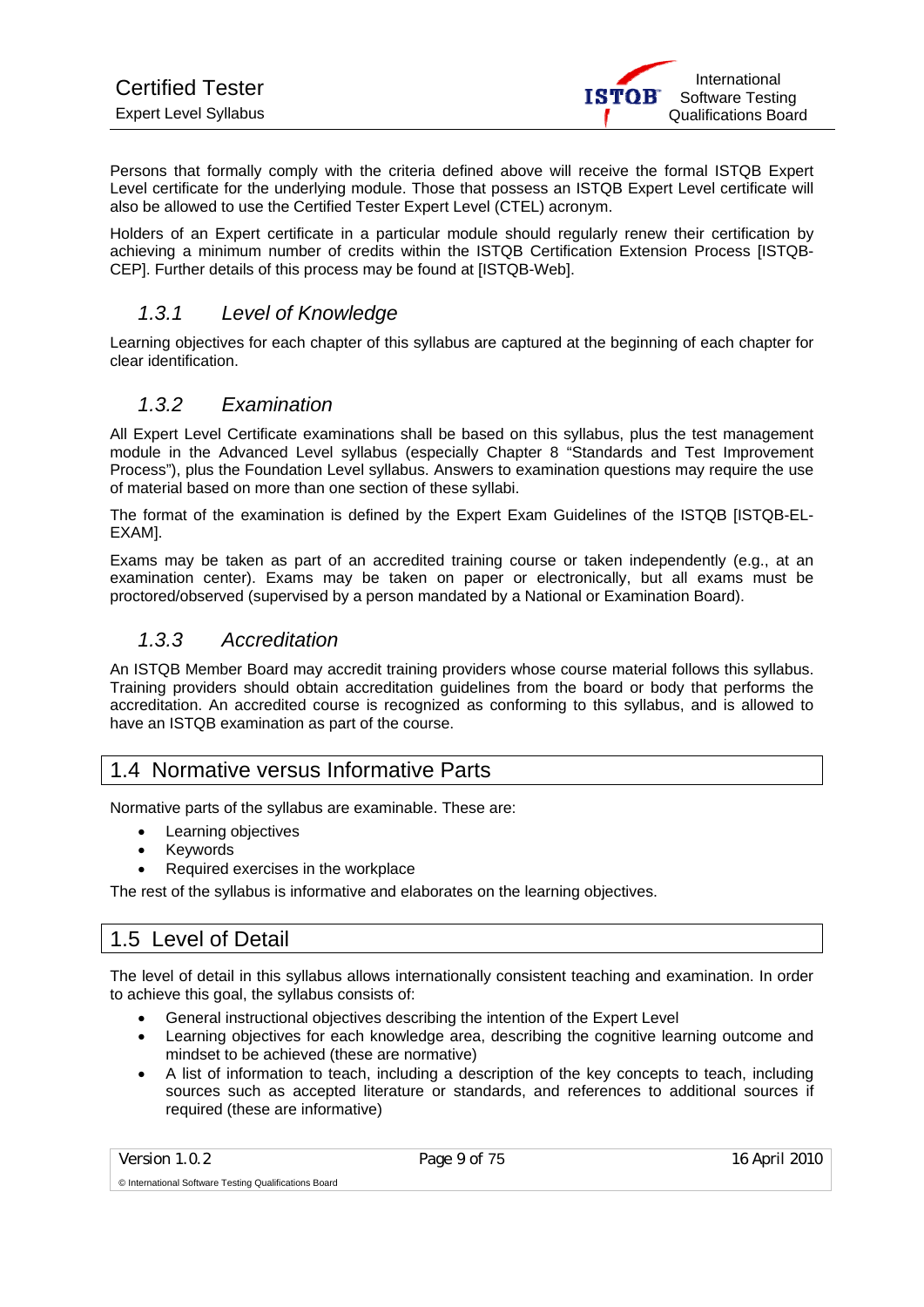The syllabus content is not a description of the entire knowledge area of improving the test process; it reflects the level of detail to be covered in an accredited Expert Level training course.

# 1.6 How this Syllabus is Organized

There are ten major chapters. The top level heading shows the time for the chapter. For example:

#### 2. The Context of Improvement 180 mins.

shows that Chapter 2 is intended to have a time of 180 minutes for teaching the material in the chapter. Specific learning objectives are listed at the start of each chapter.

# 1.7 Terms and Definitions

Many terms used in the software literature are used interchangeably. The definitions in this Expert Level Syllabus are available in the Standard Glossary of Terms Used in Software Testing, published by the ISTQB [ISTQB-Glossary].

Each of the keywords listed at the start of each chapter in this Expert Level Syllabus is defined in [ISTQB-Glossary].

# 1.8 Learning Objectives (LO) / Levels of Knowledge (K)

The following learning objective definitions apply to this syllabus. Each topic in the syllabus will be examined according to the learning objective assigned to it.

#### **Level 1: Remember (K1)**

The candidate will recognize, remember and recall a term or concept.

Keywords: Remember, recall, recognize, know

#### Example

Can recognize the definition of "failure" as:

- "non-delivery of service to an end user or any other stakeholder" or
- "actual deviation of the component or system from its expected delivery, service or result".

#### **Level 2: Understand (K2)**

The candidate can select the reasons or explanations for statements related to the topic, and can summarize, differentiate, classify and give examples for facts (e.g., compare terms), testing concepts and test procedures (explaining the sequence of tasks).

Keywords: Summarize, classify, compare, map, contrast, exemplify, interpret, translate, represent, infer, conclude, categorize

#### Examples

Explain the reason why tests should be designed as early as possible:

- To find defects when they are cheaper to remove
- To find the most important defects first

Explain the similarities and differences between integration and system testing:

- Similarities: testing more than one component, and can test non-functional aspects
- Differences: integration testing concentrates on interfaces and interactions whereas system testing concentrates on whole-system aspects, such as end to end processing

#### **Level 3: Apply (K3)**

The candidate can select the correct application of a concept or technique and apply it to a given context. K3 is normally applicable to procedural knowledge. There is no creative act involved such as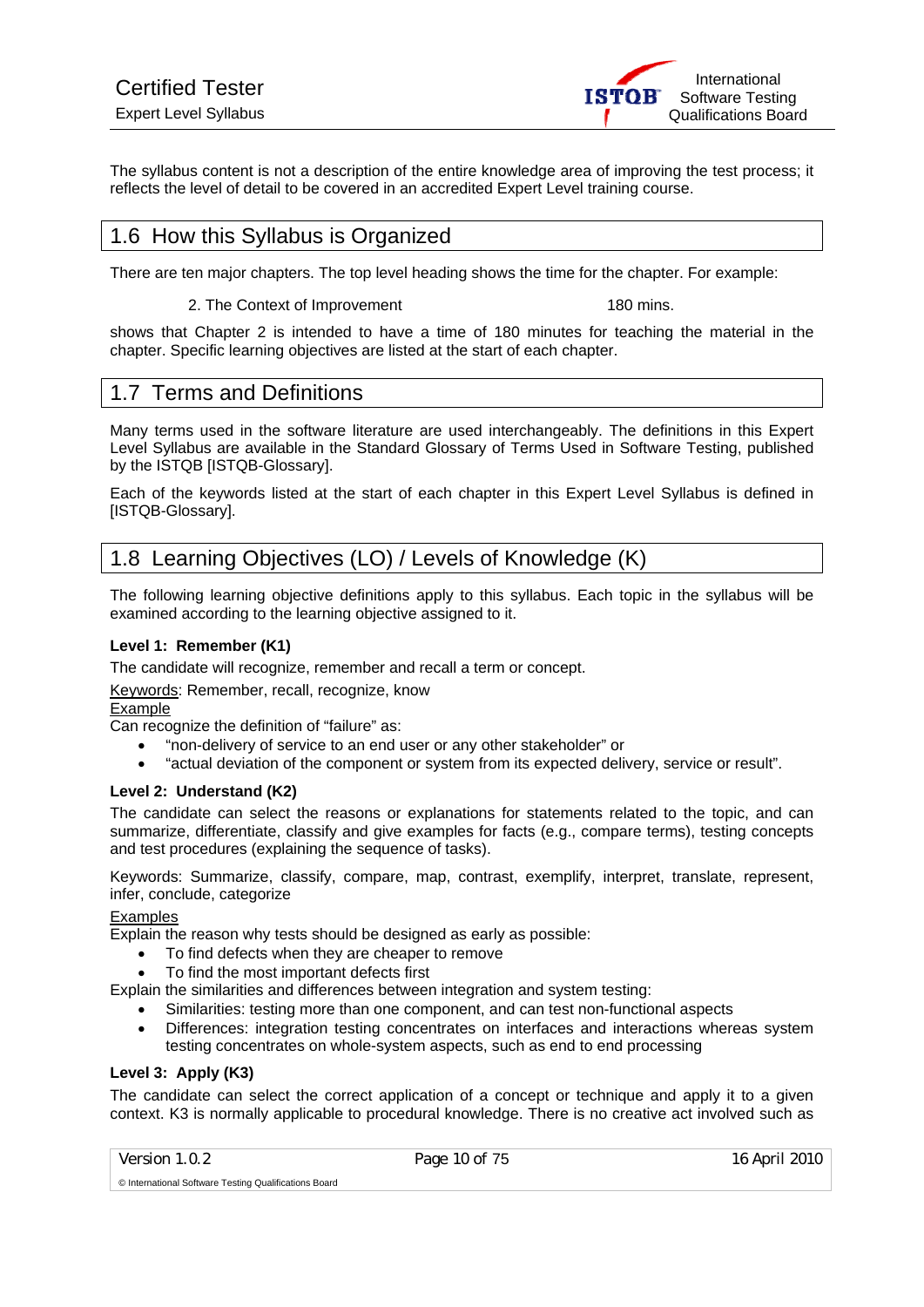evaluating a software application or creating a model for a given software. When we have a given model and cover the procedural steps to create test cases from the model in the syllabus, then it is K3. Keywords: Implement, execute, use, follow a procedure, apply a procedure

#### Example

- Can identify boundary values for valid and invalid partitions.
- Use the generic procedure for test case creation to derive the test cases from a given state transition diagram in order to cover all transitions.

#### **Level 4: Analyze (K4)**

The candidate can separate information related to a procedure or technique into its constituent parts for better understanding, and can distinguish between facts and inferences. Typical application is to analyze a document, software or a project situation and propose appropriate actions to solve a problem or accomplish a task.

Keywords: Analyze, differentiate, select, structure, focus, attribute, deconstruct, evaluate, judge, monitor, coordinate, create, synthesize, generate, hypothesize, plan, design, construct, produce Example

- Analyze product risks and propose preventive and corrective mitigation activities.
- Describe which portions of an incident report are factual and which are inferred from results.

#### **Level 5: Evaluate (K5)**

The candidate may make judgments based on criteria and standards. He detects inconsistencies or fallacies within a process or product, determines whether a process or product has internal consistency and detects the effectiveness of a procedure as it is being implemented (e.g., determine if a scientist's conclusions follow from observed data.)

Keywords: Evaluate, coordinate, detect, monitor. judge, critique Example

- Judge whether a specific review process has been effectively and efficiently applied in a given situation.
- Evaluate the test results and problem reports and propose a recommendation to the stakeholder whether further testing is required.
- Evaluate whether a given set of test cases has achieved a coverage level.
- Monitor the risk mitigation activities, propose improvements (includes summarizing results).

#### **Level 6: Create (K6)**

The candidate puts elements together to form a coherent or functional whole. Typical application is to reorganize elements into a new pattern or structure, devise a procedure for accomplishing some task, or invent a product (e.g., build habitats for a specific purpose).

Keywords: Generate, hypothesize, plan, design, construct, produce Example

- Generate an appropriate risk management process that includes both rigorous and informal elements.
- Create the test approach for a project that considers the context of the company's policy, project / product, test objectives, risks and timeline to form a dynamic strategy to balance an analytical strategy.
- Construct a review process from the elements of different review types to form an effective process for the organization.

Refer to [Anderson] for details about the cognitive levels of learning objectives.

## 1.9 Expectations

The Learning Objectives in this syllabus are intended to develop participants to fulfill the following expectations:

Version 1.0.2 Page 11 of 75 16 April 2010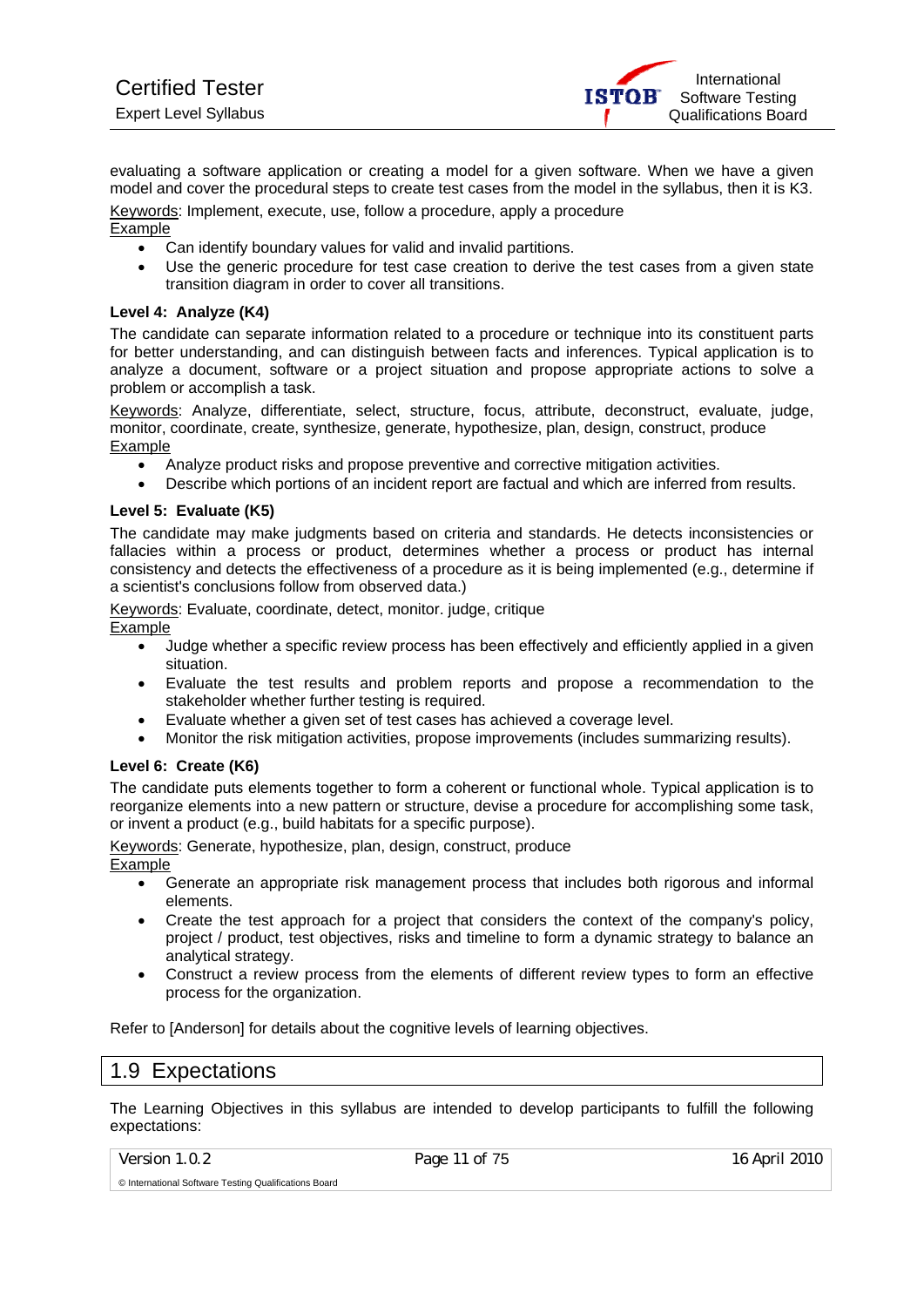

- To advise on test process improvement
- To ensure that the implementation of test process improvements within their organization or project takes place effectively and stands the best chance of success
- To fulfill the specific expert role within their organization or project

It is not intended that candidates who qualify at the Expert Level should immediately be considered as "world experts" in test process improvement. The expectation is that the qualified ISTQB CTEL in Improving the Test Process will be able to provide expert support within their organization or project to initiate, implement and support improvements to testing in that organization or project.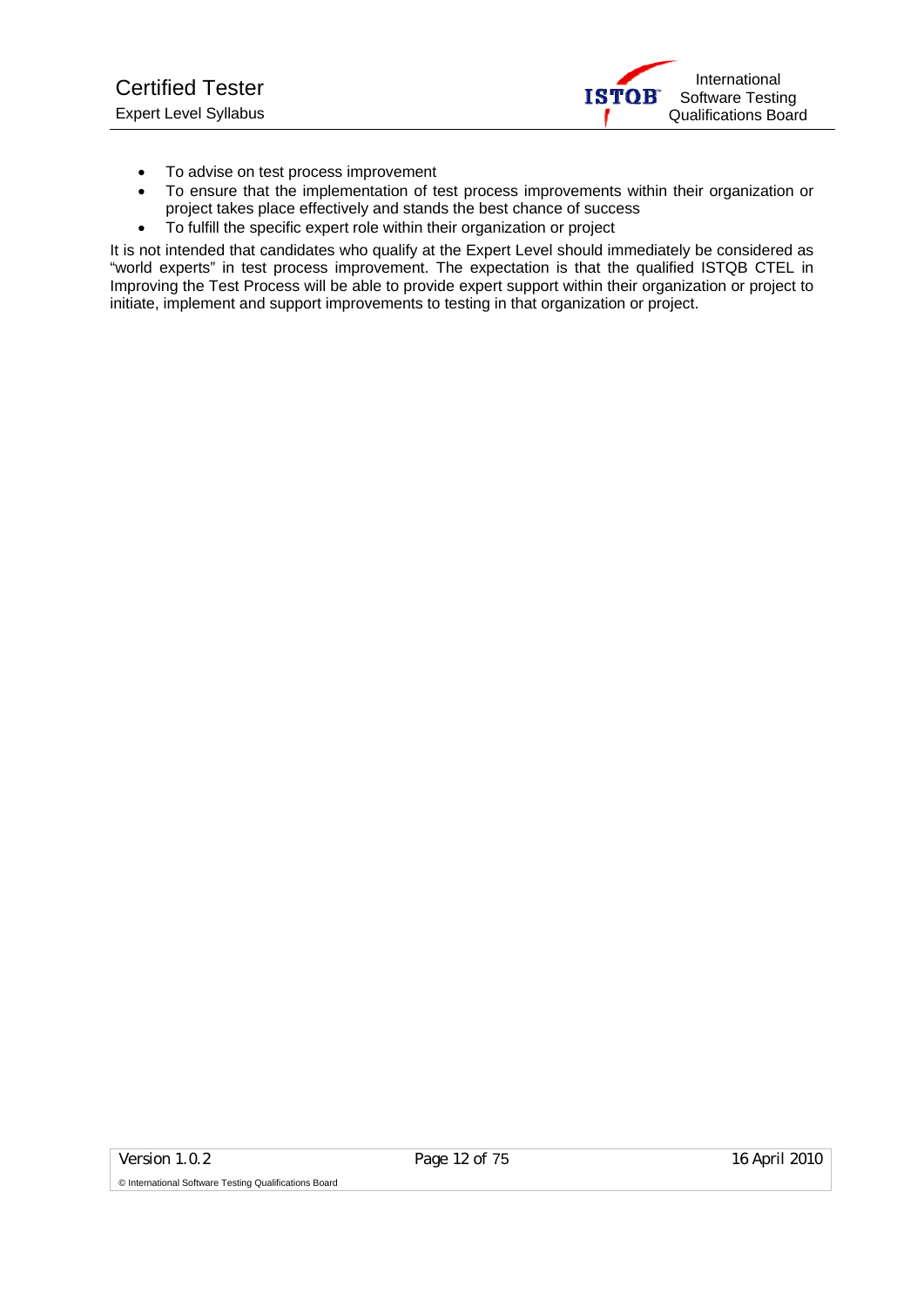# **2. The Context of Improvement 285 mins.**

## *Keywords:*

Deming cycle, EFQM Excellence Model, IDEAL, manufacturing-based quality, product-based quality, retrospective meeting, software lifecycle, Software Process Improvement (SPI), standard, test tool, Total Quality Management (TQM), transcendent-based quality, user-based quality, valuebased quality

## *Learning Objectives for Context of Improvement*

#### **2.1 Why Improve Testing?**

- LO 2.1.1 (K2) Give examples of the typical reasons for test improvement.
- LO 2.1.2 (K2) Contrast test improvement with other improvement goals and initiatives.
- LO 2.1.3 (K6) Formulate to all stakeholders the reasons for proposed test process improvements, show how they are linked to business goals and explain them in the context of other process improvements.

#### **2.2 What can be Improved?**

LO 2.2.1 (K2) Understand the different aspects of testing, and related aspects, that can be improved.

#### **2.3 Views of Quality**

- LO 2.3.1 (K2) Compare the different views of quality.
- LO 2.3.2 (K2) Map the different views of quality to testing.

#### **2.4 Generic Improvement Process**

- LO 2.4.1 (K2) Understand the steps in the Deming Cycle.<br>LO 2.4.2 (K2) Compare two generic methods (Deming C
- (K2) Compare two generic methods (Deming Cycle and IDEAL framework) for improving processes.
- LO 2.4.3 (K2) Give examples for each of the Fundamental Concepts of Excellence with regard to test process improvement.

#### **2.5 Overview of Improvement Approaches**

- LO 2.5.1 (K2) Compare the characteristics of a model-based approach with analytical and hybrid approaches.
- LO 2.5.2 (K2) Understand that a hybrid approach may be necessary.
- LO 2.5.3 (K2) Understand the need for improved people skills and explain improvements in staffing, training, consulting and coaching of test personnel.
- LO 2.5.4 (K2) Understand how the introduction of test tools can improve different parts of the test process.
- LO 2.5.5 (K2) Understand how improvements may be approached in other ways, for example, by the use of periodic reviews during the software life cycle, by the use of test approaches that include improvement cycles (e.g., project retrospectives in SCRUM), by the adoption of standards, and by focusing on resources such as test environments and test data.

# 2.1 Why Improve Testing?

Systems in which software is a dominant factor are becoming more and more challenging to build. They are playing an increasingly important role in society. New methods, techniques, and tools are becoming available to support development and maintenance tasks. Because software plays such an

Version 1.0.2 Page 13 of 75 16 April 2010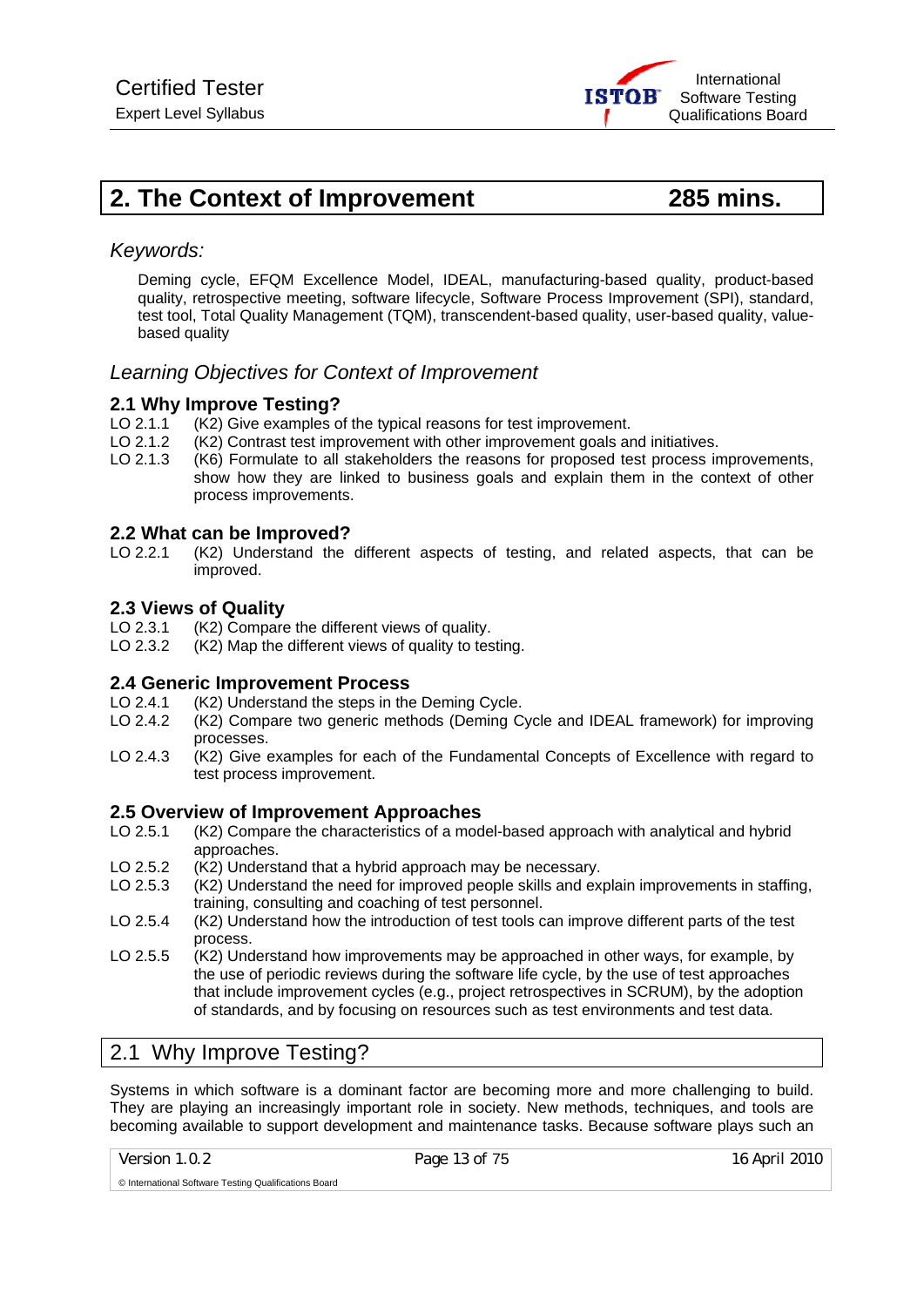important role in our lives both economically and socially, there is pressure for the software engineering discipline to focus on quality issues. Poor quality software is no longer acceptable to society. Software failures can result in huge business losses or even become catastrophic, e.g., loss of human lives.

Improving the test process should take place within the context of:

- Current business and organizational challenges
- The maintenance challenges of currently delivered systems
- Current testing and quality assurance challenges

In this context the importance of the testing discipline, as one of the quality measures that can be taken, is growing rapidly. Often projects spend substantial parts of their budget on testing.

Organizations face tougher business objectives every day such as decreased time-to-market, higher quality and reliability and reduced costs. We develop and manufacture many products where the majority of the development costs relate to software. At the same time, options are now available for software development to be outsourced or co-developed with other sites. Together with the trend towards more re-use and platform architecture, integration and testing are becoming key activities that directly influence not only the product quality but also the effective and efficient conduct of the entire development and manufacturing process. Testers may be working on software products, or on products with a mix of software and hardware, or products including a mix of software with other products in many different media.

Software is increasing in importance and size. The amount of software in consumer products roughly doubles every 24 months as does the complexity in professional applications. The complexity of the software directly influences the number of defects per "unit" of software (e.g., Function Points). As the market is demanding better and more reliable products that are developed and produced in less time with a reduced amount of money, higher testing effectiveness and efficiency is no longer an option; it is an essential ingredient for success.

Delivered systems include other products and services as well as software code. The system may also include hardware, middleware and firmware. In some circumstances, the delivered service might include new buildings, changes to working practices and new infrastructure. As a result, testing may extend to dress rehearsals of the transition and into the first days for the full working organization in its new premises.

The scope of testing is not necessarily limited to the software system. Further, the people buying and using software don't just need the code, they also need services and products such as business processes, training, user guides and support. The improvement of testing must be carried out in the context of the wider quality goals – whether these are the goals of an organization, one or more customer organizations or one or more IT groups/teams.

The context within which test process improvement takes place includes any business/organizational process improvement and any IT or software process improvement.

Typical reasons for business improvements which influence testing are:

- A business has a testing service that provides a high quality engineering approach which takes too long. If the goal is to reduce time to market but high quality must be maintained, then test improvement efforts may be focused on:
	- Cutting the time for testing by increased efficiency without reducing effectiveness
	- Increasing earlier testing activities (e.g. static testing) in order to reduce time taken to resolve defects later in the lifecycle
- The need to increase the quality of deliverables when the increased time and cost of testing may be a reasonable price for improved quality
- The desire to increase the ability of testers to provide predictability and better reporting.
- The requirement for organizations that provide third party support to meet client requirements for their suppliers to be at a particular capability level,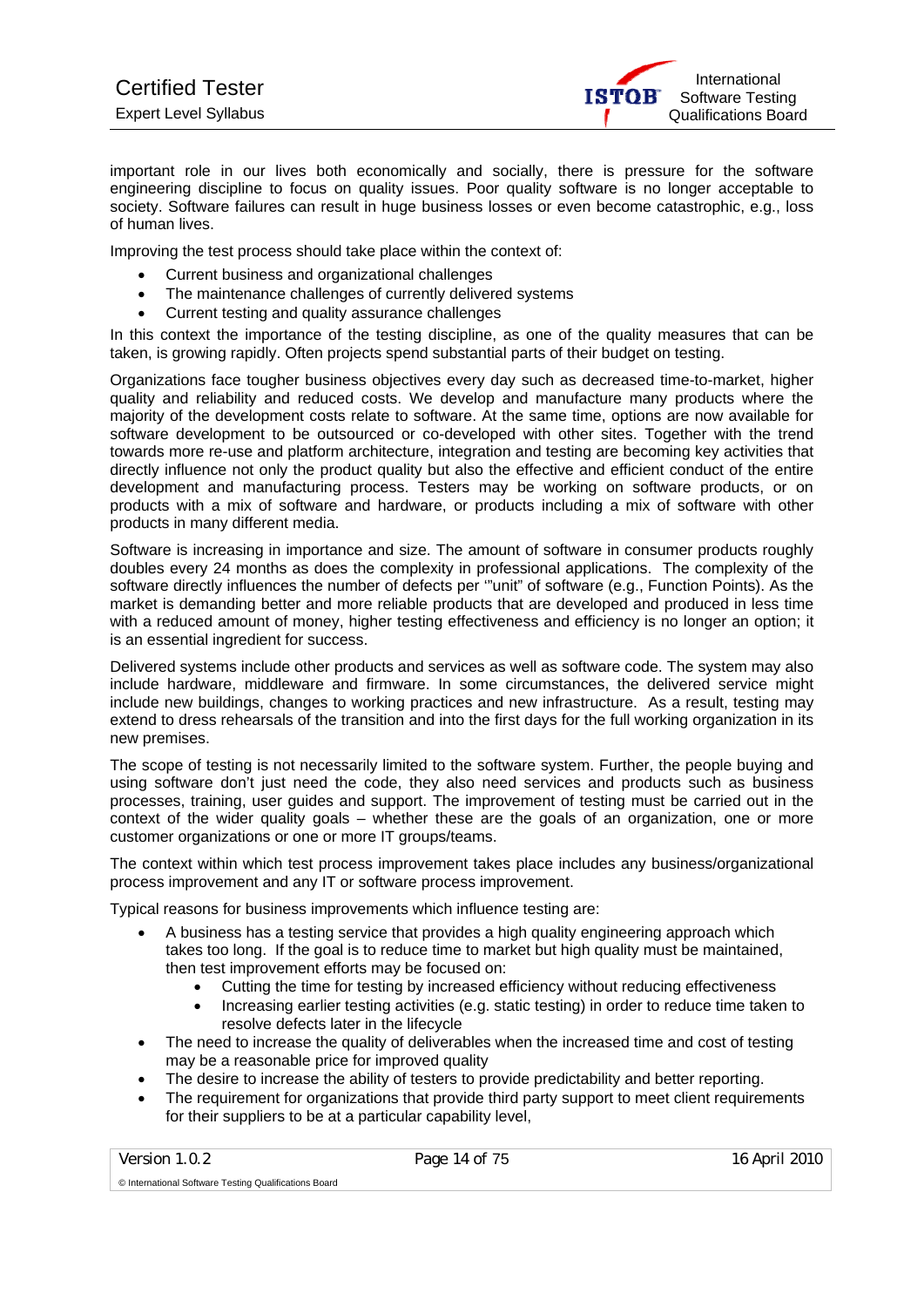International **ISTOR** Software Testing Qualifications Board

- The need to save money by cutting the cost of testing
- The desire to reduce overall project throughput time by integrating testing within the software development process
- The desire to reduce the costs of failure by improving testing
- The need to show compliance to applicable standards (Section 2.5.4.5)

Test process improvement may take place within the context of organizational and business improvement. This may, for example, be managed via one of the following:

- Total Quality Management (TQM)
- ISO 9000:2000
- An excellence framework such as the European Foundation for Quality Management (EFQM) Excellence Model™ or its equivalent
- Six Sigma

Test process improvement may take place in the context of IT/software process improvement. This may be managed via one of the following:

- Capability Maturity Model Integration (CMMI) (Section 3.2.1).
- ISO/IEC 15504 (Section 3.2.2)
- ITIL [ITIL], [ITIL2]
- Team and Personal Software Process [Humphrey]

# 2.2 What can be Improved?

Software Process Improvement (SPI) is the continuous improvement of product quality, process effectiveness and process efficiency leading to improved quality of the software product.

Test improvement is the continuous improvement of the effectiveness and/or the efficiency of the testing process within the context of the overall software process. This context means that improvements to testing may go beyond just the process itself, for example extending to the infrastructure, organization and testers' skills. Also, test process improvements may indicate that associated or complementary improvements are needed to requirements management and other parts of the development process. Conversely, test process improvements may be driven by overall SPI efforts.

Testing goals must always be aligned to business goals. It is not always optimal for an organization or project to achieve the maximum levels of test maturity.

## 2.3 Views of Quality

In a single project we may use several definitions of quality, perhaps inadvertently and unacknowledged by all the people in the project. It is important to realize that there is no "right" definition of quality. Improvement of the test process should consider which of the quality views discussed in this section are most applicable to the organization.

Five views of software quality are explained with examples in [Trienekens and van Veenendaal 97], which is based on [Garvin Paper 84]. The five views are:

- Product
- Manufacturing
- User
- Value
- **Transcendent**

In terms of the types, levels and techniques that may be used through the test process, the quality viewpoints may be addressed during static and dynamic test activities by using roles and representative viewpoints [see example in Evans04].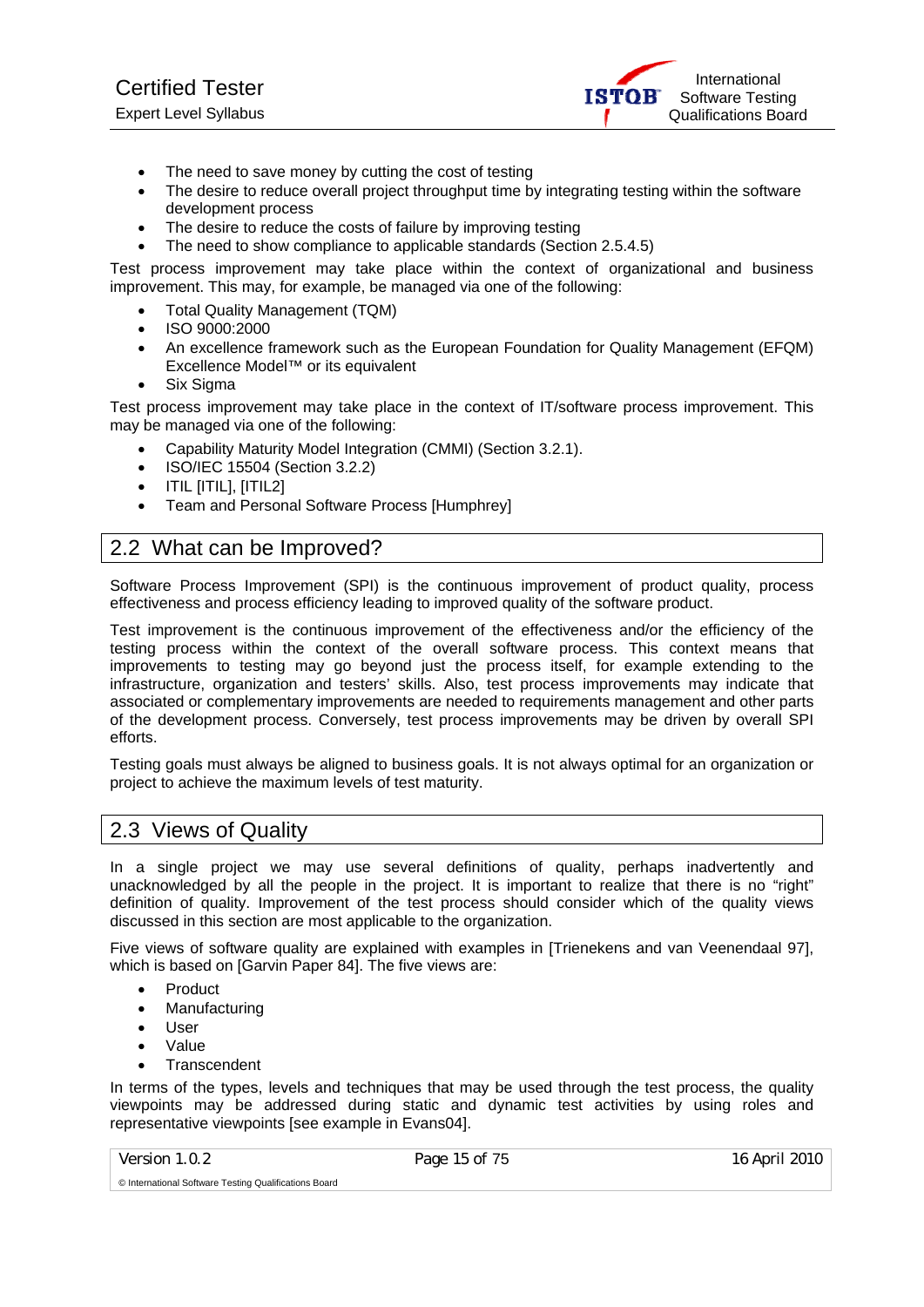How we define "quality" for a particular product, service or project depends on context. Different industries will have different quality views. Safety critical products will require an emphasis on the product and manufacturing definitions of quality. Entertainment and game products will require the user definition and may also require product attributes not normally considered in other industries – for example "Excitement" as part of Usability. Software being launched as an innovative new product requires the value-based definition because if we spend more time to get a better product we may miss the market window. For most commercial or custom software, the customer is best served by balancing the quality aspects. For these products, we should ask ourselves: What is the greatest number or level of attributes (product-based) that we can deliver to support the users' tasks (userbased) while giving best cost-benefit (value-based) while following repeatable, quality-assured processes within a managed project (manufacturing-based)?

The metrics that could be associated with these quality views are discussed in Chapter 4, Analytical Methods and Chapter 6, Process for Improvement.

# 2.4 The Generic Improvement Process

# *2.4.1 The Deming Cycle*

Continuous improvement involves setting improvement objectives, taking measures to achieve them and, once they have been achieved, setting new improvement objectives. Continuous Improvement Models have been established to support this concept.

The Deming-Cycle is a useful generic framework for achieving continuous improvement and consists of the following steps:

- **Plan:** targets are defined for quality characteristics, costs and service levels. The targets may initially be formulated by management as business improvement goals and successively broken down into individual "control points" which should be checked (see below) to see that the activities have been carried out. Defined objectives should be measurable (for further information, refer to Section 4.4). An analysis of current practices and skills is performed after which improvement plans are set up for improving the test process.
- **Do:** After the plans have been made, the activities are performed. Included in this step is an investment in human resources (e.g., training and coaching).
- **Check:** The control points identified in the planning step are tracked using specific metrics, and deviations are observed. The variations in each metric may be predicted for a specific time interval and compared with the actual observations to provide information on deviations between the actual and expected.
- Act (sometimes referred to as "Analyze/Act"): Using the information gathered, opportunities for performance increase are identified and prioritized.

In the first two steps ("Plan" and "Do") the sense of what is important plays the central role. In the last two steps ("Check" and "Act") statistical methods and systems analysis techniques are most often used to help pinpoint statistical significance, dependencies and further areas for improvement.

# *2.4.2 The IDEAL improvement framework*

The IDEAL framework [IDEAL 96] is an instantiation of the Deming-Cycle mentioned above. It provides a process improvement framework covering the following stages and sub-stages that can be applied when improving the testing process.

• **I**nitiating

• Determine reason for improvement

Version 1.0.2 **Page 16 of 75** 16 April 2010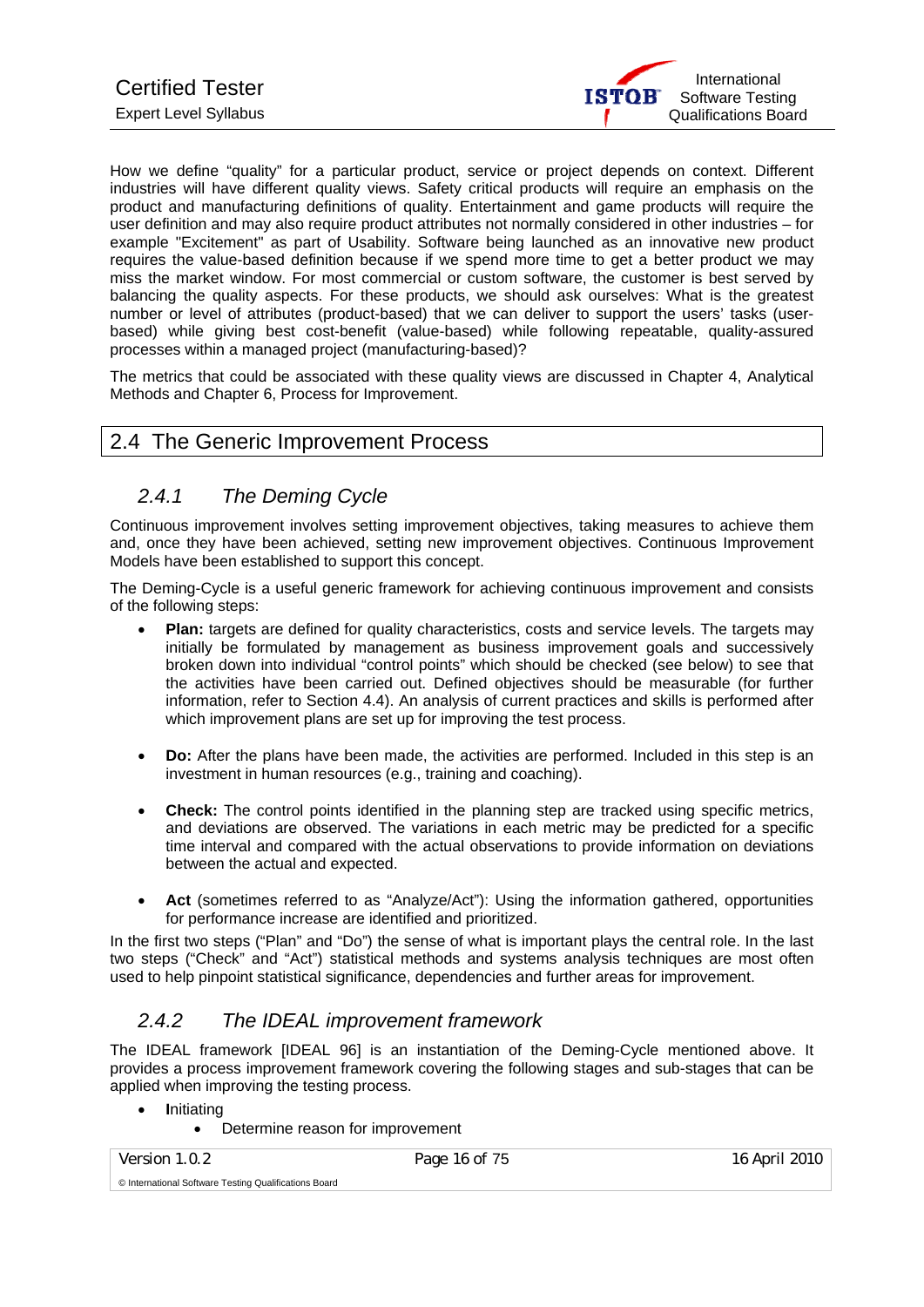Certified Tester Expert Level Syllabus

International **ISTOR** Software Testing Qualifications Board

- Set context and establish sponsorship
- Establish an improvement infrastructure
- **D**iagnosing
	- Appraise and characterize current practice
	- Develop recommendations and document phase results
- **E**stablishing
	- Set strategy and priorities
	- Establish a Test Process Group (see Section 7.1.1)
	- Plan actions
- **A**cting
	- Define processes and measures
	- Plan and execute pilots
	- Plan, execute and track installation
- **L**earning
	- Document and analyze lessons
	- Revise organizational approach

## *2.4.3 Fundamental Concepts of Excellence*

The Fundamental Concepts of Excellence are used in organizational excellence models globally to measure organizations against the nine criteria which are listed below. The European Foundation for Quality Management (EFQM) provides an example [EFQM-Web], and the reference section of this syllabus provides pointers to equivalent models used outside Europe.

The Fundamental Concepts of Excellence, (as described at [EFQM-Web]), are:

- **Results Orientation:** "Excellence is dependent upon balancing and satisfying the needs of all relevant stakeholders (this includes the people employed, customers, suppliers and society in general as well as those with financial interests in the organization)."
- **Customer Focus:** "The customer is the final arbiter of product and service quality and customer loyalty, retention and market share gain are best optimized through a clear focus on the needs of current and potential customers."
- **Leadership & Constancy of Purpose:** "The behavior of an organization's leaders creates a clarity and unity of purpose within the organization and an environment in which the organization and its people can excel."
- **Management by Processes & Facts:** "Organizations perform more effectively when all interrelated activities are understood and systematically managed and decisions concerning current operations are planned. Improvements are made using reliable information that includes stakeholder perceptions."
- **People Development & Involvement**: "The full potential of an organization's people is best released through shared values and a culture of trust and empowerment, which encourages the involvement of everyone."
- **Continuous Learning, Innovation & Improvement:** "Organizational performance is maximized when it is based on the management and sharing of knowledge within a culture of continuous learning, innovation and improvement."
- **Partnership Development:** "An organization works more effectively when it has mutually beneficial relationships, built on trust, sharing of knowledge and integration with its Partners."
- **Corporate Social Responsibility:** "The long-term interest of the organization and its people are best served by adopting an ethical approach and exceeding the expectations and regulations of the community at large."

Other organizational quality and excellence initiatives, such as Six Sigma and Balanced Score Card also provide a way of discussing the goals for an organization, deciding how to achieve those goals, and measuring whether they have been achieved.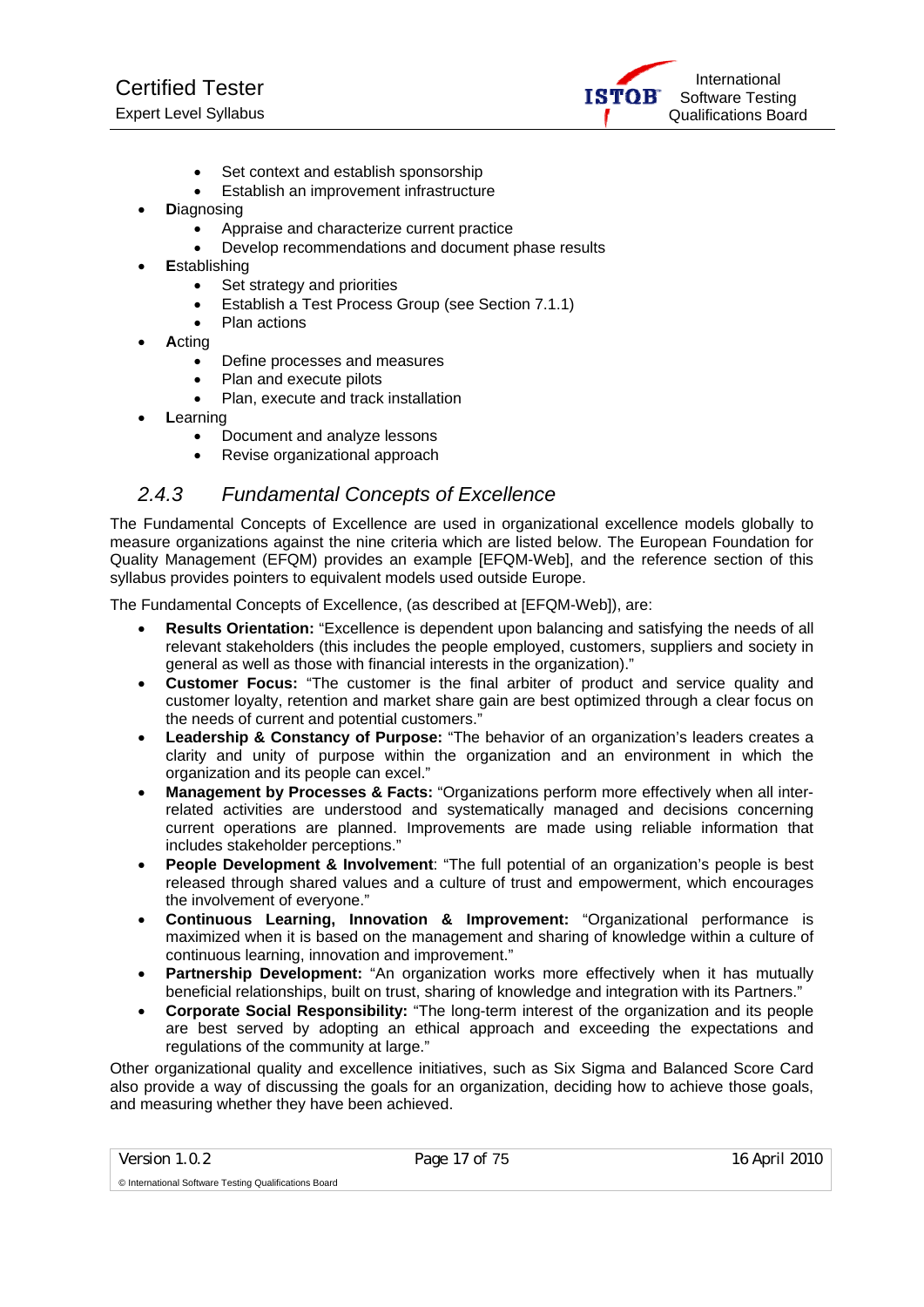

# 2.5 Overview of Improvement Approaches

# *2.5.1 Overview of Model-based Approaches*

To improve product quality, the software industry has focused on improving their development processes. A guideline that has been widely used to improve the development processes is the Capability Maturity Model. The Capability Maturity Model (CMM) , its successor the Capability Maturity Model Integration (CMMI), and ISO/IEC 15504 are often regarded as the industry standard for system and software process improvement.

Despite the fact that testing can account for substantial parts of project costs, only limited attention is given to testing in the various software process improvement models such as the CMMI. As an answer, the testing community has created complementary improvement models.

The ISTQB Advanced syllabus identifies test process improvement as one of the key areas within the testing profession and identifies two principal model-based approaches:

- Process models define generic bodies of testing best practice and how to improve different aspects of testing in a prescribed step-by-step manner. Examples are the Test Process Improvement (TPI Next®) model and the Test Maturity Model integrated (TMMi). Both are described in Section 3.3. Other less used models are mentioned in the ISTQB Advanced syllabus.
- Content models are non-prescriptive; they do not require that improvements occur in a specific order. Instead, they define specific activities which can benefit a test process if applied well. The Systematic Test and Evaluation Process (STEP) and the Critical Testing Process (CTP) are two principal examples of this approach. Both are described in Section 3.4.

# *2.5.2 Overview of Analytical Approaches*

Analytical approaches typically involve the analysis of specific measures and metrics in order to assess the current situation in a test process, decide on what improvement steps to take and how to measure their impact. The Goal-Question-Metric (GQM) approach is a typical example of an analytical approach and is covered in Section 4.3.

Chapter 4 covers analytical approaches in more detail.

# *2.5.3 Hybrid Approaches*

A hybrid approach can be applied in which projects which have already been developed to a higher level of process maturity, (using either model-based approaches, analytical approaches or a mix of both), are used to set and measure improvement goals for other projects. This is a common sense approach which ensures that practices that work within a particular organization can be transferred to other similar projects without needing to rely entirely on the predefined best practices of a standard process model (see Section 3.3).

# *2.5.4 Other Approaches to Improving the Test Process*

Improvements to the test process can be achieved by focusing on certain individual aspects described below. Note that these aspects are also covered within the context of the models mentioned in Section 2.5.1.

#### **2.5.4.1 Test Process Improvement by Developing People's Skills**

Improvements to testing may be supported by providing increased understanding, knowledge and skills to people and teams who are carrying out tests, managing testing or making decisions based on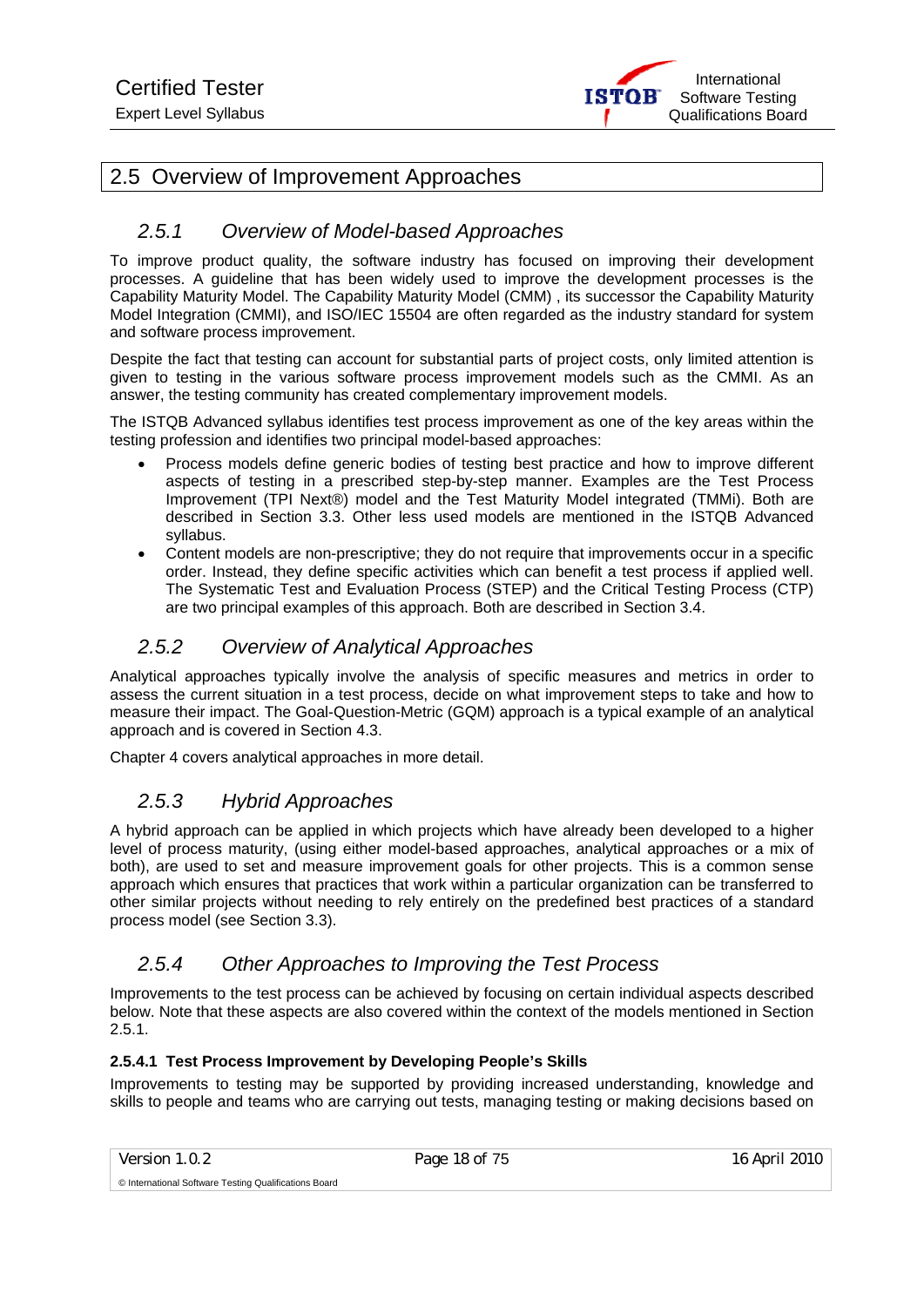testing. These may be testers, test managers, developers and other IT team members, other managers, users, customers, auditors and other stakeholders.

Increase in skills and competence may be provided by training, awareness sessions, mentoring, coaching, networking with peer groups, using knowledge management repositories, reading and other educational activities.

Skill levels may be associated with career paths and professional progression, for example, the SFIA (Skills Framework for the Information Age) [SFIA-Web].

Skills and competencies which need to be improved may be in testing, other IT technical skills, management skills, soft skills or domain skills. For example:

- Test knowledge test principles, techniques, tools, etc.
- Software engineering knowledge software, requirements, development tooling, etc.
- Domain knowledge business process, user characteristics, etc.
- Soft skills communication, effective way of working, reporting, etc.

Skills for test process improvers are covered further in Section 7.3. However, the skills described are needed not just in the improvement team but across the entire test team, especially for senior testers and test managers.

The focus for improvement teams is:

- Increasing awareness of the benefits and limits of test activities / test improvements to the development process and for the business
- Increasing knowledge and skill levels to support activities in the existing or improved test processes
- Increasing competencies of individuals to enable them to carry out the activities
- Establishing clearly defined testing roles and responsibilities
- improving the correlation between increasing competence and rewards, recognition and career progression
- Motivating staff

#### **2.5.4.2 Test Process Improvement by using Tools**

Test improvements may be gained by the successful introduction of tools. These may be efficiency improvements, effectiveness improvements, quality improvements or all of these. For example:

- Test management tools align working practices regarding the documentation of test cases and logging defects
- Code coverage tools support the implementation of exit criteria at the component level

Testing tools are implemented with the intention of increasing test efficiency, increasing control over testing or increasing the quality of deliverables. Implementation of testing tools is not trivial and the success of the implementation depends on the selected tool addressing the required improvement, and the implementation process for the tools being successful. These areas were covered in the ISTQB Foundation and Advanced syllabi.

The scope, diversity and areas of application of test tools have increased significantly during the past number of years. When examining potential process improvements in any part of the test process and at all points in the software life cycle, the test process improvement organization should consider whether the introduction of tools will support improvement. By analogy with CASE (Computer Aided Software Engineering), CAST (Computer Aided Software Testing) covers a variety of available test tools, classified according to application and platform. The use of such tools may often bring about a considerable improvement in the productivity of the test process.

The process improver can use tools to aid in gathering, analyzing and reporting data, including performing statistical analysis and process modeling. These are not (necessarily) testing tools.

The focus for improvement teams is: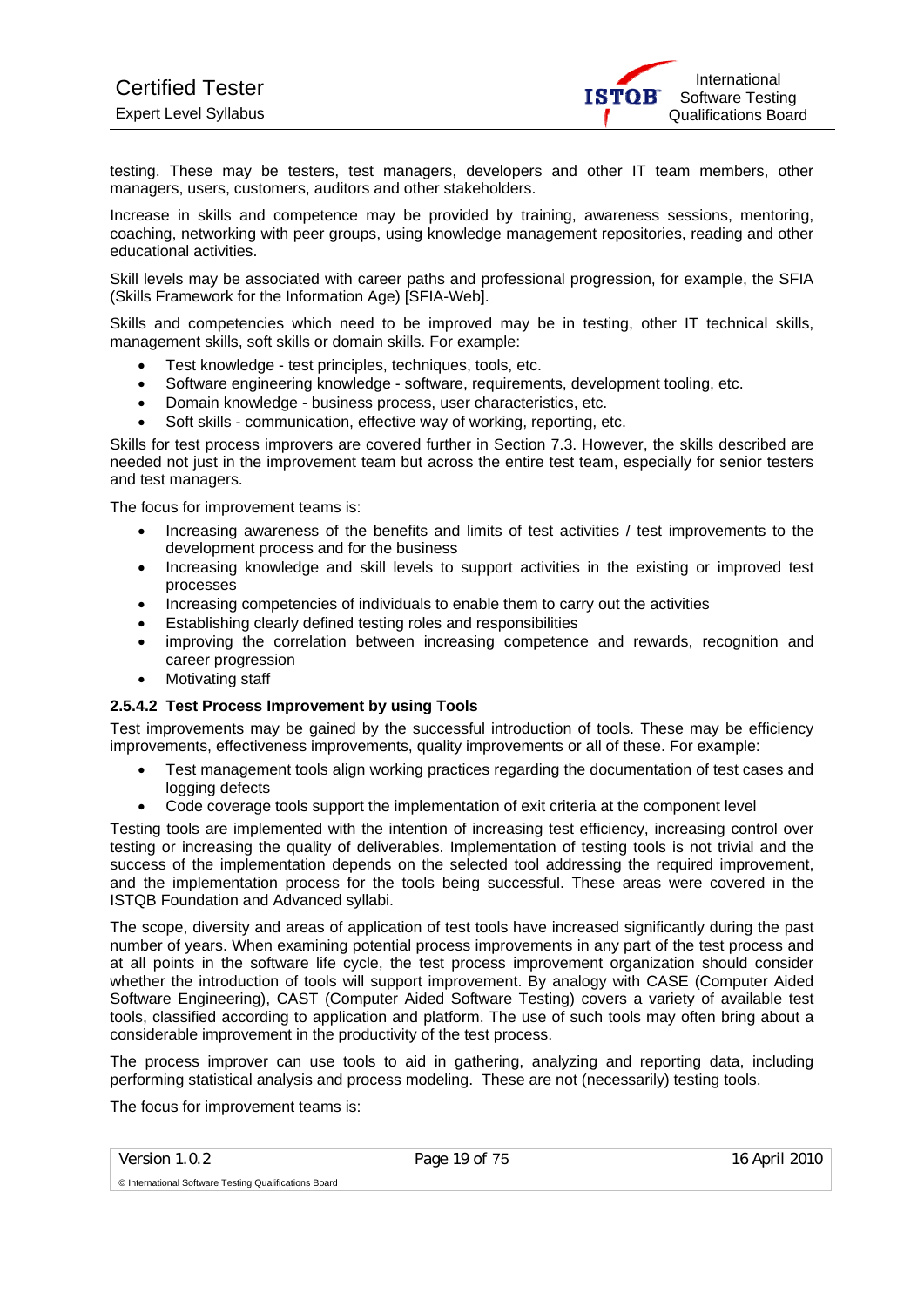- The selection and implementation of tools to aid the improvement team in its work, for example statistical and process modeling tools
- The selection of tools that provide appropriate support for an identified improvement, for example static analysis tools to assess code quality during developer-led static testing
- Improvement of the tool selection and implementation process, for example following the causal analysis for problems during a tool implementation pilot

#### **2.5.4.3 Test Process Improvement in Different Test Approaches**

The test closure phase is one of the principal phases where a project retrospective or lessons learned review may take place.

Use of continuous improvement cycles is central to many improvement methods. Both sequential and iterative lifecycles may include Post Implementation Reviews, Phase End Reviews, Lessons Learned meetings and other opportunities to gather feedback and implement improvements.

In iterative methodologies with short iterations (for example Agile methodologies) the feedback loops will happen more frequently, and therefore the opportunities to implement improvements are more frequent. For example, Agile development life cycle models such as SCRUM expect a continuous improvement loop as part of the normal project process input, with a project retrospective and improvement of processes (including the test process) at the end of each iteration ("sprint").

In exploratory testing, each test session is followed by an assessment of where best to focus the testing next. This allows for an improvement cycle at the end of each session.

In scripted/structured approaches to testing, the effort made to draw up the strategy/plan/scripts may mitigate against a desire to implement improvements during the test project. However, it is possible to undertake a lessons learned or other process review at more frequent intervals and use this to refocus and improve testing. In particular when following a risk-based approach, the risk-based tests will need to be changed (improved) to address the new/changed risks as the business, product and project risks change during the life cycle of the system.

#### **2.5.4.4 Test Process Improvement Related to Adoption of Standards and Regulations**

Process improvement may be dictated by standards and regulations. For example, the requirements of domain-dictated standards such as the American Food and Drug Administration (FDA) or regulations such the Sarbanes-Oxley Act(financial sector) of USA, can mean that specific improvements are required to enable work to be performed in that domain.

Compliance to standards may be required for legal, regulatory, or commercial reasons or for improving communication across teams, organizations, or national borders. Standards may also be used to set or measure in-house processes and improvements against benchmarks set by other organizations.

Test process improvement organizations may bring about improvements by selection of appropriate standards (refer to the Advanced Level syllabus for details), and specification of how the standard is to be used. The standard may be used, for example, for the following purposes:

- To achieve compliance and consequently to meet the requirements of an audit process
- As a measurement benchmark for comparison with other organizations
- As a source of ideas and examples to aid choices in improvements
- As a source of standardized practices which may provide better interoperability of systems and processes within a changing network of partner companies
- As a framework for the change process

#### **2.5.4.5 Test Process Improvement Focused on Specific Resources**

The management of the test environment, test data and other technical resources may be outside the test team's control. If these areas are seen as a focus for improvement, the teams controlling these resources will need to be engaged in the improvement process.

Processes required to set up and manage the test environment include:

Version 1.0.2 **Page 20 of 75** 16 April 2010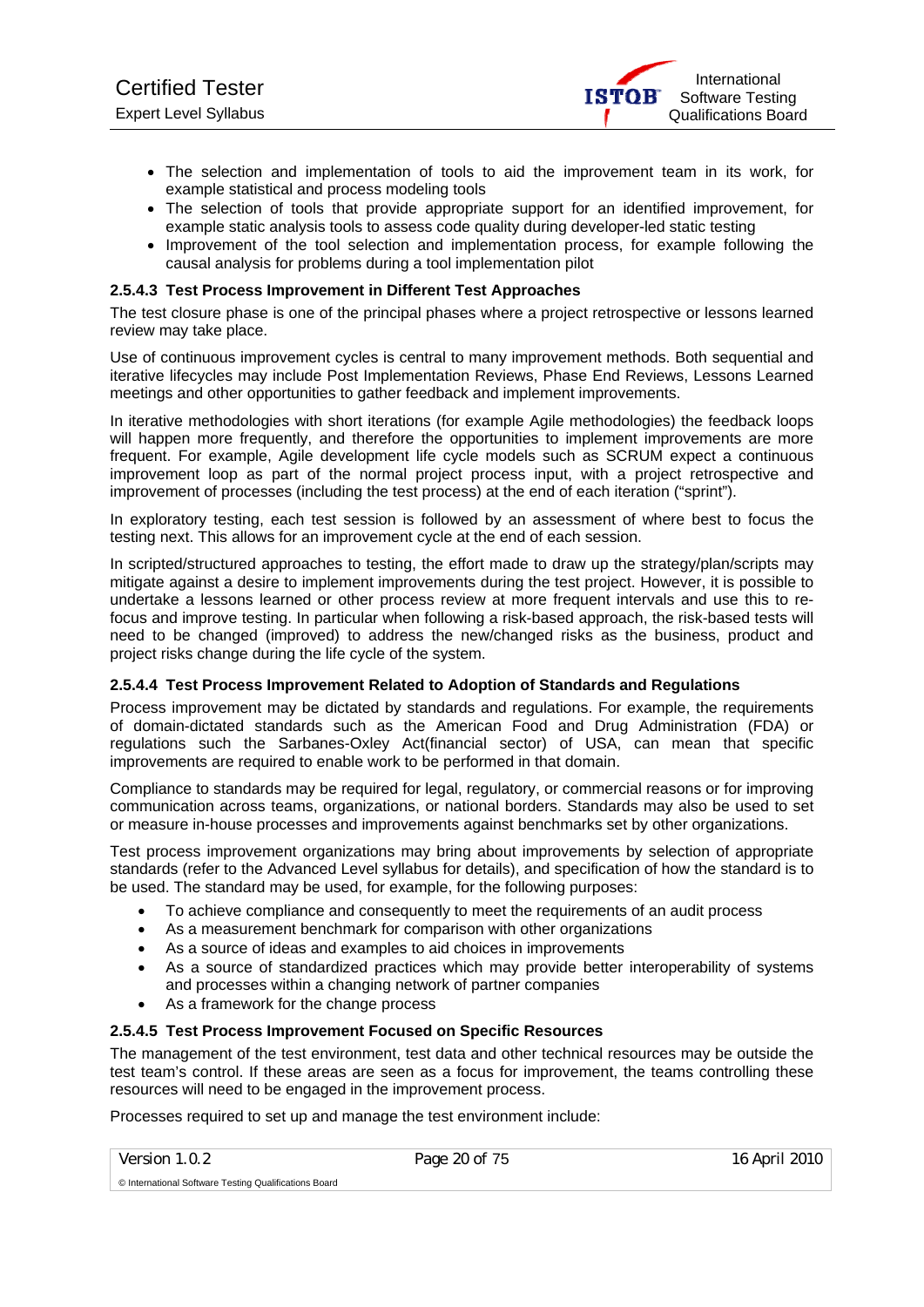International **ISTOR** Software Testing Qualifications Board

- Requirements definition for the environment
- Design, build and verification/test of the environment
- Acceptance of the environment
- Deployment process
- Capacity planning
- Configuration and change management for the environment
- Access control processes
- Booking/scheduling environments within and between teams
- Retirement/dismantling of environments

Processes required to support the design, acquisition and management of test data include:

- Test analysis and design activities
- Test implementation activities
- Backup, restore and archive processes
- Configuration and change management on specific data sets
- Applicable data security procedures (possibly required by law)

Improvements required at an organizational level for resources such as environments and data may include requests for savings in costs and energy usage reductions to meet the social responsibility and environmental targets for the organization. These may be addressed by efficiencies in the deployment and use of the environments and by, for example, the virtualization of environments.

Some process models (see Section 3.3) explicitly include these resources in the assessment and recommendations, but if, for example, an analytical approach such as root cause analysis is used (see Chapter 4), they can be added as factors to be considered.

The focus for improvement teams regarding resources covers the following:

- Identifying improvement areas outside the test team's control
- Engaging with the controlling teams, if necessary by escalation through management
- Engaging with improvement teams outside testing to coordinate improvements
- Identifying and implementing improvements within the test team and across test teams for provision and management of resources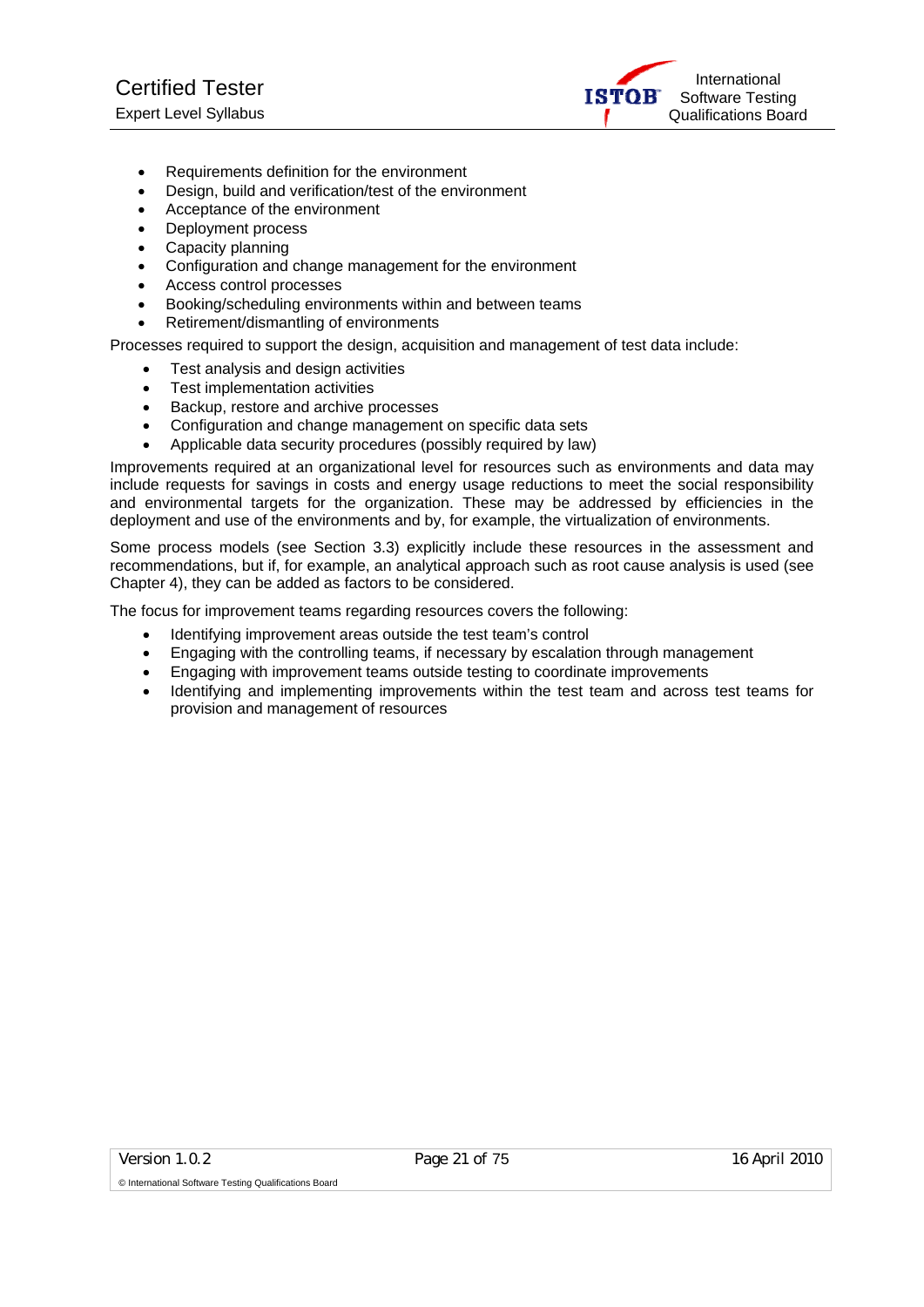# **3. Model-based Improvement 570 mins.**

## *Keywords:*

CTP, CMMI, continuous representation, GQM, maturity level, software process improvement, staged representation, STEP, TPI, TMMi, content-based model, process model

## *Learning Objectives for Model-based Improvement*

#### **3.1 Introduction to Model-based Approaches**

- LO 3.1.1 (K2) Understand the attributes of a test process improvement model with essential generic attributes
- LO 3.1.2 (K2) Compare the continuous and staged approaches including their strengths and weaknesses
- LO 3.1.3 (K2) Summarize the assumptions made in using models in general
- LO 3.1.4 (K2) Compare the specific advantages of using a model-based approach with their disadvantages

#### **3.2 Software Process Improvement Models**

- LO 3.2.1 (K2) Understand the aspects of the CMMI model with testing-specific relevance
- LO 3.2.2 (K2) Compare the suitability of CMMI and ISO/IEC 15504-5 for test process improvement to models developed specifically for test process improvement

#### **3.3 Test Process Improvement Models**

- LO 3.3.1 (K2) Summarize the background and structure of the TPI Next test process improvement model
- LO 3.3.2 (K2) Summarize the key areas of the TPI Next test process improvement model
- LO 3.3.3 (K2) Summarize the background and structure of the TMMi test process improvement models
- LO 3.3.4 (K2) Summarize the TMMi level 2 process areas and goals
- LO 3.3.5 (K2) Summarize the TMMi level 3 process areas and goals
- LO 3.3.6 (K2) Summarize the relationship between TMMi and CMMI
- LO 3.3.7 (K5) Recommend which is appropriate in a given scenario, either the TPI Next or the TMMi model
- LO 3.3.8 (K3) Carry out an informal assessment using the TPI Next test process improvement model
- LO 3.3.9 (K3) Carry out an informal assessment using the TMMi test process improvement model
- LO 3.3.10 (K5) Assess a test organization using either the TPI Next or TMMi model

# **3.4 Content-based Models**

- (K2) Summarize the background and structure of the STEP content-based model
- LO 3.4.2 (K2) Summarize the activities, work products and roles of the STEP model
- LO 3.4.3 (K2) Summarize the CTP content-based model
- LO 3.4.4 (K2) Summarize the critical test processes within the CTP content-based model
- LO 3.4.5 (K2) Summarize the role of metrics within the CTP content-based model
- LO 3.4.6 (K2) Compare the use of metrics in a content-based and an analytic approach (Chapter 4)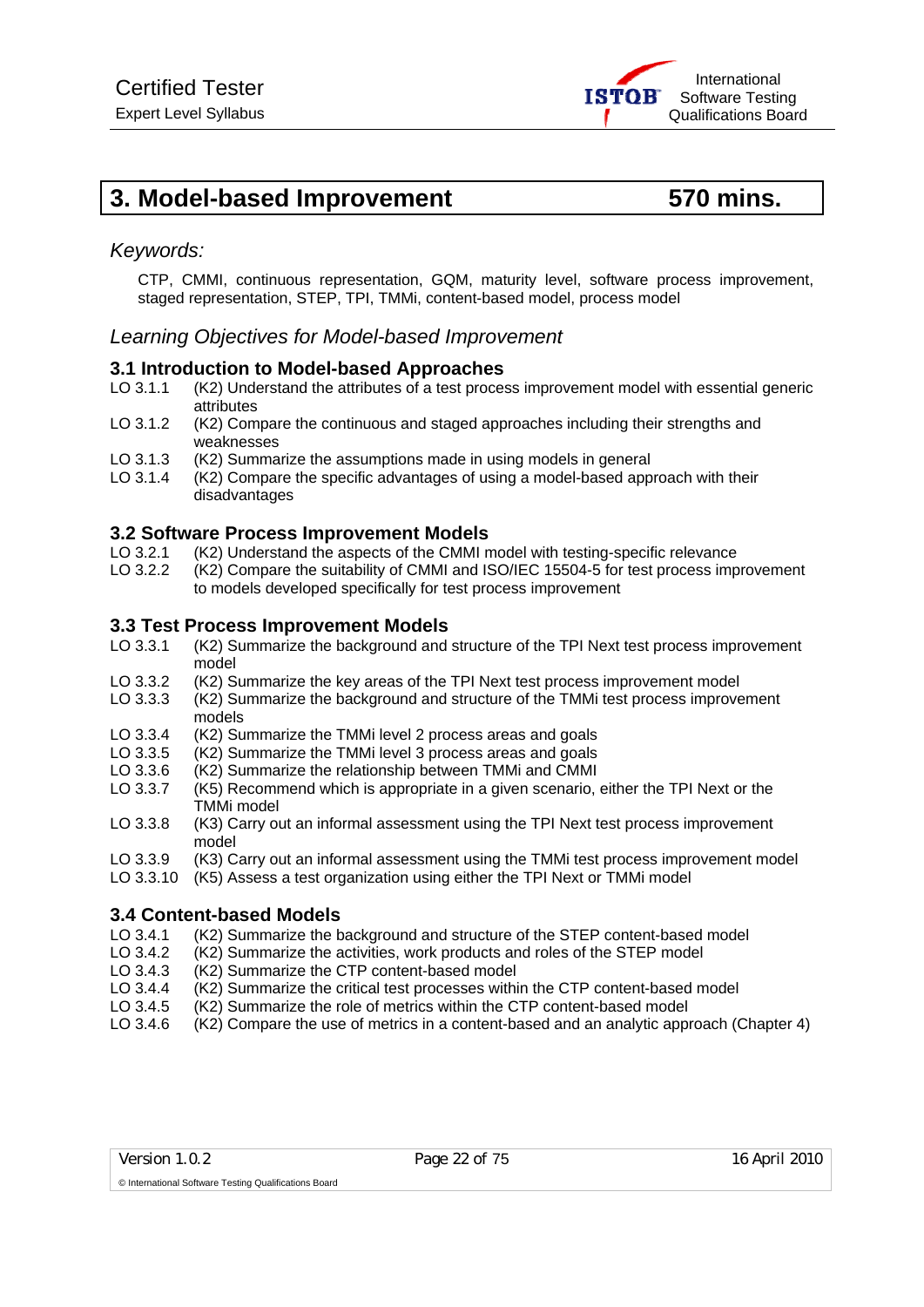

# 3.1 Introduction to Model-based Approaches

## *3.1.1 Desirable Characteristics of Test Process Improvement Models*

Test process improvement models can be characterized by the following attributes:

- Easy to use
- Publicly available
- Available support by consultants
- Not a marketing vehicle of a commercial organization
- Accepted by professional bodies
- Include provision for improvement
- Provide many small evolutionary improvements
- Built on a sound basis, meaning it is practical, empirical, theoretical, published and justified
- Provides details of how to assess, identify improvements and make improvements
- Quantifiable improvements
- Tailorable (project-specific)
- The degree to which the model prescribes the improvement activities to be performed
- Support for the order of improvement
- Whether the improvement is represented in a staged or continuous way
- Level of detail on testing content
- Richness and variety of suggested solutions to specific testing problems
- Level of formal accreditation required for assessors
- Certification possible for an organization

# *3.1.2 Continuous and Staged Representations*

Process models show process maturity using either a staged or a continuous representation.

The staged representation offers a systematic "one step at a time" approach to improvement. The model architecture prescribes the stages that an organization must proceed through so that its test process improves in an orderly fashion. Achieving a stage ensures that an adequate level of process maturity is established (in TMMi, this is called a Maturity Level) before moving up to the next stage. The focus of improvement is on achieving the individual levels of capability for a predefined set of process areas (e.g. Test Planning and Test Environment in TMMi at level 2) which are allocated to a Maturity Level (e.g. TMMi level 4). A maturity level represents a well defined evolutionary plateau towards achieving improved organizational processes.

The advantages of a staged model lie mostly in the simplicity of the concept. It provides a maturity level rating that is often used in external management communication and within qualifying companies (e.g., a customer company may require that all potential supplier companies achieve a minimum process maturity of, say, TMMi level 4). The problem with the staged representation is its limited flexibility. An organization may achieve relatively high levels of capability in many of the required process areas, but still fail to achieve an overall maturity level. A tendency to use this as an "all or nothing" approach or a "once and done" approach can result in not achieving the desired business goals.

Within the continuous representation there are no prescribed maturity levels which the development process is required to proceed through. The TPI Next model uses a form of continuous representation (see Section 3.3.1). An organization applying the continuous representation can select specific areas for improvement from several different categories according to the particular goals it wishes to achieve. Continuous representation permits individual capability levels to be achieved for each process/key area (e.g., in the TPI Next Model the maturity of the key area "Test Strategy" can be achieved at several increasing levels).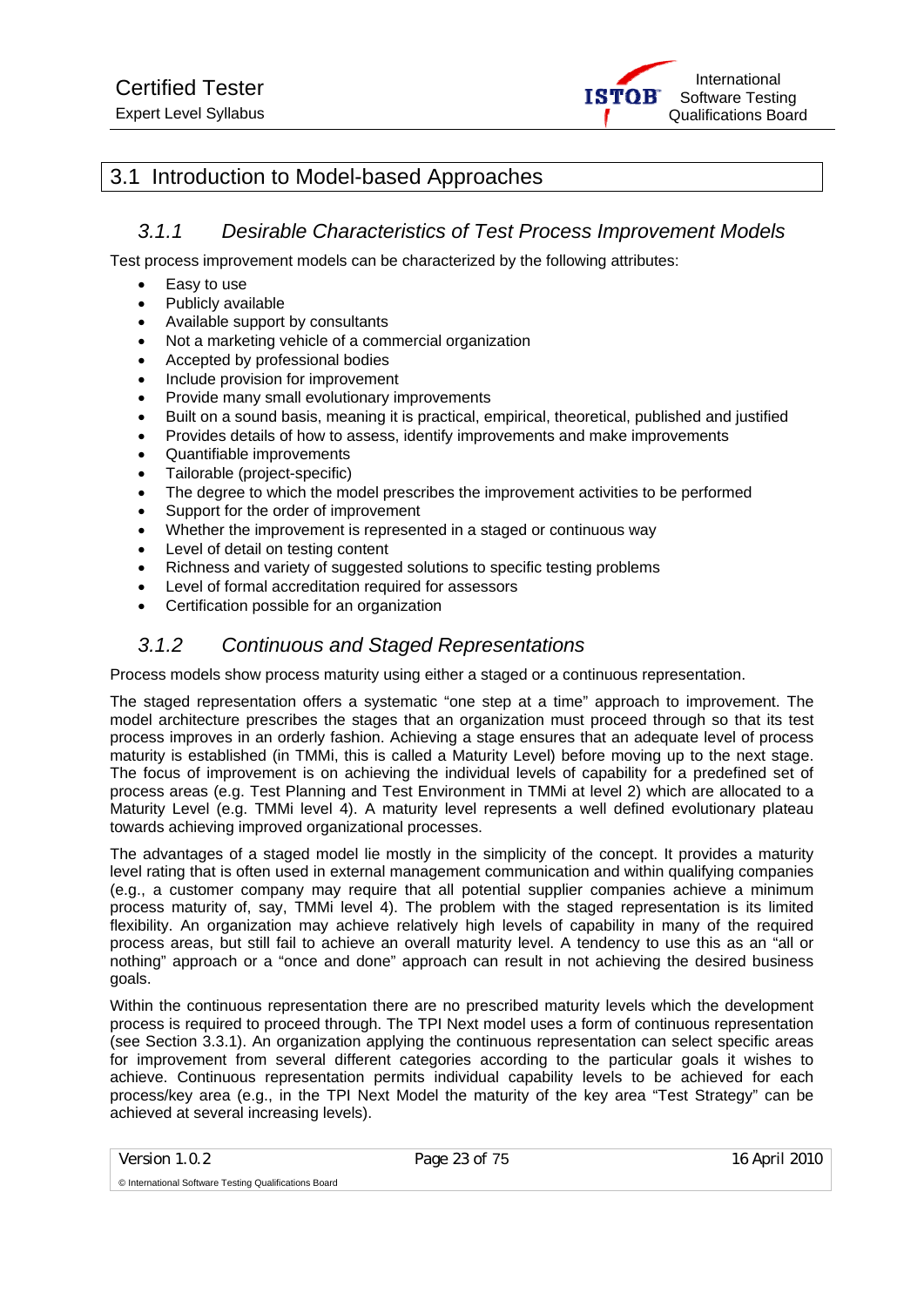The advantages of the continuous representation relate mostly to its flexibility as shown below:

- An organization may choose to improve a single trouble-spot or group of process/key areas which are closely aligned to the organization's business objectives
- It is possible to improve different process areas at different rates
- The "all or nothing" disadvantages of the staged model are avoided

# *3.1.3 Assumptions in Using Models*

There are a number of assumptions which are implicitly made when applying a model-based improvement:

- Models describe what their authors consider to be "best practice". This term may actually be better described as "good practice" which has been shown to provide benefit for improving test processes. It is the responsibility of the test process improver to judge what "best" means for a particular project.
- The use of a model-based approach assumes that conforming to the "best practices" is required in order to improve.
- Models assume that there is such a thing as a "standard" project and/or organization. Because all projects are in some way different, model-based approaches will not always apply equally well to all projects.

Using models cannot be considered to be a purely mechanical checklist-based procedure; experience and judgment must be properly applied to obtain maximum benefit. Generic models require interpretation in order to take specific project factors into account.

The following examples illustrate some of the factors which may require interpretation of the model:

- Life cycle applied (e.g., traditional V-model or Agile development process)
- Technology used (e.g., web, object-oriented technology)
- System architecture (e.g., distributed systems, SOA, embedded systems)
- Risk level (e.g., for safety critical systems compared to business systems)
- Test approach (e.g., scripted versus exploratory)
- Suitability for use within the context of the organizational unit

There can be a number of problems with using models in general (not just the process improvement models considered in this syllabus). These include:

- Lack of knowledge by the originator of the model
- The model used may oversimplify causes and effects
- The model may be applied in an inappropriate context
- The model is applied without considering if this is useful. It is considered a goal in itself instead of as an instrument for improving the process.
- Belief by the user that following the model implicitly means understanding
- Lack of skills or experience with the model

# 3.2 Software Process Improvement Models

Software Process Improvement (SPI) models typically only cover testing issues in general terms. For this reason test improvement models, like those covered in Section 3.3 of this syllabus, have been developed specifically for the test process.

# *3.2.1 CMMI*

The CMMI can be implemented via two approaches or representations: the staged representation or the continuous one. In the staged representation there are five "levels of maturity", each level building upon the process areas established in the previous levels. In the continuous representation the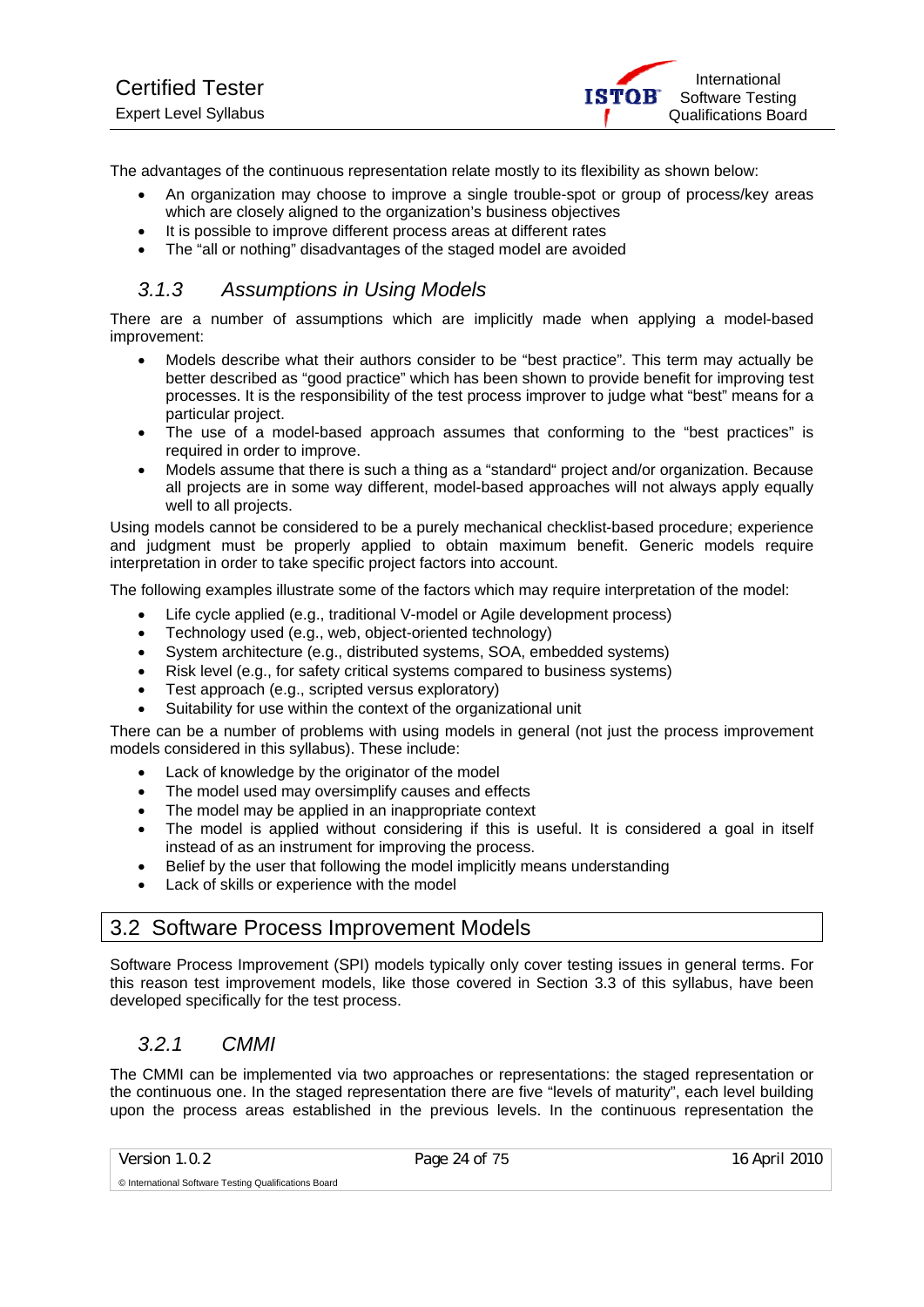organization is allowed to concentrate its improvement efforts on its own primary areas of need without regard to other areas.

The staged representation provides more focus for the organization and has the largest uptake in the industry. It also ensure commonality with CMM and can be used to objectively measure an organization's maturity level, while the continuous representation is generally considered to be more flexible.

Within CMMI the process areas of Validation and Verification specifically reference both static and dynamic test processes. The process areas Technical Solution and Product Integration also deal with testing issues.

In addition to the testing related process areas, the following process areas also provide support towards a more structured testing process:

- Project Planning
- Project Monitoring and Control
- Risk Management
- Configuration Management
- Measurement and Analysis
- Causal Analysis and Resolution

Though the relationship between software development and testing is addressed in the CMMI model, dedicated test process models like CTP, STEP, TMMi, and TPI Next provide more detail regarding testing and the test process.

The relationship between CMMI and testing is made more explicit within the TMMi model [TMMi-Foundation-Web].

# *3.2.2 ISO/IEC 15504*

ISO/IEC 15504-5 is an international software process improvement standard that defines a number of process categories, including Engineering, Management, Organization, Customer-Supplier and Support. The "Support" process category (SUP) includes individual processes which are relevant to testing, including Verification and Validation. The capability level for each process is evaluated using a predefined set of process attributes and applies a continuous representation approach.

# 3.3 Test Process Improvement Models

An introduction overview of the various types of process improvement models was provided in Section 2.5.1. In this section and in Section 3.4 the major improvement models that are applied in practice are described in more detail.

## *3.3.1 The Test Process Improvement Model (TPI®)*

The ISTQB Certified Tester Advanced Syllabus describes the TPI model [Koomen / Pol 99] and states learning objectives which are relevant for the test manager. In 2009 its successor was released: TPI Next [Sogeti 09].

The TPI Next model is a process model which distinguishes all major aspects of a test process. Accordingly central elements of the TPI Next model are sixteen key areas, each of which covers a specific aspect of the test process, such as test strategy, metrics, test tools and test environment.

A thorough analysis of key areas is supported by various maturity levels per key area, each defined by specific checkpoints. Clusters of checkpoints from multiple key areas are defined that make up small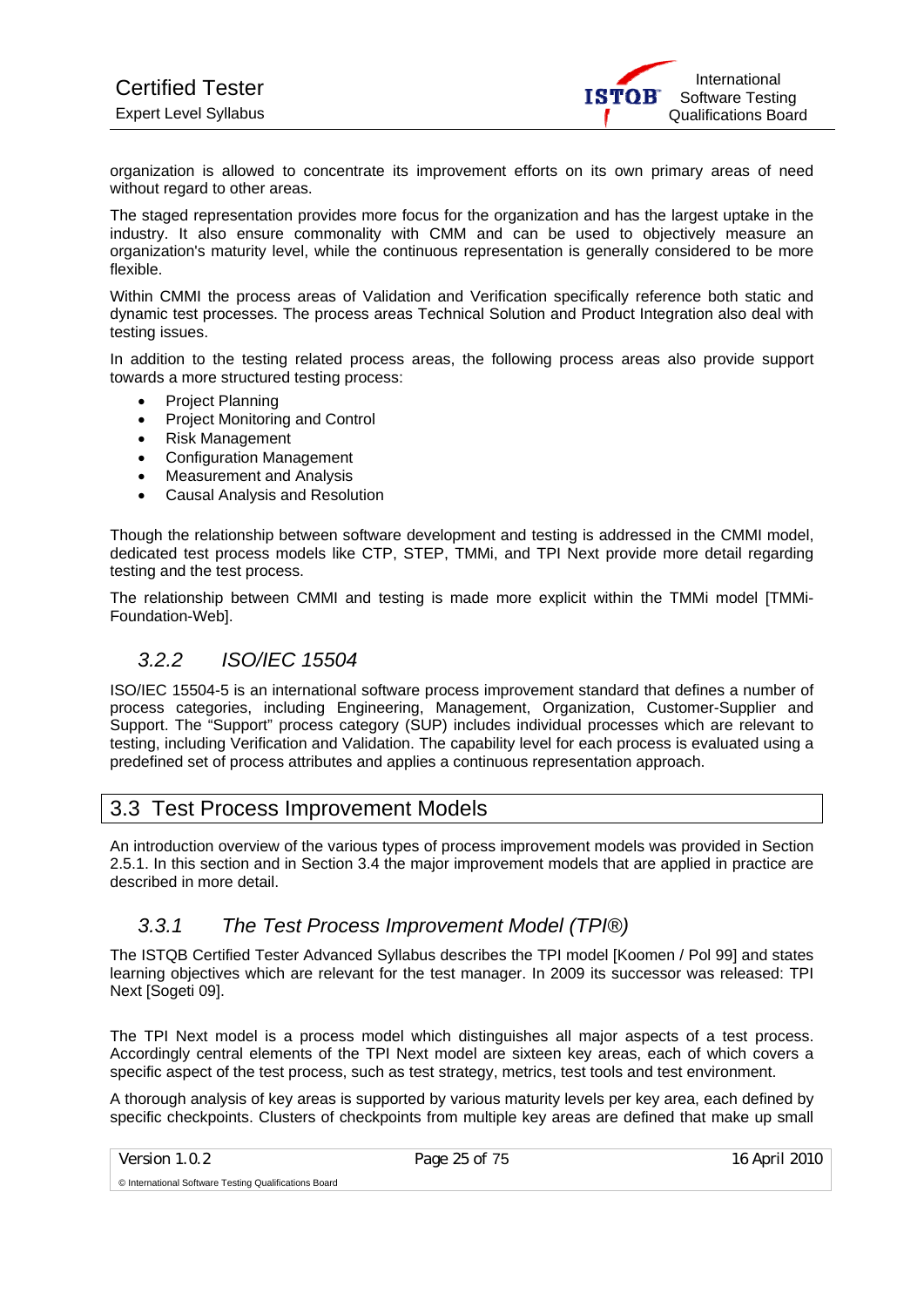improvement steps. The usage of clusters reduces the risk of "one-sided" improvement (e.g., it is not recommended to achieve high maturity levels in the metrics key area before certain levels of maturity have been achieved for the defect management and reporting key areas). As a result the TPI Next model uses a form of continuous representation but still prescribes certain process improvements to its key areas in a certain order.

By means of a maturity matrix which covers all key areas, findings are summarized and visualized. When the outcome of the analysis is consolidated across all key areas a maturity level can be attributed to the whole test process. These maturity levels are named initial, controlled, efficient and optimizing.

Numerous prioritized improvement suggestions reflecting good testing practice are available to assist in the definition of a suitable development path. The definition of improvement objectives and their implementation can be tailored according to the needs and capacity of the test organization.

The generic approach makes TPI Next independent of any SPI model. It covers both the test engineering aspects as well as support for managerial decision making.

The original TPI model has been adapted for specific industries. An example of this is "Automotive TPI" which defines an extra key area ("integration") and has been adopted by German car manufacturers.

Mapping exists between TPI Next and the software process improvement models CMMI and ISO/IEC 15504 mentioned in Section 3.2.

# *3.3.2 The Testing Maturity Model Integration (TMMi)*

The ISTQB Certified Tester Advanced Syllabus describes the TMMi model and states learning objectives which are relevant for the test manager.

TMMi [TMMi-Foundation-Web] has a staged architecture for process improvement. It defines the following levels or maturity levels through which an organization passes as its testing process evolves from an ad-hoc status:

- Initial
- Managed
- **Defined**
- Management and measurement
- **Optimization**

The five maturity levels in the TMMi prescribe a maturity hierarchy and an evolutionary path to test process improvement. Achieving each stage ensures that an adequate improvement has been laid as a foundation for the next stage. The internal structure of the TMMi is rich in testing practices that can be learned and applied in a systematic way to support a quality testing process that improves in incremental steps.

Each maturity level in TMMi has a set of process areas that an organization needs to focus on to achieve maturity at that level. For example, the process areas at TMMi level 2 "Managed" are:

- **Test Policy and Strategy**
- Test Planning
- Test Monitoring and Control
- Test Design and Execution
- **Test Environment**

© International Software Testing Qualifications Board

The model structure of the TMMi is largely based on the structure of the CMMI. This is a major benefit because many people/organizations are already familiar with the CMMI structure. The CMMI structure makes a clear distinction between practices that are required (goals) or recommended (specific practices, typical work products, etc.) to implement.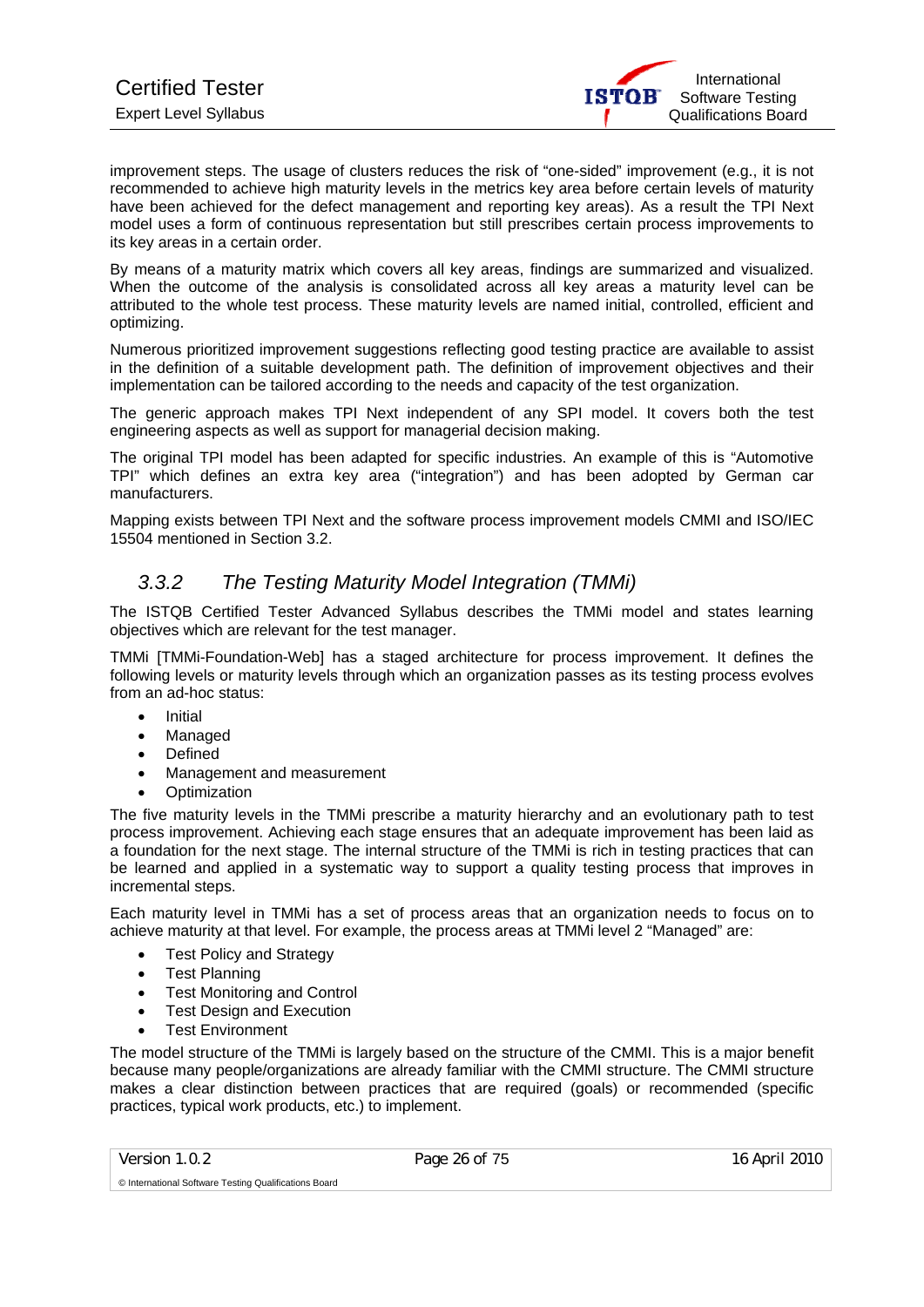# *3.3.3 Comparing TPI Next to TMMi*

This section provides a brief comparison of the two test process improvement models covered in this syllabus. Depending on the specific project context and the improvement objectives to be followed, one of the two models could be preferred.

Some differences between TMMi and TPI Next are shown in the table below:

| <b>Aspect</b> | <b>TPI Next</b>                                                                                                   | TMMi                                                                                                                                                                                                                                  |
|---------------|-------------------------------------------------------------------------------------------------------------------|---------------------------------------------------------------------------------------------------------------------------------------------------------------------------------------------------------------------------------------|
| <b>Type</b>   | Continuous model                                                                                                  | Staged model                                                                                                                                                                                                                          |
| Test methods  | Uses generic TMap (Next) practices as Test method independent<br>terms of reference.                              |                                                                                                                                                                                                                                       |
| Terminology   | [Pol.M]<br>&<br>Based on<br>Tmap<br>Veenendaal. E 981                                                             | Van   Based on standard testing terminology                                                                                                                                                                                           |
| <b>SPI</b>    | No formal relationship to a specific SPI   Highly correlated to CMMI<br>model but mapping possible                |                                                                                                                                                                                                                                       |
| Focus         | 16 key areas with test specific focus.<br>Close-up view per key area, overview<br>across the entire test process. | limited<br>Detailed<br>focus on<br>number of<br>process area per maturity level.<br>Also focused on other testing issues such<br>testability reviews, quality control, defect<br>prevention<br>test<br>and<br>measurement<br>program. |
| Approach      | business-driven<br>Thorough,<br>and<br>test l<br>engineering approach                                             | Strong<br>focus<br>on<br>management<br>commitment                                                                                                                                                                                     |

# 3.4 Content-based Models

Content-based models allow testing processes to be improved by providing a structured description of good testing practices together with an overall approach to be followed. The content-based models described in this syllabus are STEP and CTP.

# *3.4.1 STEP*

Systematic Test and Evaluation Process (STEP) [Craig02] does not require that improvements occur in a specific order. For these purposes the STEP assessment model can be blended with the TPI (Next) model.

The STEP methodology is based upon the idea that testing is a lifecycle activity that begins during requirements formulation and continues until retirement of the system.

The Advanced syllabus provides details of the following:

- Basic premises for the methodology
- Examples of the quantitative metrics taken
- Examples of qualitative factors

# *3.4.2 CTP*

The basic premise of the Critical Testing Process (CTP) [Black03] assessment model is that certain testing processes are critical. These critical processes, if performed well, will support successful test teams. The model identifies twelve critical testing processes.

A CTP assessment identifies which processes are strong and which are weak, and provides prioritized recommendations for improvement based on organizational needs. A number of quantitative and qualitative metrics are commonly examined during a CTP assessment.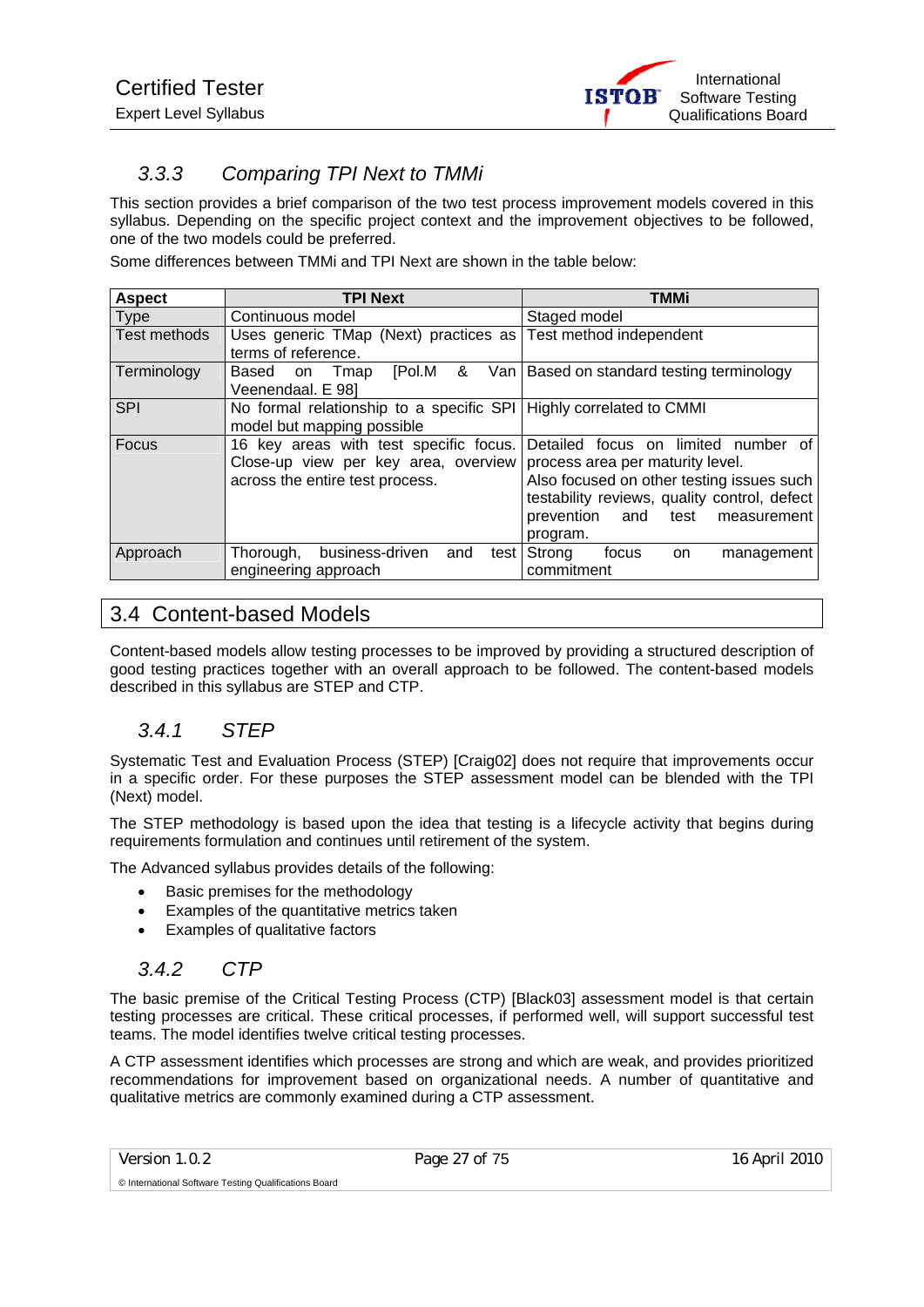Once an assessment has identified weak areas, plans for improvement are put into place. Generic improvement plans are provided by the model for each of the critical testing processes, but the assessment team is expected to tailor those heavily.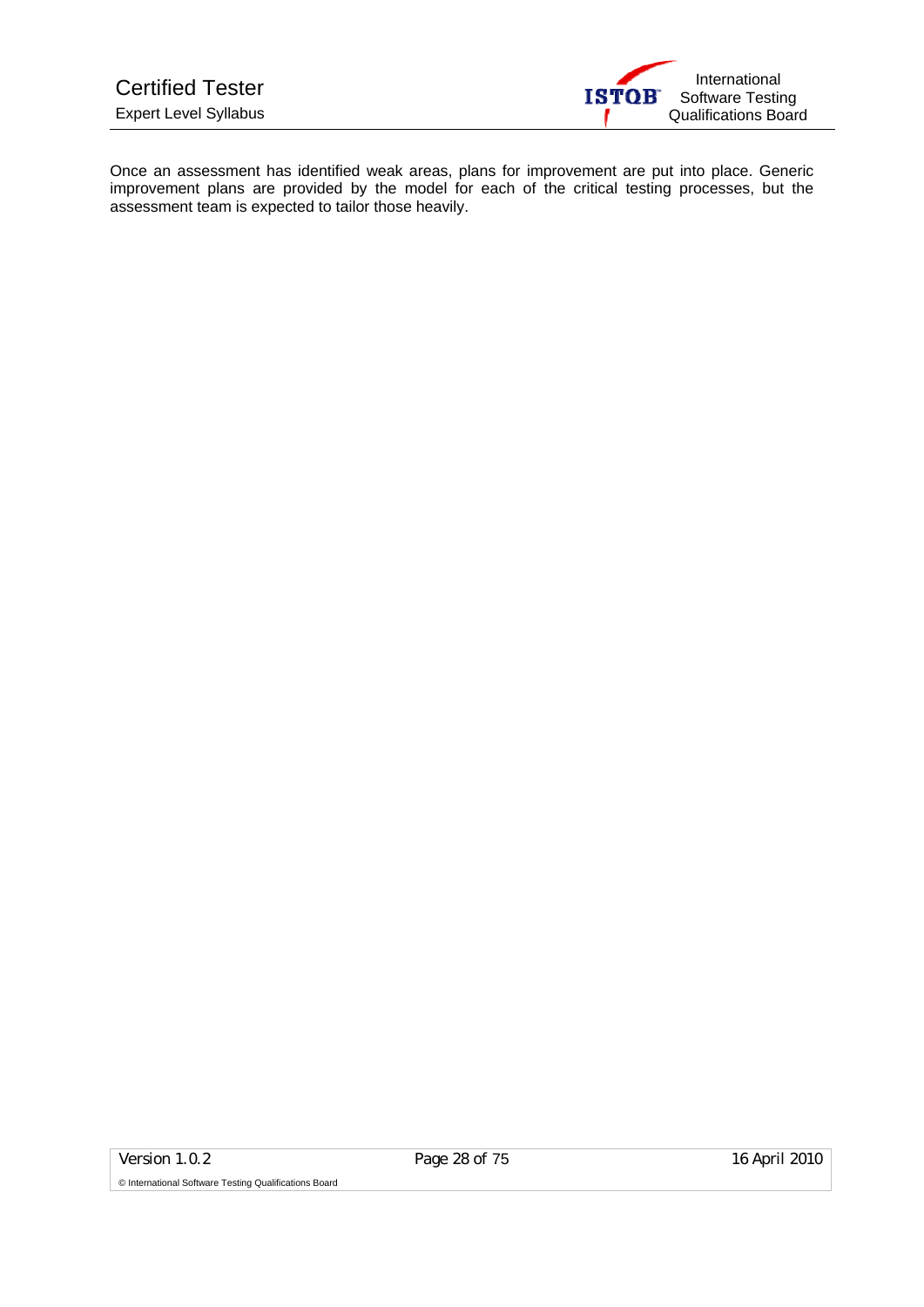# **4. Analytical-based Improvement 555 mins.**

# *Keywords:*

causal analysis, cause-effect diagram, cause-effect graph, Defect Detection Percentage, Failure Mode and Effect Analysis, Fault Tree Analysis, indicator, inspection, measure, metric, Pareto analysis

## *Learning objectives for analytical-based improvement*

#### **4.2 Causal Analysis**

- LO 4.2.1 (K2) Understand causal analysis using cause/effect diagrams
- LO 4.2.2 (K2) Understand causal analysis during an inspection process
- LO 4.2.3 (K2) Understand the use of standard anomaly classification for causal analysis
- LO 4.2.4 (K2) Compare the causal analysis methods
- LO 4.2.5 (K3) Apply a causal analysis method on a given problem description
- LO 4.2.6 (K5) Recommend and select test process improvement actions based on the results of a causal analysis
- LO 4.2.7 (K4) Select defects for causal analysis using a structured approach

#### **4.3 The GQM Approach**

- LO 4.3.1 (K2) Describe the Goal-Question-Metric (GQM) approach
- LO 4.3.2 (K3) Apply the Goal-Question-Metric (GQM) approach to derive appropriate metrics from a testing improvement goal
- LO 4.3.3 (K3) Define metrics for a testing improvement goal<br>LO 4.3.4 (K2) Understand the steps and challenges of the da
- $(K2)$  Understand the steps and challenges of the data collection phase
- LO 4.3.5 (K2) Understand the steps and challenges of the interpretation phase

#### **4.4 Analysis using Measures, Metrics and Indicators**

- LO 4.4.1 (K2) Provide examples of the various categories of metrics and how they can be used in a test improvement context
- LO 4.4.2 (K5) Recommend appropriate metrics and indicators for tracking improvement trends in a particular improvement situation.

# 4.1 Introduction

Analytical approaches are problem-based. Improvements to be introduced are based on actual problems and objectives rather than the generic model of "best practices" used in model-based approaches and content-based approaches like those described in Chapter 3.

Data analysis is essential for objective test process improvement and a valuable support to purely qualitative assessments, which might otherwise result in imprecise recommendations that are not supported by data.

Applying an analytical approach to improvement involves the analysis of a test process in order to identify problem areas and set project-specific goals. The definition and measurement of key parameters is required to evaluate whether improvement measures have succeeded.

Analytical approaches may be used together with a content-based approach to verify results and provide diversity as is the case with Critical Test Processes (CTP). Also model-based approaches sometimes address analytical approaches as one or more separate key areas with the model as is the case with TMMi.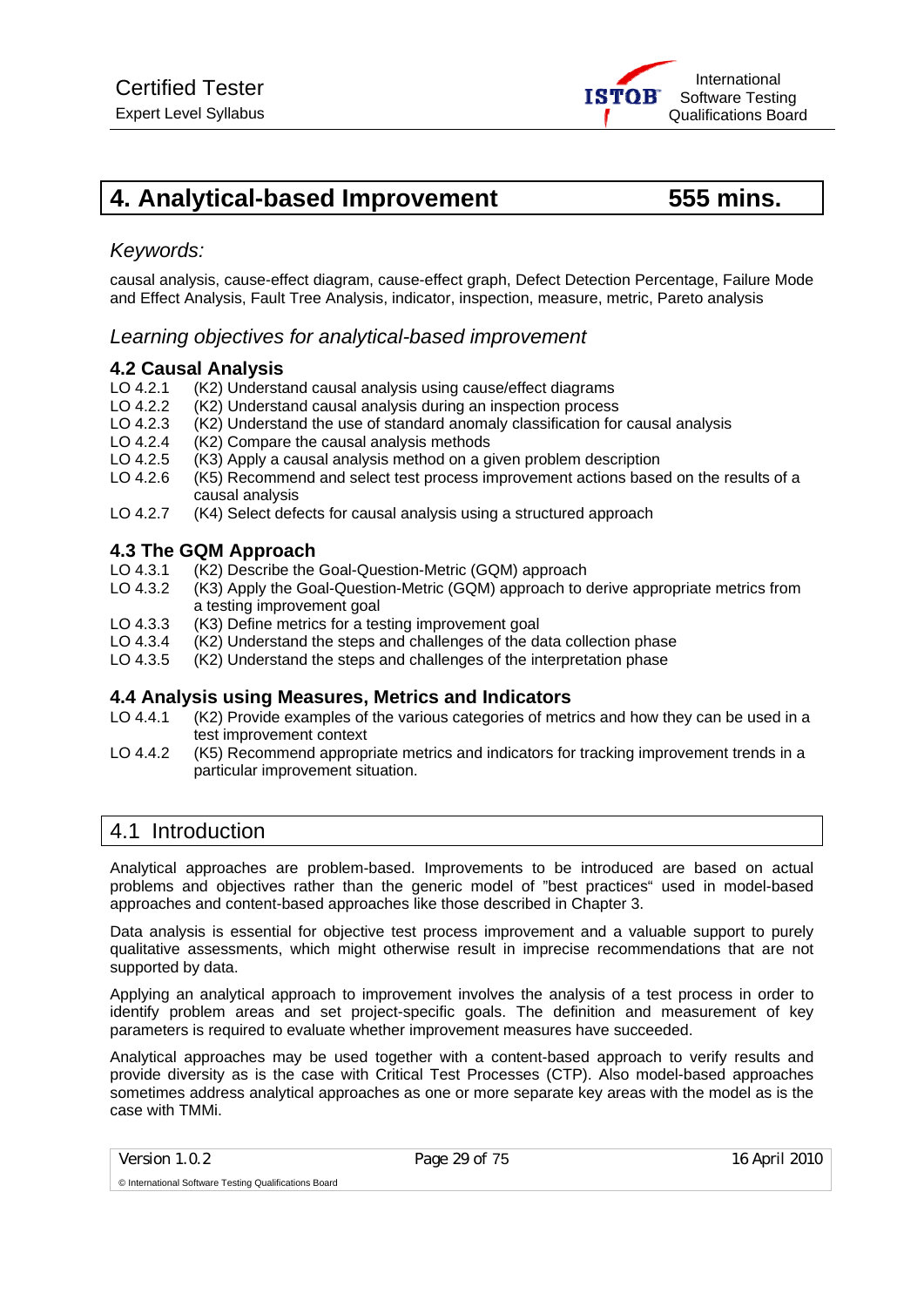Generally speaking, analytical approaches may also be applied to the task of test management. Test managers apply them at a project level, test process improvers apply them at the process level.

# 4.2 Causal Analysis

Causal analysis is the study of problems to identify their possible root causes. This allows identification of solutions which will remove the causes of problems and not just address the immediately obvious symptoms. If causal analysis is not used, attempts to improve test processes may fail because the actual root causes are not addressed and the same or similar problems recur.

Many software process improvement models emphasize the use of causal analysis as a means of continually improving the maturity of the software process.

The following systematic methods for causal analysis are described below as examples:

- Cause-Effect diagrams (Ishikawa fishbone diagrams)
- Causal analysis during an inspection process
- Use of standard anomaly classifications

Note: other methods are available for causal analysis (see Advanced syllabus) and also checklists of common causes may be used as an input to the causal analysis, for example when carrying out causal analysis on defects.

# *4.2.1 Cause-Effect Diagrams*

Cause-Effect diagrams (also known as Ishikawa fishbone diagrams: Ishikawa fishbone diagrams) were developed for the manufacturing and other industries [Ishikawa 91] and have been adopted in the IT industry [Juran]. These diagrams provide a mechanism to identify and discuss root causes under a number of headings.

The steps to apply, (according to [Robson 95]), are described as:

- 1. Write the effect on the right hand side of the diagram
- 2. Draw in the ribs and label them according to their context. The ownership of the fishbone is with a work group rather than with management.
- 3. Remind the work group of the rules of brainstorming:
	- No criticism all ideas are accepted at this stage
	- Freewheel random, crazy ideas are welcome as are ideas that build on other people's ideas
	- Quantity of ideas a large number of ideas is to be generated
	- Record all ideas including random, crazy and repeating ideas
	- Don't evaluate the ideas now having brainstormed, have a rest before evaluating the ideas
- 4. Use the brainstorming method possible causes are brainstormed and added to the ribs of the diagram. For each first level cause, checklists are used to identify the underlying root causes, which may be on a different part of the diagram.
- 5. Incubate the ideas for a period of time
- 6. Analyze the diagram to look for clusters of causes and symptoms. Use the Pareto idea (80% of the gain from 20% of the effort) to identify clusters that are candidates to solve.

Cause Effect diagrams may also be used to work from the effects back to the causes, as noted in [BS7925-2] and [Copeland 03].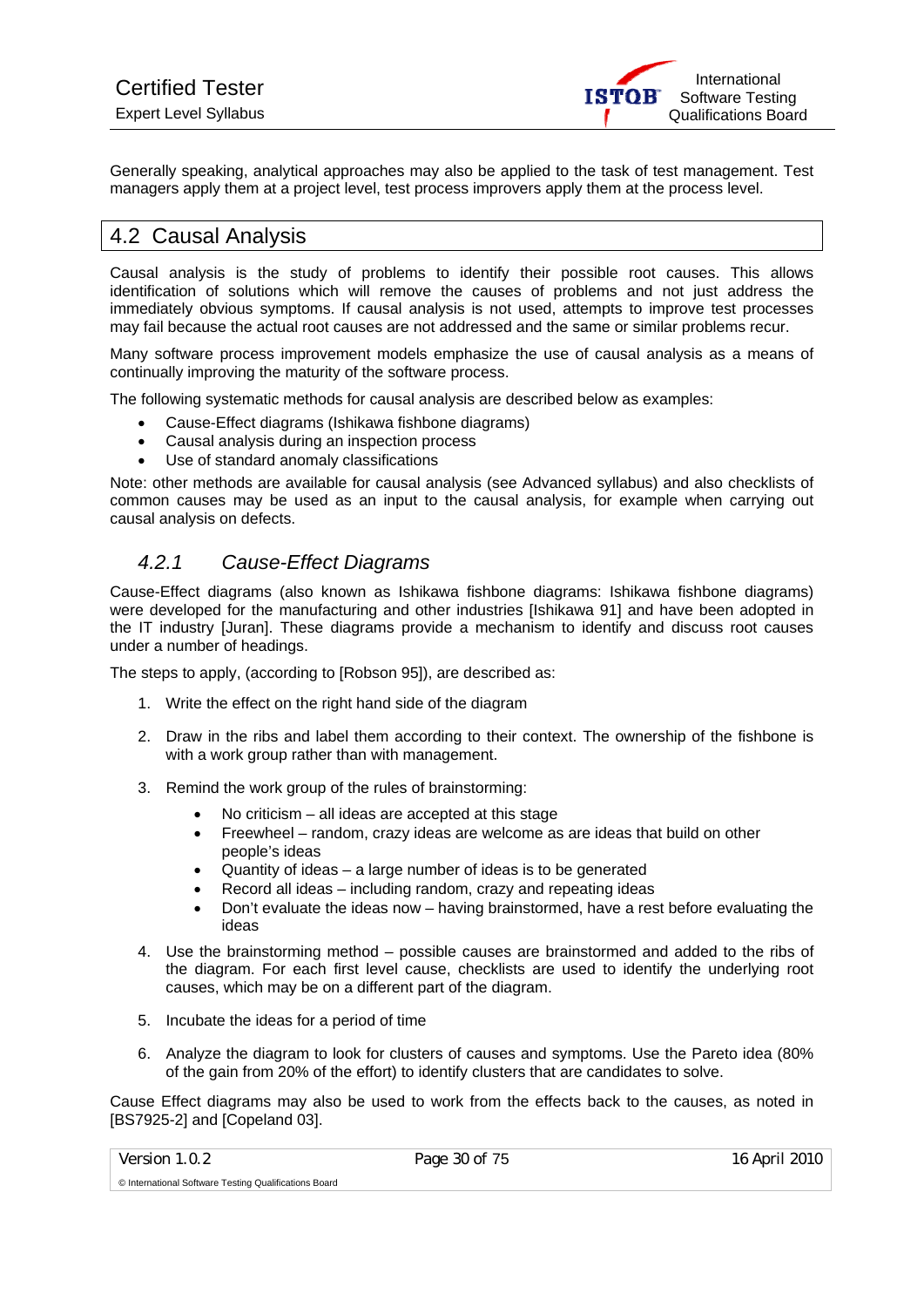# *4.2.2 Causal Analysis during an Inspection Process*

The inspection process is described in the ISTQB Foundation syllabus and expanded in the ISTQB Advanced syllabus. Using the software inspection process [Gilb & Graham] suggests a different approach to causal analysis.

The causal analysis meeting is a facilitated discussion which lasts two hours and follows a set timescale and format.

- The selection of defects to be considered may be taken by the inspection leader or in the context of a project retrospective. Alternatively the issues to be discussed may identified in the first part of the analysis.
- Part 1: Defect analysis (90 minutes) looks at specific defects and their specific causes
- Part 2: Generic analysis (30 minutes) focuses on identifying broad trends in the defects. The team looks for trends, commonalities and what has recently gone well, improved or gone wrong. Defect taxonomies (introduced in the Advanced syllabus) can be a valuable support for this analysis. Generic analysis may also focus on particular defects found in dynamic testing to provide risk-based inputs for the future testing strategy.
- The discussion must ensure that the number and severity of the defects being considered maximizes the return on the invested time.

In the defect analysis, each defect is categorized with:

- A defect description this is not the defect symptom but the defect itself
- A cause category e.g., communication, oversight, education, transcription error, process
- A cause description for the cause and any chain of cause events
- The process step when the defect was created this is not always where it was detected
- Suggested actions to eliminate the cause these must be specific and achievable

## *4.2.3 Use of Standard Anomaly Classifications*

Standards such as [IEEE 1044] allow a common classification of anomalies allowing an understanding of the project stages when faults are introduced, the project activities when faults are detected, the cost of rectifying the faults, the cost of failures, and the stage where the defect was raised versus where it was found (also known as Defect Leakage).

A common classification allows statistics about improvement areas to be analyzed across an organization. This classification must be introduced via training, tools and support so that anyone using the incident management system understands when to use the classifications and how to interpret them. This information may be used in the improvement of the development and test process to identify areas where improvement will be cost effective and to track the success of improvement initiatives. The defects to be analyzed will be recorded from all life cycle phases, including maintenance and operation.

# *4.2.4 Selecting Defects for Causal Analysis*

The application of methods described above may require the selection of specific defects for analysis from a potentially large collection. The following approaches can be taken in combination to selecting defects for analysis:

- Pareto analysis (20% of defects considered representative of all)
- Outliers in statistics (e.g., using values of statistical variation, such a 3-sigma, on a particular metric)
- Project retrospectives
- Use of defect severity categories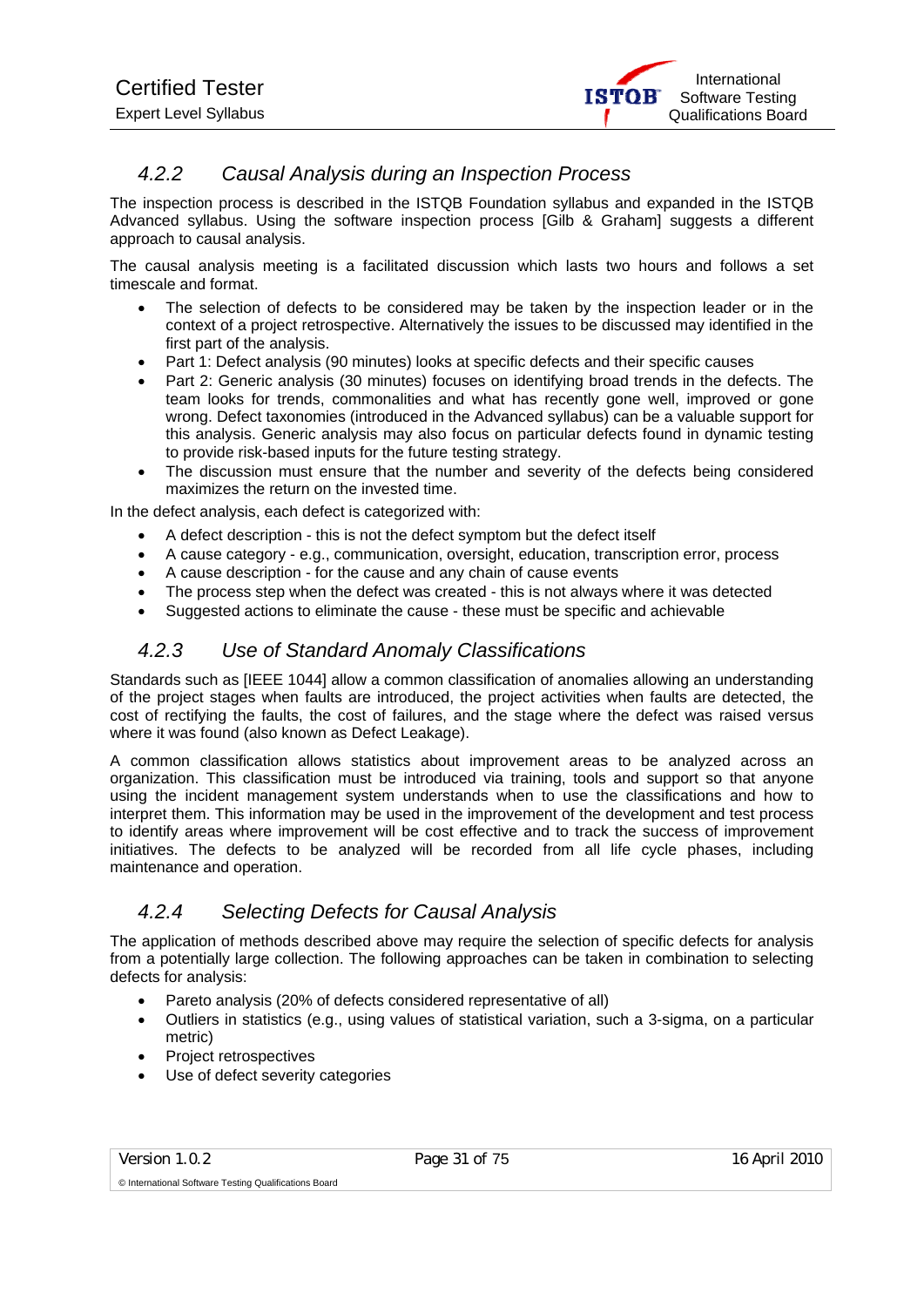International **ISTOR** Software Testing Qualifications Board

# 4.3 The GQM Approach

The Goal-Question-Metric GQM approach [BasiliPapers], [Trienekens & van Veenendaal 97] applies the following steps to define suitable metrics:

- Setting specific goals
- Deriving questions that when answered will provide information about the achievement of the goals
- Deriving metrics which, when measured, will provide the answers to the questions

Basili's approach with GQM is to provide a measuring mechanism for feedback and evaluation. GQM allows measurement to be:

- Focused on setting specific goals
- Applied to all parts of the software life cycle products, process and resources
- Interpreted based on characterization and understanding of the organizational context, environment and goals

Thus, the measurements appropriate in one organization may not be appropriate in another organization. The definition of the goals and questions allows the appropriate metrics to be selected or defined, and hence the appropriate data collected and analyzed.

The three levels in the GQM approach are:

- 1. Conceptual level the GOALS for the organization, with regard to the quality of products, processes and resources (note: resources include people, offices, hardware, software). This might include any of the definitions of quality from Chapter 2, so productivity as well as manufacturing excellence could be a goal. Forms can be used to define goals.
- 2. Operational level the QUESTIONS which characterize products, processes and resources with respect to their quality – Basili refers to these as the objects of measurement
- 3. Quantitative level the METRICS which may be objective (quantitative, factual) or subjective (qualitative, viewpoints)

Goals may give rise to one or more questions, and questions may give rise to one or more metrics. The goals, questions and metrics may be associated with the quality views described in Chapter 2, and/or with the results measurement required by organizational and IT frameworks for improvement described in Chapter 2.

# 4.4 Analysis using Measures, Metrics and Indicators

## *4.4.1 Introduction*

Measures, metrics and indicators form part of all improvement programs. This applies regardless of whether these improvements are carried out formally or informally. It is also regardless of whether the data are quantitative or qualitative, objective or subjective. The feelings of the people affected by the improvement are a valid measure of progress toward improvement.

Measures, metrics and indicators initially help to target areas and opportunities for improvement. They are required continuously in improvement initiatives in order to control the improvement process and to make sure that the changes have resulted in the desired improvements.

Measures, metrics and indicators can be collected at all stages of the software life cycle, including development, maintenance and use in production [Nance & Arthur 02]. They are also used for deriving other metrics and indicators. Note that for all items mentioned in Section 4.4.2 which relate to defects, it is important to make a distinction between the various priority and severity levels of the defects found. Specific measures, metrics and indicators may also be applied by test managers, in particular for the project level tasks of test estimation and for progress monitoring and control. Test process improvers will apply measures, metrics and indicators at the process level.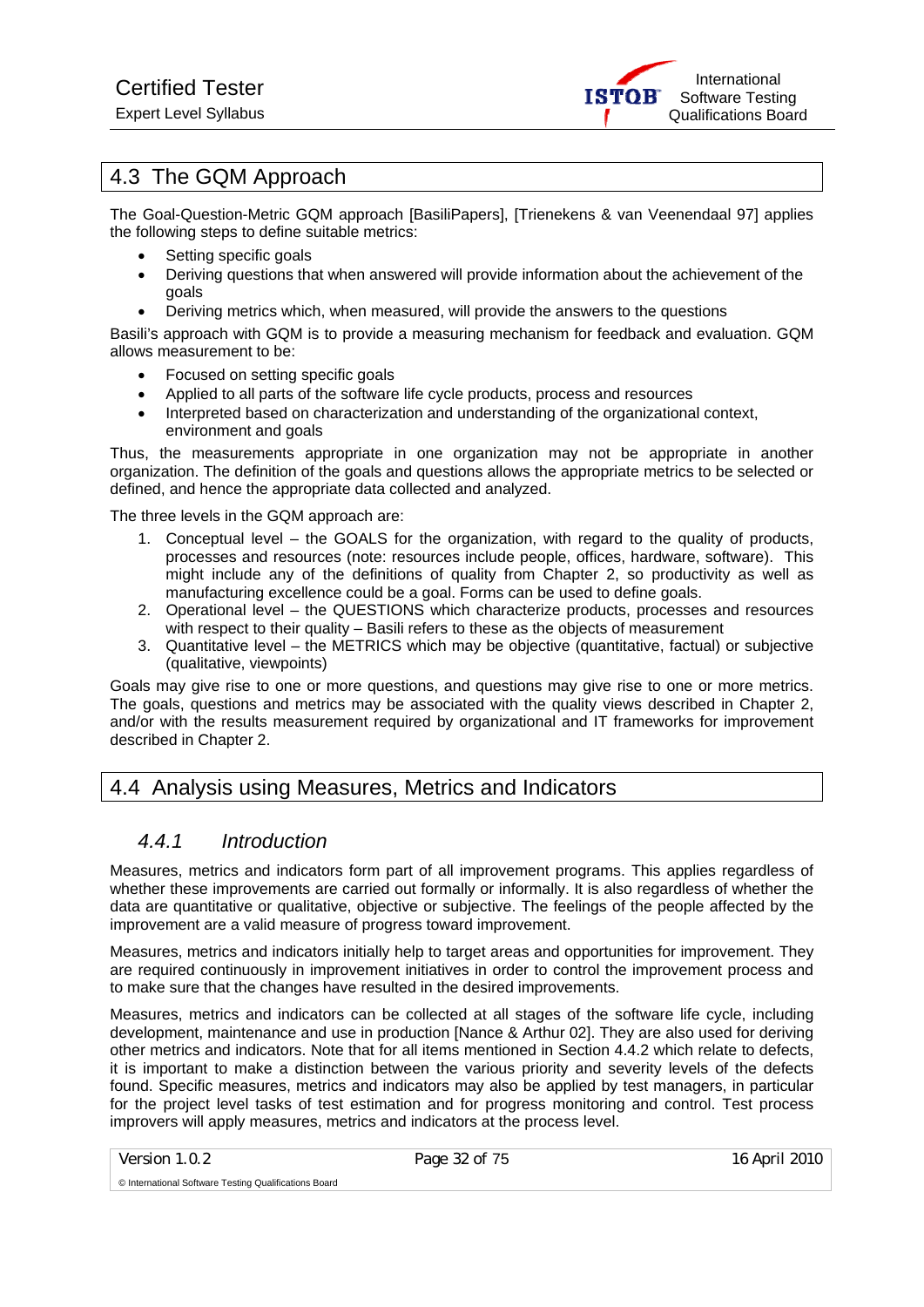# *4.4.2 Test Effectiveness Metrics*

#### **4.4.2.1 Defect Detection Percentage (DDP)**

The first indicator that can be used in almost any test improvement process, and is highly recommended by most test experts, is the Defect Detection Percentage (DDP). If you've found most (if not all) of the important defects during testing, and users/customers found few during real-life usage, your testing is good.

Defect Detection Percentage is defined as the number defects found by testing divided by the total known defects. The DDP can be calculated per test stage (e.g. integration, alpha testing, beta testing) or for all test stages together. DDP is a calculable metric after a project is finished and some time (e.g., three or six months) has passed in which residual defects may be found.

#### **4.4.2.2 Post-release Defect Rate**

This indicator is defined as the number of defects found by customers during a certain period after release of the product per Kilo Lines Of Code (KLOC). If this rate decreases then the customers' perceived quality will increase.

Note: these defect metrics give information for the "manufacturing" view of quality as was discussed in Chapter 2.

## *4.4.3 Test Efficiency / Cost Metrics*

#### **4.4.3.1 Organizational Cost of Quality**

To sell the idea of test improvement to others we need to show the benefit for them. To do this it is important to show the cost benefit of test activities and of improvement to testing, by measuring the cost of testing and improvement as well as the cost of not testing (i.e., the cost of failure).

#### **4.4.3.2 Cost of Quality Ratio**

Ratio of 'total effort spent on static testing (e.g., inspections and reviews)' and 'total effort spent on dynamic testing (e.g., unit, integration, system test)'. If this ratio increases then the efficiency of the defect removal process will increase.

#### **4.4.3.3 Early Defect Detection**

As stated in the previous performance indicator, the efficiency of the defect removal process will increase if defects are found earlier in the process. Not only is this applicable for static versus dynamic testing but also for unit and integration versus system and acceptance testing. The performance indicator 'Early Defect Detection' measures the total number of defects found during unit and integration testing (early dynamic testing) versus the total number of defects found during dynamic testing.

#### **4.4.3.4 Relative Test Effort**

A basic indicator is the ratio of the total test effort (or cost) versus the total project effort (or cost) prerelease. Post-release effort spent on activities such as maintenance and after-sales support is not taken into account.

#### **4.4.3.5 Test Efficiency**

This indicator is based on the number and severity of defects found compared to the testing effort spent (per test level). The indicator is used to determine if the test effort is focused on the finding of high severity defects. Test efficiency may also be related to the size of the test assignment, such as test points.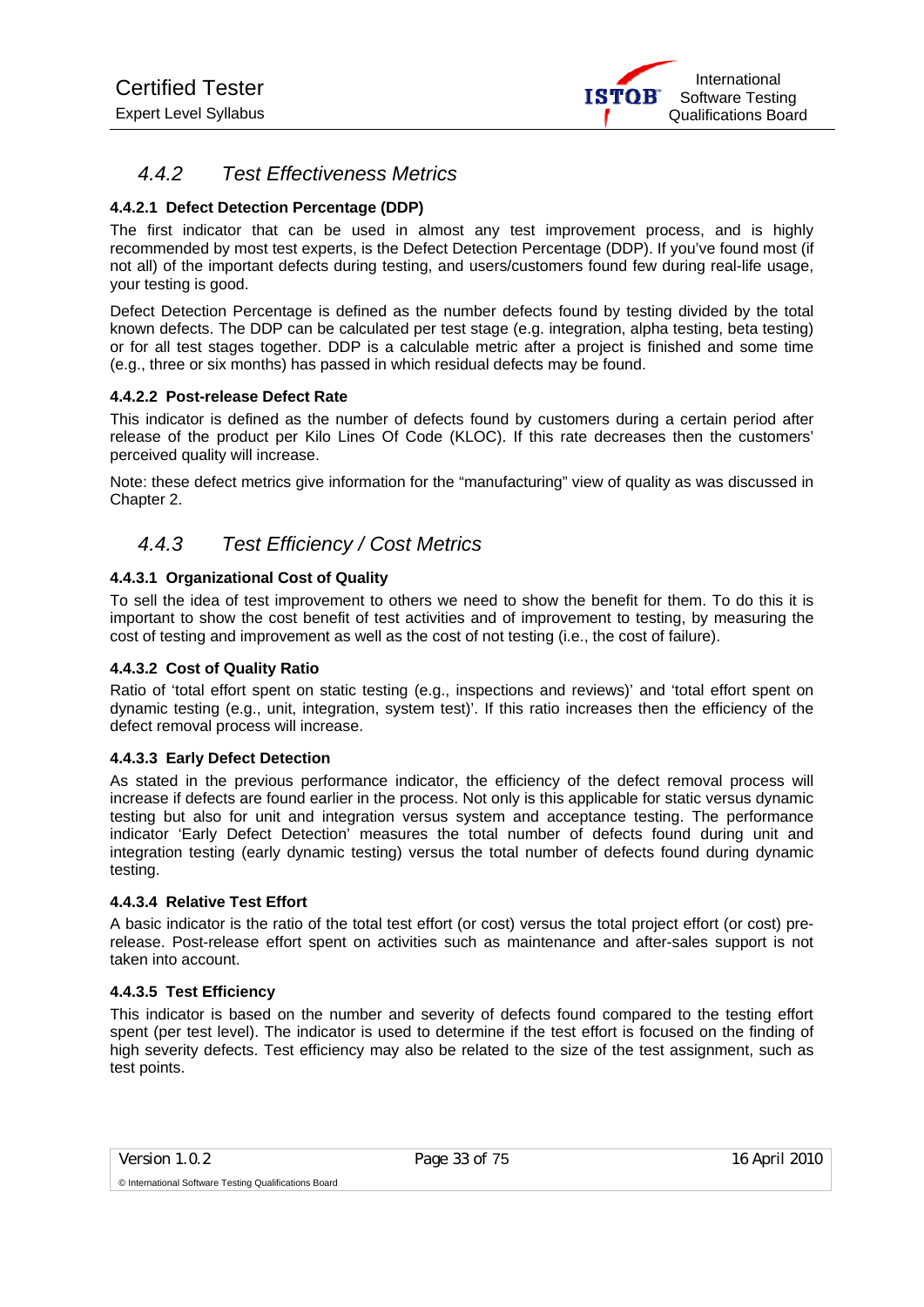#### **4.4.3.6 Automation Level**

The ratio of the number of test cases executed automatically versus the total number of test cases executed (both manually and automatically).

#### **4.4.3.7 Test Productivity**

The total number of test cases (or test design) for the product related to the total test effort required. Of course this performance indicator can also be measured per test phase.

Note: these efficiency/cost metrics give information for the "value" view of quality (see Chapter 2).

#### *4.4.4 Lead-time Metrics*

The lead-time of testing is especially important during test execution, since test execution is on the critical-path of the project. Lead-time is defined as the period (in days or weeks) between two milestones that identify the start and end of one or more project activities. The test execution lead-time indicator to test the product should of course be related to the size of the product. This indicator can be measured per test phase, e.g. alpha or beta.

## *4.4.5 Predictability metrics*

#### **4.4.5.1 Test Execution Lead-time Slippage**

The difference between the actual and estimated test execution lead-time required for one or more test phases related to the estimated test execution lead-time.

 For improvement purposes it is often interesting to measure test lead-time slippage against the estimation made at the beginning of the project and against the estimation made at the beginning of the test execution phase.

#### **4.4.5.2 Effort Slip (or cost)**

The difference between the actual and estimated effort (or cost) required for one or more test phases related to the estimated effort (or cost).

#### **4.4.5.3 Test Case Slip**

The difference between the actual and estimated number of test cases (or test designs) required for one or more test phases related to the estimated number of test cases (or test designs).

## *4.4.6 Product Quality Metrics*

#### **4.4.6.1 Metrics for Quality Attributes**

A number of attributes are available with which product quality can be described. (e.g., functionality, reliability, usability, efficiency, maintainability, portability). These are documented in [ISO 9126] and its successor [ISO 25000]. The attributes and the indicators associated with them are described in the ISTQB Advanced Level syllabus. For example, indicators associated with the software quality attribute reliability may take the form of Mean Time Between Failures (MTBF) and Mean Time To Repair (MTTR).

The test process is one of the primary sources of information for measuring these software quality attributes. The capability of the test process to deliver meaningful and relevant product quality information may be considered an area for potential test process improvement.

#### **4.4.6.2 Coverage Indicators**

© International Software Testing Qualifications Board

The coverage of requirements and code achieved by testing may be used as indicators of product quality (assuming that higher product quality is related to higher coverage levels) during testing.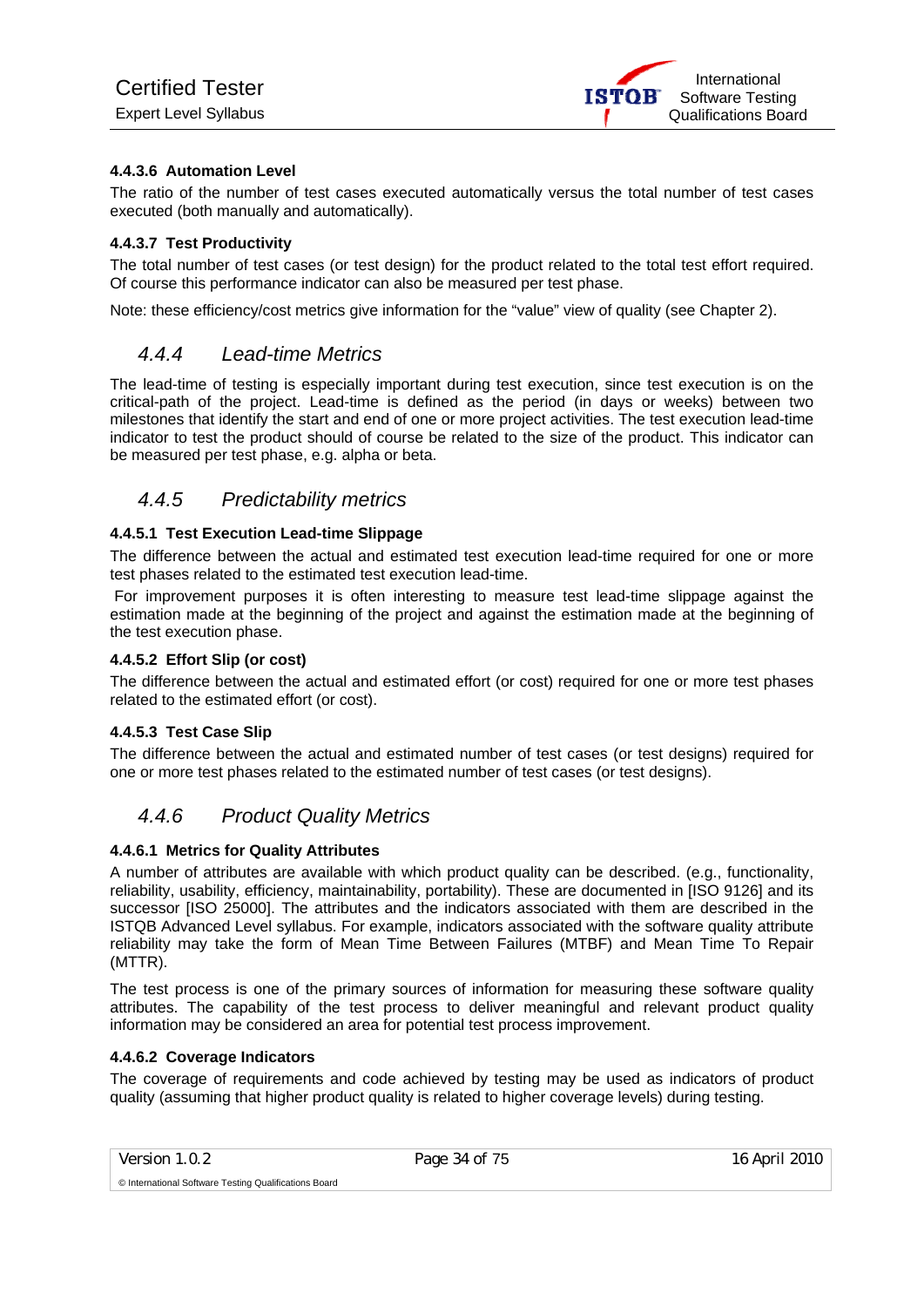Requirements coverage is defined as the number of requirements tested compared to the total number of requirements that has been defined. This can be refined by making a distinction between the number of requirements tested and the number of requirements tested and passed. If coverage increases testing is becoming better and it is expected that product quality also will increase.

Code coverage is defined as the percentage of the total software code that is executed during testing. Various levels of code coverage are described in the ISTQB Foundation syllabus.

These give information for the "product" view of quality (see Chapter 2).

## *4.4.7 Test Maturity Metrics*

These metrics represent the organization's test maturity level in the terms used by models such as the Test Maturity Model (TMMi) or the Test Process Improvement (TPI Next) model. If the maturity increases then the risk of not satisfying test objectives regarding quality, lead-time and costs will decrease. Refer to the Advanced Level syllabus for further details.

Please note that these metrics address the manufacturing, product and value quality views described in the Chapter 2, but are not direct measures of the user's view of quality. Test managers may therefore want to measure user quality by taking specific measures of user / customer satisfaction, measuring usability characteristics, (especially relating to task efficiency and effectiveness), or by qualitative measures of stakeholder views.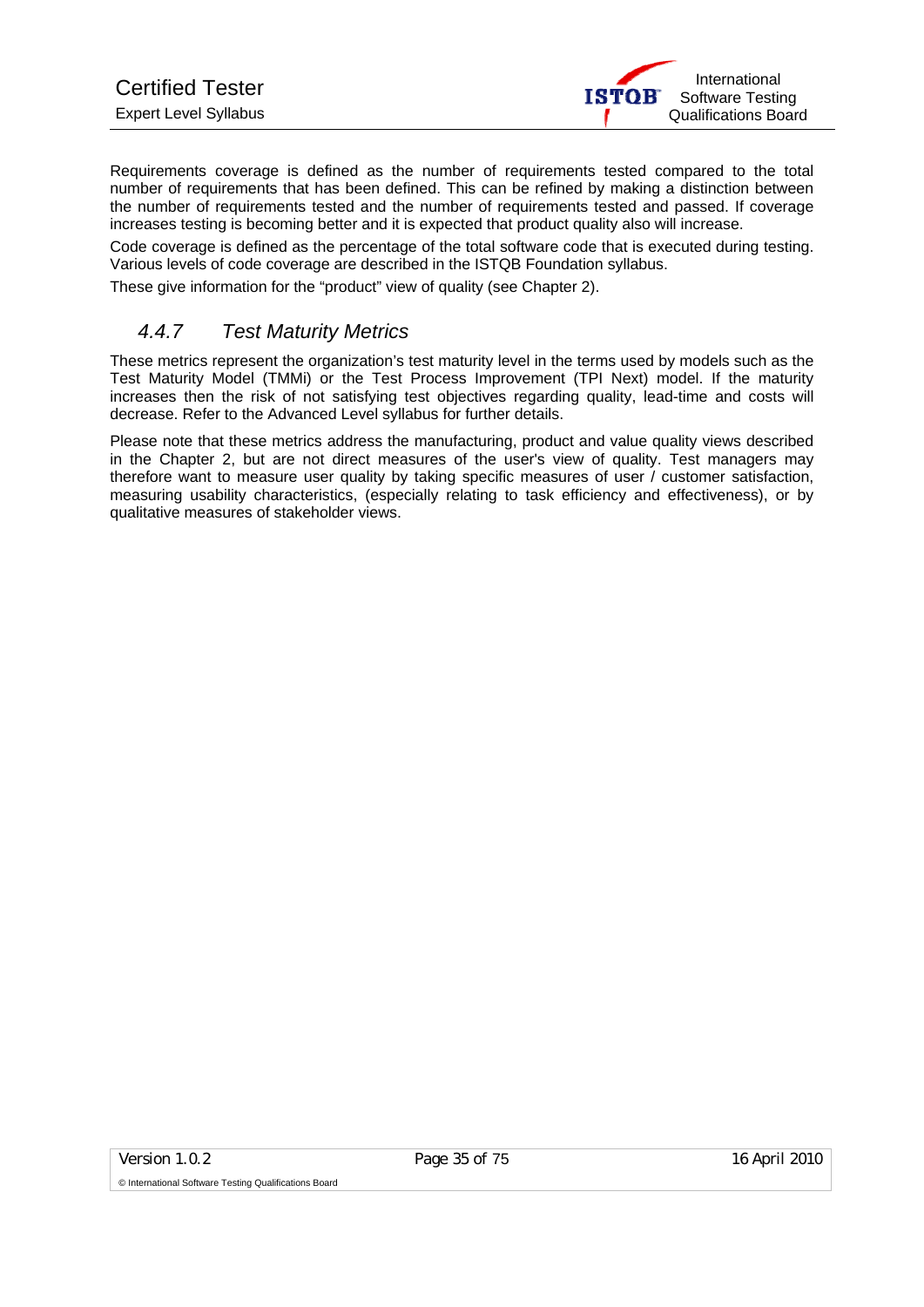

# **5. Selecting the Approach for Test Process Improvement 105 mins.**

## *Keywords:*

(none)

#### *Learning objectives*

#### **5.1 Selecting Test Process Improvement Approaches**

- LO 5.1.1 (K2) Summarize reasons for best applying a test process improvement approach
- LO 5.1.2 (K5) Recommend a test process improvement approach in a specific scenario and for a given improvement scope

# 5.1 Selecting Test Process Improvement Approaches

The choice of approach depends on:

- Considering the critical success factors described in Chapter 9
- Considering the general guidelines listed below

The following lists are provided to support the decision process. They should not be taken as a list of mandatory requirements or unbreakable rules. Regarding test improvement models, it may also be helpful to consider the list of general model characteristics described in Section 3.1.1 when making choices.

**Process models** (e.g. TMMi, TPI Next) are best applied when:

- A test process already exists, although they can also be useful for establishing test processes
- Comparisons or benchmarking is required between similar projects
- Compatibility with software process improvement models is required
- Company policy is to attain a specific maturity level (e.g., TMMi Level 3)
- A well-defined starting point with a predefined path of improvement is desired
- A measure of test maturity is needed e.g., for marketing purposes
- Process models are respected and accepted in the organization

**Content models** (e.g. CTP, STEP) are best applied when:

- A test process needs to be established
- An assessment to identify costs and risks associated with the current test process is needed
- Improvements do not need to be implemented in the order specified by TMMi or TPI Next, but rather in the order determined by business needs
- Tailoring is required to ensure the test process fits the company's specific context
- Discontinuous, rapid improvements and changes to the existing test process are desired or needed

#### **Analytic approaches** are best applied when:

- Specific problems need to be targeted
- Measures and metrics are available or can be established and taken
- Evidence for the need of a test process is required
- Agreement is needed about the reasons for change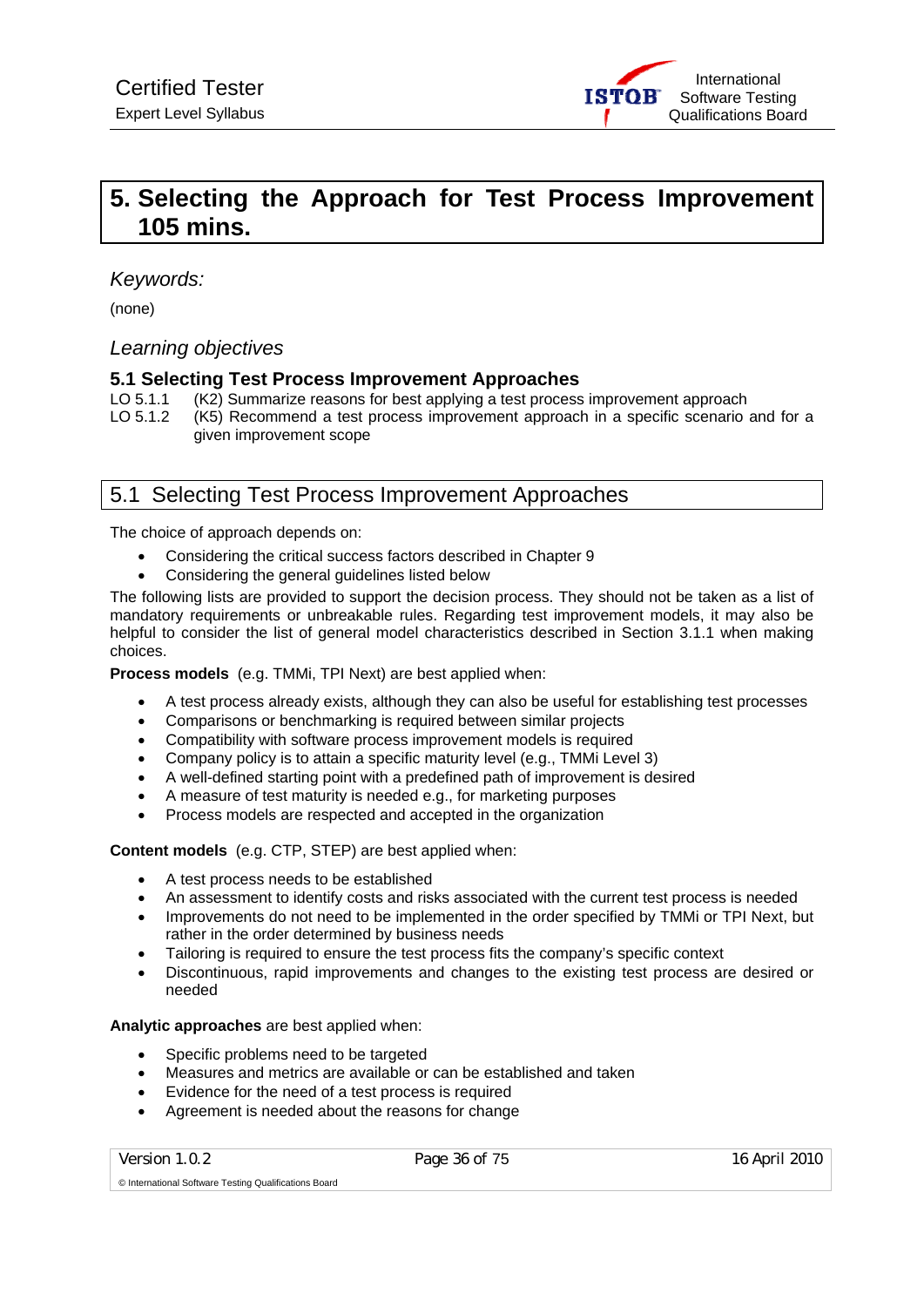- The root cause of the problem is not necessarily in the control or influence of the test process owner
- A small scale evaluation or improvement pilot is required/budgeted for
- A pilot is required to see whether a larger scale investigation or improvement program is needed
- To test hypotheses and gather evidence about the causes, symptoms and effects of problems and of proposed improvements
- The organization culture values/trusts internally developed analysis based on local evidence above externally built models (reference or content)
- Stakeholders from many areas are to be involved personally in the analysis (for example in brainstorming sessions)
- The team has control of the analysis

**Mixed approaches** may also be used, such as the use of analytical approaches within a process model or content model, for example:

- Use of causal analysis during a TMMi test improvement program
- Use of metrics during a STEP test improvement program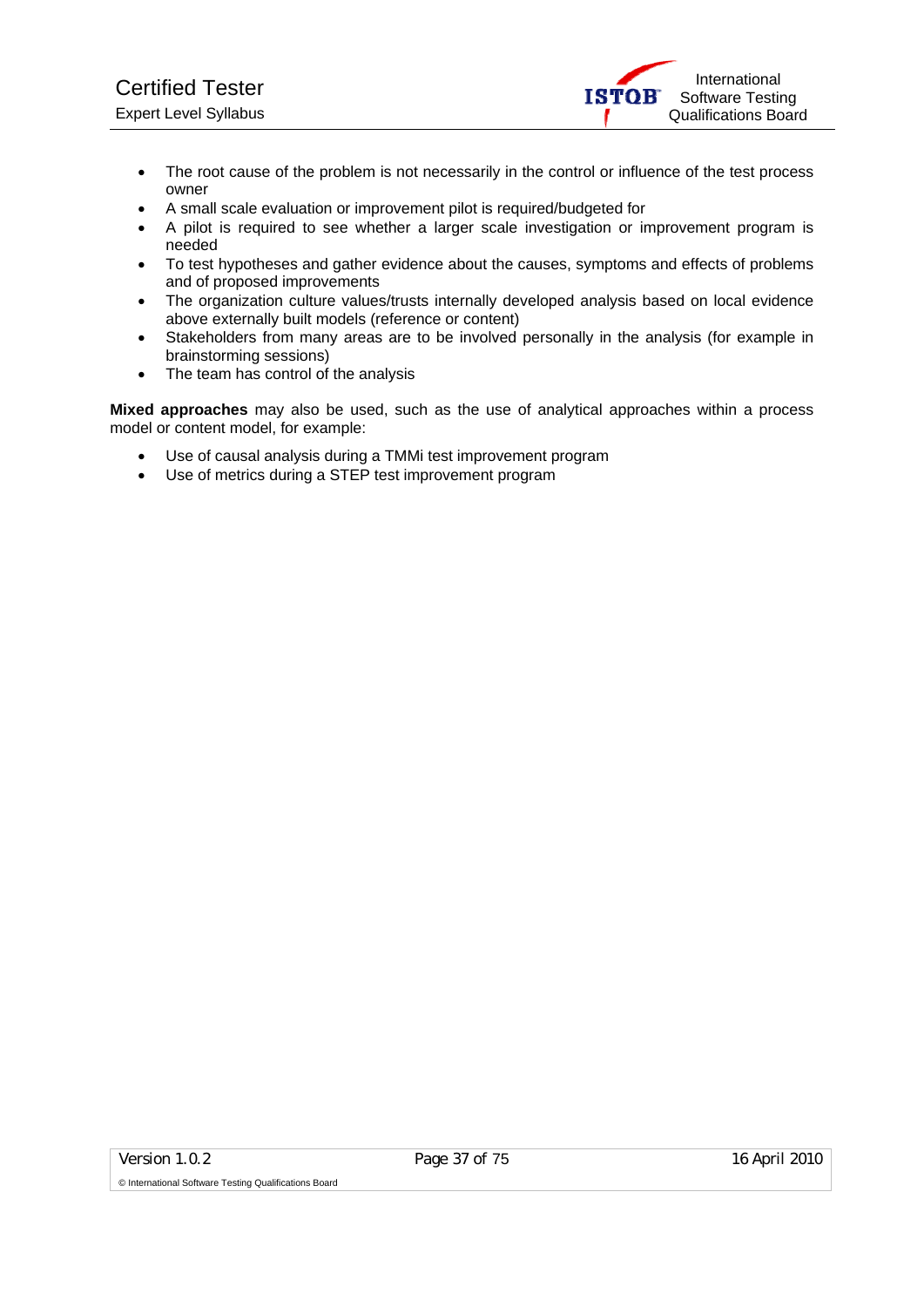# **6. Process for Improvement 6. Process for Improvement 6. Process for Improvement**

# *Keywords:*

acting, assessment report, balanced scorecard, corporate dashboard, diagnosing, establishing, IDEAL, initiating, learning, process assessment, test improvement plan, test policy

# *Learning objectives for the process of improvement*

Note that individual skills shall be applied in achieving the learning objectives of this chapter. These skill-related learning objectives are covered in Chapter 7. Information about change management (Chapter 8) and key success factors (Chapter 9) will also be needed.

# **6.1 Introduction**

- LO 6.1.1 (K2) Summarize the key elements of a test policy
- LO 6.1.2 (K6) Create a test (improvement) policy

# **6.2 Initiating the Improvement Process**

- LO 6.2.1 (K2) Summarize the activities of the Initiating phase of the IDEAL improvement framework
- LO 6.2.2 (K4) Analyze business goals (e.g. using corporate dashboards or balanced scorecards) in order to derive appropriate testing goals
- LO 6.2.3 (K6) Create an improvement strategy (including the scope of the test process improvement) for a given scenario

# **6.3 Diagnosing the Current Situation**<br>LO 6.3.1 (K2) Summarize the activities of the

- $(K2)$  Summarize the activities of the Diagnosing phase of the IDEAL improvement framework
- LO 6.3.2 (K6) Plan and perform assessment interviews using a particular process or content model in which an awareness of interview style and inter-personal skills are demonstrated
- LO 6.3.3 (K6) Create and present a summary of the conclusions (based on an analysis of the findings) and findings from an assessment
- LO 6.3.4 (K2) Summarize the approach to solution analysis
- LO 6.3.5 (K5) Recommend test process improvement actions on the basis of assessment results and the analysis performed

# **6.4 Establishing a Test Improvement Plan**

- LO 6.4.1 (K2) Summarize the activities of the Establishing phase of the IDEAL improvement framework
- LO 6.4.2 (K4) Select and prioritize recommendations using a given criteria list<br>LO 6.4.3 (K2) Compare top-down and bottom-up improvement approaches
- (K2) Compare top-down and bottom-up improvement approaches
- LO 6.4.4 (K2) Summarize the typical contents of a test improvement plan
- LO 6.4.5 (K6) Create a test improvement plan

# **6.5 Acting to Implement Improvement**

- LO 6.5.1 (K2) Summarize the activities of the Acting phase of the IDEAL improvement framework
- LO 6.5.2 (K4) Select an appropriate pilot from a list of possibilities

# **6.6 Learning from the Improvement Program**

LO 6.6.1 (K2) Summarize the activities of the Learning phase of the IDEAL improvement framework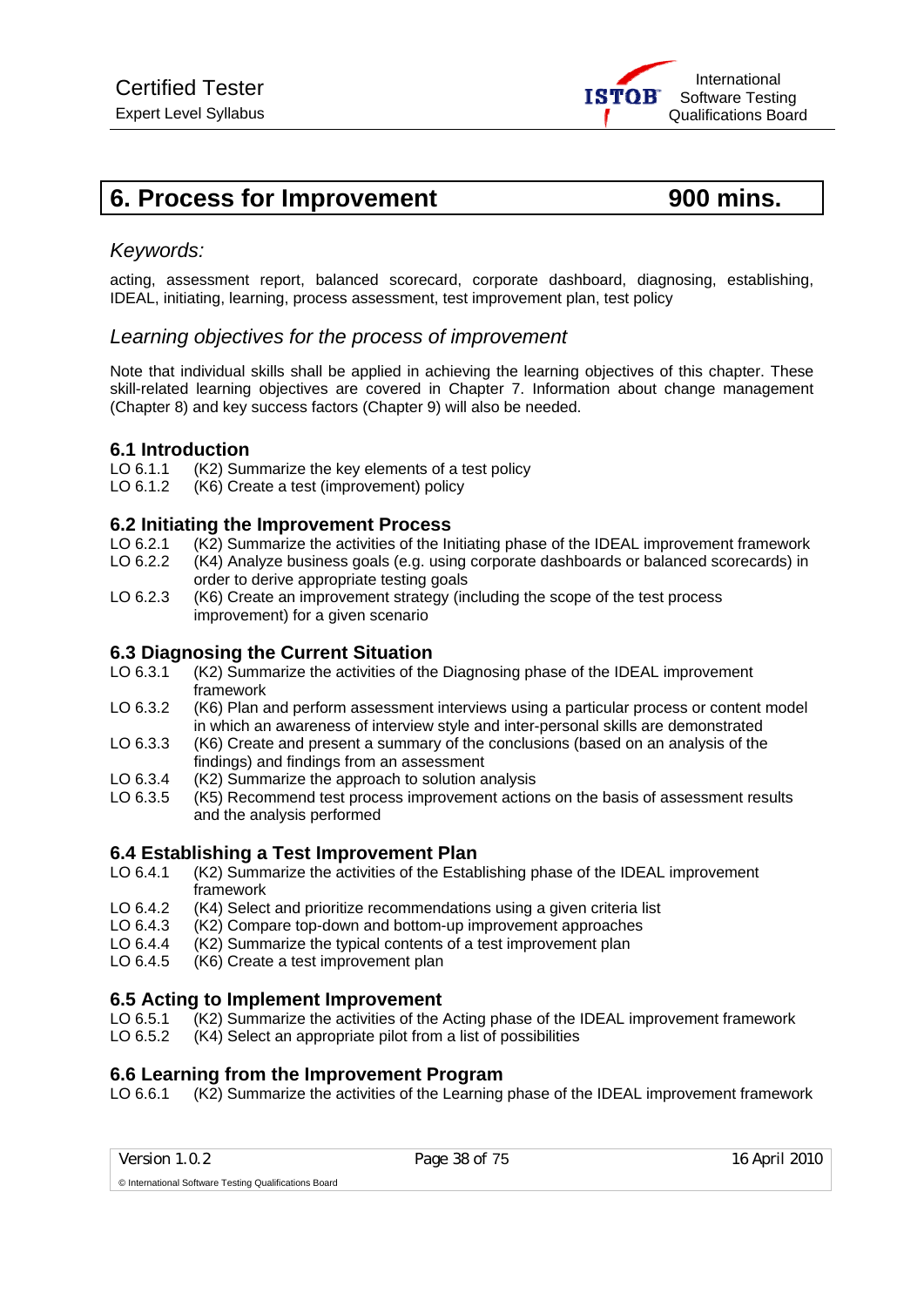

# 6.1 Introduction

Test process improvement should be a stated objective within an organization's testing policy (refer to the Advanced syllabus for more details on Test Policy). An organization's test process improvement policy should be based on the overall test policy. Effective test process improvement requires a systematic process. In Section 2.4 the generic improvement process was introduced by describing the Deming cycle and the IDEAL process improvement framework. As an example, in this chapter, the process for improvement is covered in more detail using the IDEAL improvement framework as a basis [IDEAL 96]. This approach can be applied to any life cycle model. Each section described below relates to one of the principal IDEAL activities:

- Initiating
- **Diagnosing**
- **Establishing**
- Acting
- **Learning**

# 6.2 Initiating the Improvement Process

Initiating process improvement is perhaps the most important step in the process of test process improvement. Actions taken at this initial stage directly influence the final results of the improvement process. Poorly initialized improvement processes may deliver unsatisfactory results and significantly reduce the chances of being able to take any future improvement initiatives.

The IDEAL model describes the following high-level activities at the "Initiating" phase:

- Identify stimulus for improvement
- Set context and establish sponsorship
- Establish an improvement infrastructure (i.e., organization)

Based on the high-level activities of the IDEAL model, the following must be taken into account at this phase:

- The actual need for improvement must be established
- Objectives need to be defined and aligned to the business needs
- The scope of improvement must be established
- An improvement strategy must be selected (see Chapter 5)
- The influence of people and culture must be taken into account

# *6.2.1 Establishing the Need for Improvement*

As a first step in establishing the need for improvement, some awareness should be generated about process improvement. The more obvious needs for improvements to test processes arise from major software failures with several such failures having been attributed to poor test processes. There is, however, a wide range of different motivations for change. These may originate from one or more of the following stakeholders:

- Management /customer (e.g., more effective testing, less trouble in production)
- User (e.g., better usability)
- Developer (e.g., better support for defect analysis)
- Tester (e.g., establish more systematic testing)
- Maintenance (e.g., less time needed to test software changes)

Areas for improvement may be captured and defined based on preliminary analysis and interviews with stakeholders (refer to Section 7.3 for required skills of interviewing and analysis). As part of the analysis it may be necessary to determine current indicators such as the total cost of quality, based on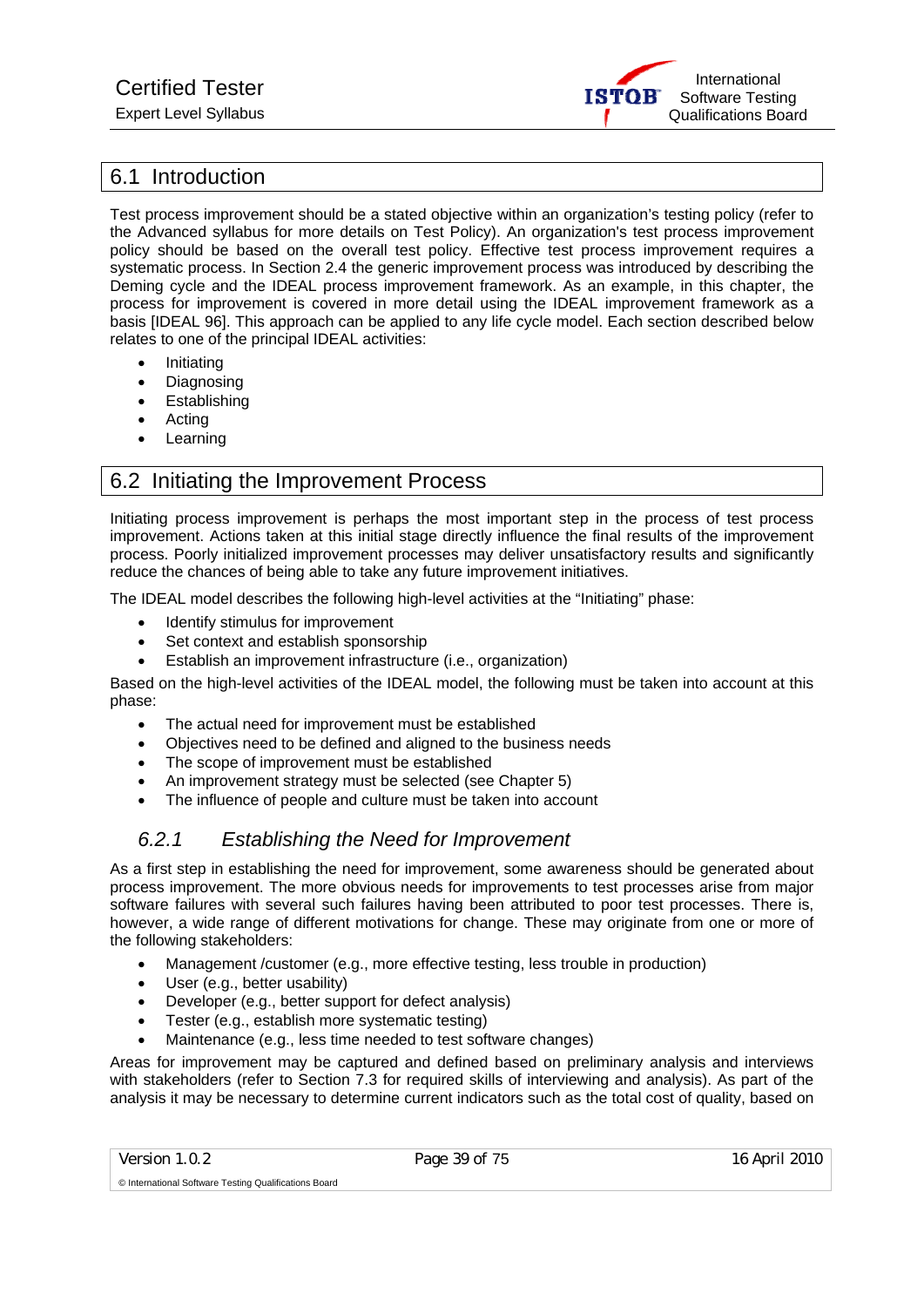the total cost of failures in production and the total cost of testing (see Section 4.4.3.1 Organizational Cost of Quality and Section 6.2.2).

# *6.2.2 Setting Objectives for Test Improvement*

The main objectives of a test process improvement must always be established in relation to quality, cost, time, and business value. Setting objectives for test improvement requires three principal steps:

- Establish a general vision for the (improved) future
- Set specific objectives
- Align testing improvement to business goals

The objectives for test improvement are typically documented in the organization's test policy.

#### **6.2.2.1 Establish a General Vision for the Future**

Test process improvement must focus on the benefits required by a sponsoring stakeholder and a vision of the overall objectives to be achieved.

Improvement initiatives need such a vision of the future because, for example,:

- Sponsors need to be convinced of the return on investment before committing resources
- The management of any necessary changes must relate to agreed objectives

Failure to define a common vision may result in failure of the proposed test improvements (see Chapter 9) because:

- Poorly defined objectives may hide unresolved conflicts of interest
- We may focus on inappropriate or unachievable objectives which may be a waste of resources or a failure to improve

#### **6.2.2.2 Setting specific objectives**

Specific, well-defined objectives are needed for any test process improvement. These enable:

- The appropriate actions to be taken
- The success (or failure) of the improvement efforts to be defined

A number of possibilities are available to enable objectives to be represented:

- Qualitative objectives, perhaps supported by appropriate scales (e.g., from "very bad" to "very good" or "getting better" to "getting worse") or questionnaires
- Quantitative objectives with metrics. For example, the Goal, Question, Metric (GQM) method (see Section 4.3) enables metrics to be defined and can be used to link objectives (goals) with measurable results.
- Objectives expressed as maturity levels. If test process improvement is to be conducted using a process model, objectives may also be represented in a form appropriate for the model in question. This typically involves defining specific levels of maturity to be achieved either for the test process as a whole or for individual aspects of the test process.

#### **6.2.2.3 Aligning Testing Improvements to the Organization**

Test process improvements must be aligned to

- Business goals
- Any software process improvements being performed
- Organizational improvements (see Chapter 2)
- Organizational structure

Corporate dashboards and balanced scorecards can be used by the organization to allow test improvements to be aligned to organizational improvement targets, such as:

- Financial targets for example, productivity improvements, improved revenue, improved profit, improved financial turnover, also aligned to the value view of quality
- Improved product quality aligned to the product, manufacturing and user views of quality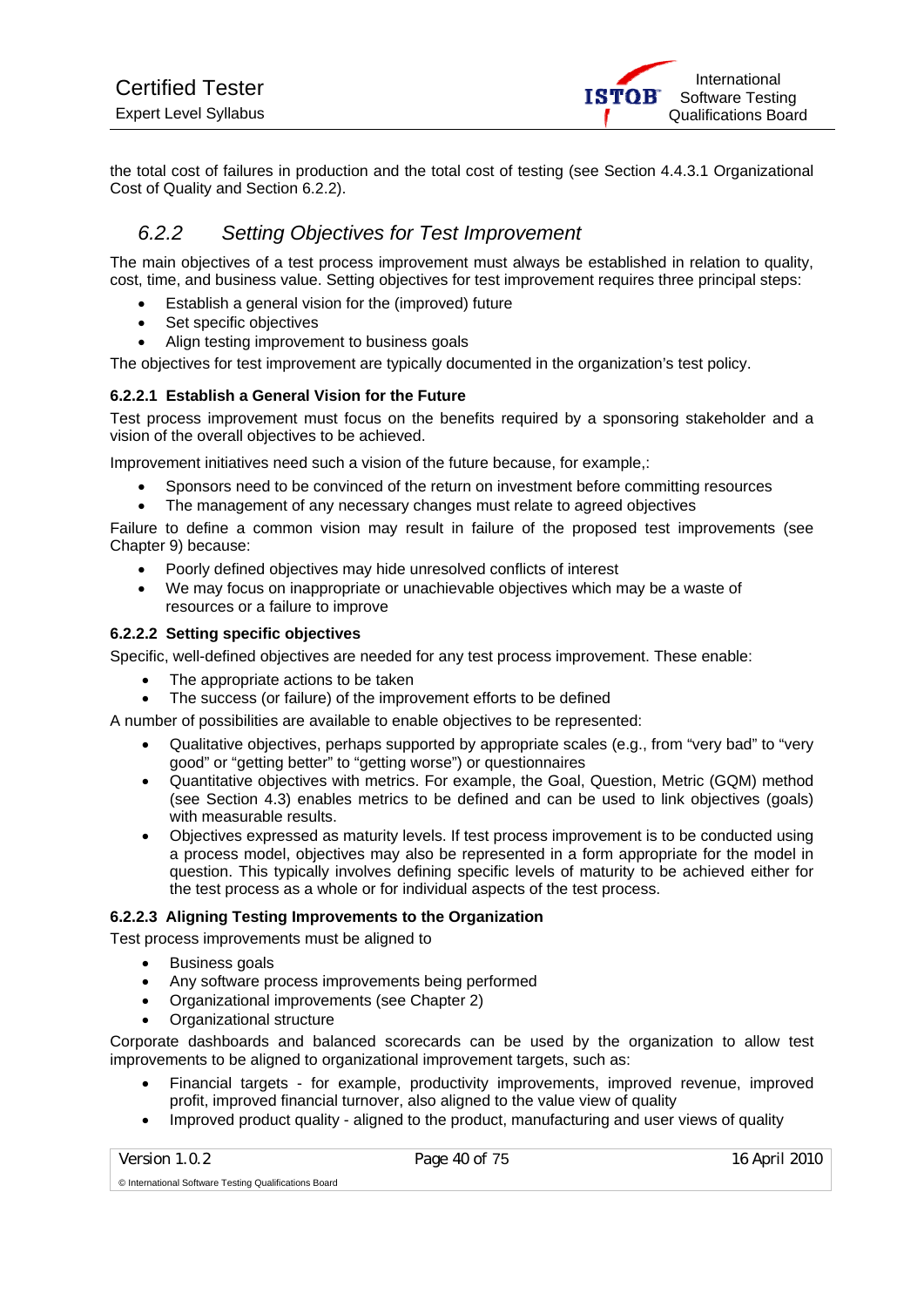- Customer targets for example, improved market share, improved customer satisfaction, improved risk management process, also aligned to the user view of quality
- Internal targets for example, greater predictability of project outcomes, reduced faults/failures during the software development, reduced project elapsed time and reduced effort/costs aligned to the manufacturing view of quality. Offshoring or outsourcing may also be considered as internal targets as this can be especially effective at reducing the cost of the testing process and enabling businesses to focus on their core areas of competence.
- Innovation and improvement targets new marketplaces/industries, increased number of new products to market, speed to market, and process/framework/standards accreditation (e.g. CMMI or industry standard) aligned to the value view of quality
- People targets for example, job satisfaction, staff turnover, sickness and other absence reduced which may align to any of the quality views but will also affect the transcendent view of quality (trust, reputation)
- Social involvement/political targets for example, environmental impact of the organization, reputation and publicity which may align to any of the quality views but will also affect the transcendent view of quality (trust, reputation)

# *6.2.3 Setting the Scope for Improvement*

The issues which must be addressed in order to set the scope of test process improvement include:

- General process scope other processes which are in scope other than the test process
- Test process scope the parts of the test process to be addressed
- Test levels which test levels are within the scope of the improvement program
- Project scope are project(s) or the organization in scope?

#### **6.2.3.1 General Process Scope**

The scope for improvement may involve aspects of the software development process in general, such as project management, requirements management and configuration management. It is important to appreciate whether the stated improvement goals can actually be achieved by improving the test process or whether other processes (e.g., service management, development, and supporting processes described in [ITIL]) must also be improved. If this is the case, further resources and expertise may be required.

#### **6.2.3.2 Test Process Scope**

The focused improvement of individual areas of a testing process may be more cost-effective than considering all possible areas. It may be desired to improve all aspects of the test process on a broad front or to only address specific aspects (e.g., test planning).

If the scope of test improvement is limited to specific aspects, care should be taken to consider all other dependencies. Improvement limited to only specific aspects may lead to sub-optimization. Does it make sense, for example, to focus improvement efforts on establishing a testing metrics program when they are unused (e.g., not used in test reporting)?

#### **6.2.3.3 Project Scope**

A test improvement program may be organized in a program/project-centric or organization-centric manner.

Program/project-centric improvements are focused on an individual project or group of projects (i.e. program). Assessments, also called audits, are generally performed with project testing staff (e.g., testers, test managers). The scope of test process improvement considered may be limited to a relatively small set of process-related tasks, such as test planning or testing techniques. Such highlyfocused improvement programs may be particularly cost-effective provided that the test process scope is carefully chosen as noted in Section 6.2.3.2.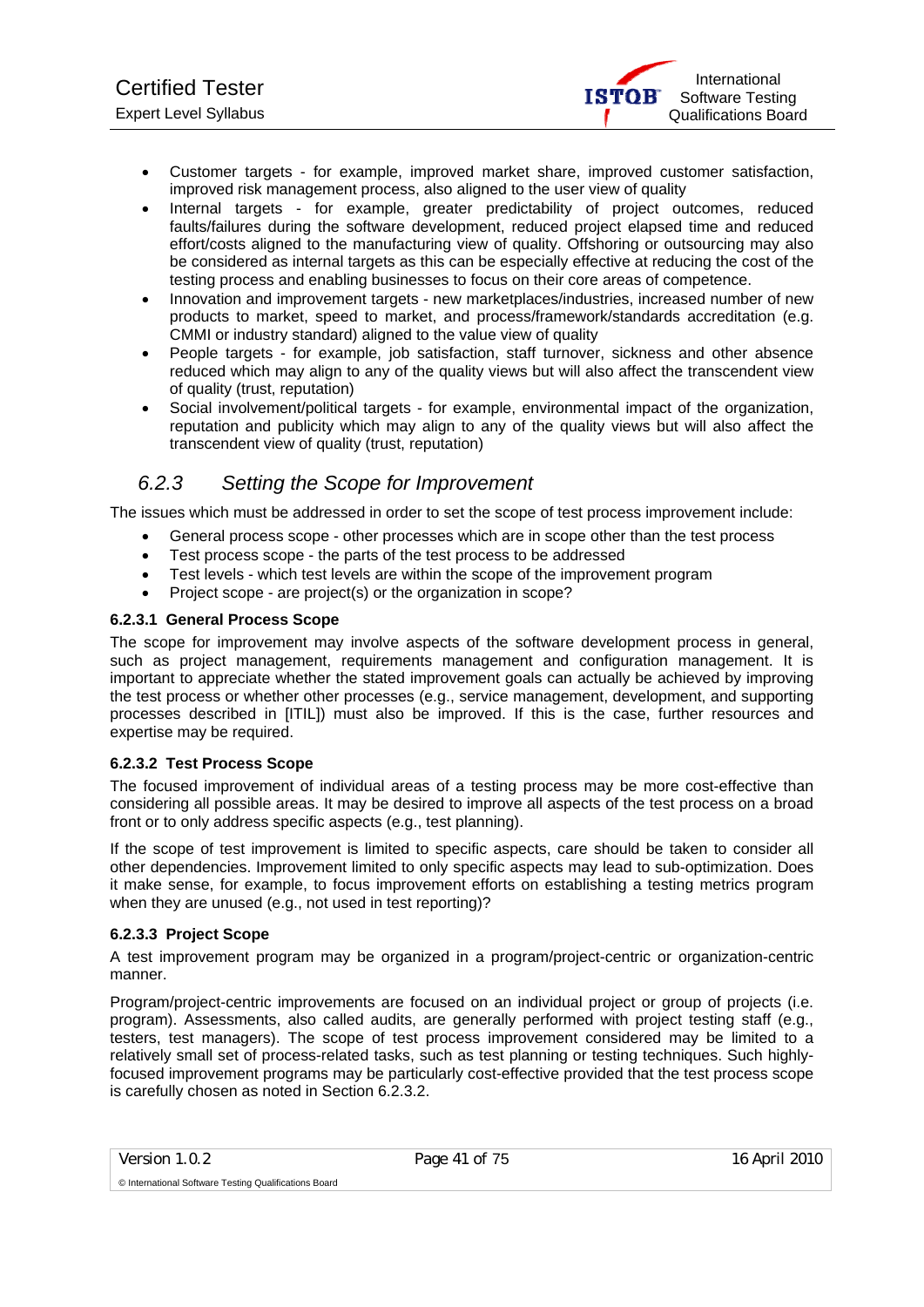Program/project-centric improvements may produce relatively quick results but may fail to address problems at an organizational level. Improvements at an organizational level may be longer lasting and more widely beneficial, but generally take longer to achieve and cost more to implement.

Organization-centric improvements are focused on a testing organization, department or group. In addition to the assessment of individual projects, the organization as a whole is in focus. Aspects of the test process which apply to all projects are especially in focus (e.g., training, organization).

In the IDEAL model's "Initializing" phase a process improvement infrastructure is established [IDEAL 96]. This considers the structural organization of the test improvement program. Section 7.1 considers these issues in further detail.

# *6.2.4 Influence of People and Culture on the Initializing Phase*

A number of people-related factors can have an influence on achieving improvement objectives. At the initializing phase the following critical success factors are significant:

- Level of knowledge
- Organizational culture
- People culture
- Level of acceptance

Chapters 7, 8 and 9 have additional information concerning the soft skills needed by the improvement team and the effect of human factors on change management and organizational culture.

Recommendations for test improvement should be sensitive to people issues and be able to suggest alternative improvement strategies depending on the styles, culture and needs of the people in the organization.

# 6.3 Diagnosing the Current Situation

The IDEAL model describes the following high-level activities for the "Diagnosing" phase:

- Appraise and characterize current practice
- Develop recommendations and document phase results

The end result of this phase is typically a test assessment report.

Based on the high-level activities of the IDEAL model, the following considerations must be taken into account in this phase:

- Planning the assessment
- Preparing for the assessment
- Performing interviews
- Giving feedback
- Analyzing results
- Performing solution analysis
- Recommending improvement actions

The activities performed in this phase depend on the approach to be taken to test process improvement (see Chapter 5).

If an analytical-based approach is to be adopted (see Chapter 4) the various causal analysis techniques (Section 4.2) may be applied and metrics, measures and indicators (Section 4.4) analyzed.

If a model-based approach is to be used (see Chapter 3) then an assessment will be planned and performed. Sections 6.3.1 to 6.3.3 cover these aspects in more detail.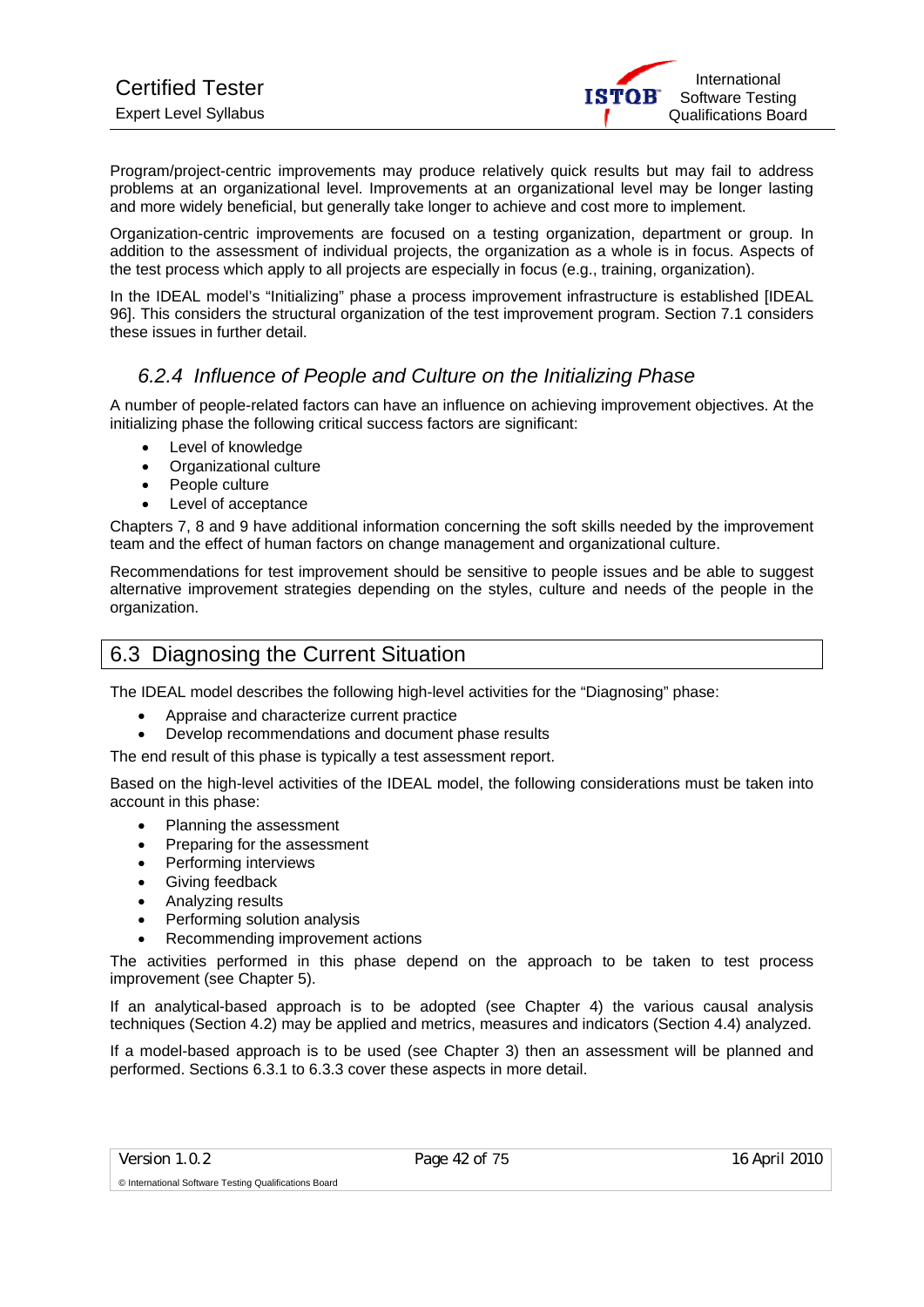

# *6.3.1 Planning the Assessment*

An Assessment Plan clearly identifies the following activities and schedules them:

- Assessment preparation:
	- Preliminary analysis
	- Preparation of interview materials, such as checklists
	- Gathering existing testware material (e.g., test plans, test specifications)
- Interviews with different roles involved in the test process:
	- Tester
		- Test manager
		- **Developer**
		- Project manager
		- **Business owners**
		- Business analysts (domain experts)
		- Specialists such as environment manager, defect manager, release manager, automation specialists
- Specific areas to be covered in each interview
- Initial feedback to be provided after completion of the assessment (dates, formats, expectations)
- Information to be presented to the interviewee regarding the next steps to be taken

The Assessment Plan must ensure that all testing areas are covered according to the agreed objectives (Section 6.2.2) and scope (Section 6.2.3) agreed on in the initializing phase. For specific areas it may be advisable to cover the same subject in different interviews to enable consistency checks to be conducted.

# *6.3.2 Assessment Preparation*

A preliminary analysis of documents is often performed before interviews are conducted. If the assessment scope is at the organizational level then test policy, test process description, available templates and master test plans may be in focus. If the scope is at project/program level, then test plans, test specifications and test reports may be selected. Documents from other stakeholders (development, business, etc.) may also be relevant if in scope (see Section 6.2.3).

The purpose of the analysis is:

- To gain insights into the current testing process prior to interviewing those involved
- To prepare particular questions for the interview
- To perform formal elements of the assessment which do not require discussion. For example, the documents may be checked to ensure completeness and conformity to standards.

Prior to performing interviews it is recommended that a suitable environment should be made available. The environment should be:

- **Comfortable**
- Free from disturbances
- Private

# *6.3.3 Performing Interviews*

Interviews are performed according to the Assessment Plan (see Section 6.3.1). The content of interviews is generally guided by the model being used (see Chapter 3).

Interviews are mostly conducted on an individual basis to allow the interviewee freedom to express views and to ensure that a "secure" environment exists. The interviewer should always discuss the importance of confidentiality for interviewees and information providers prior to an assessment taking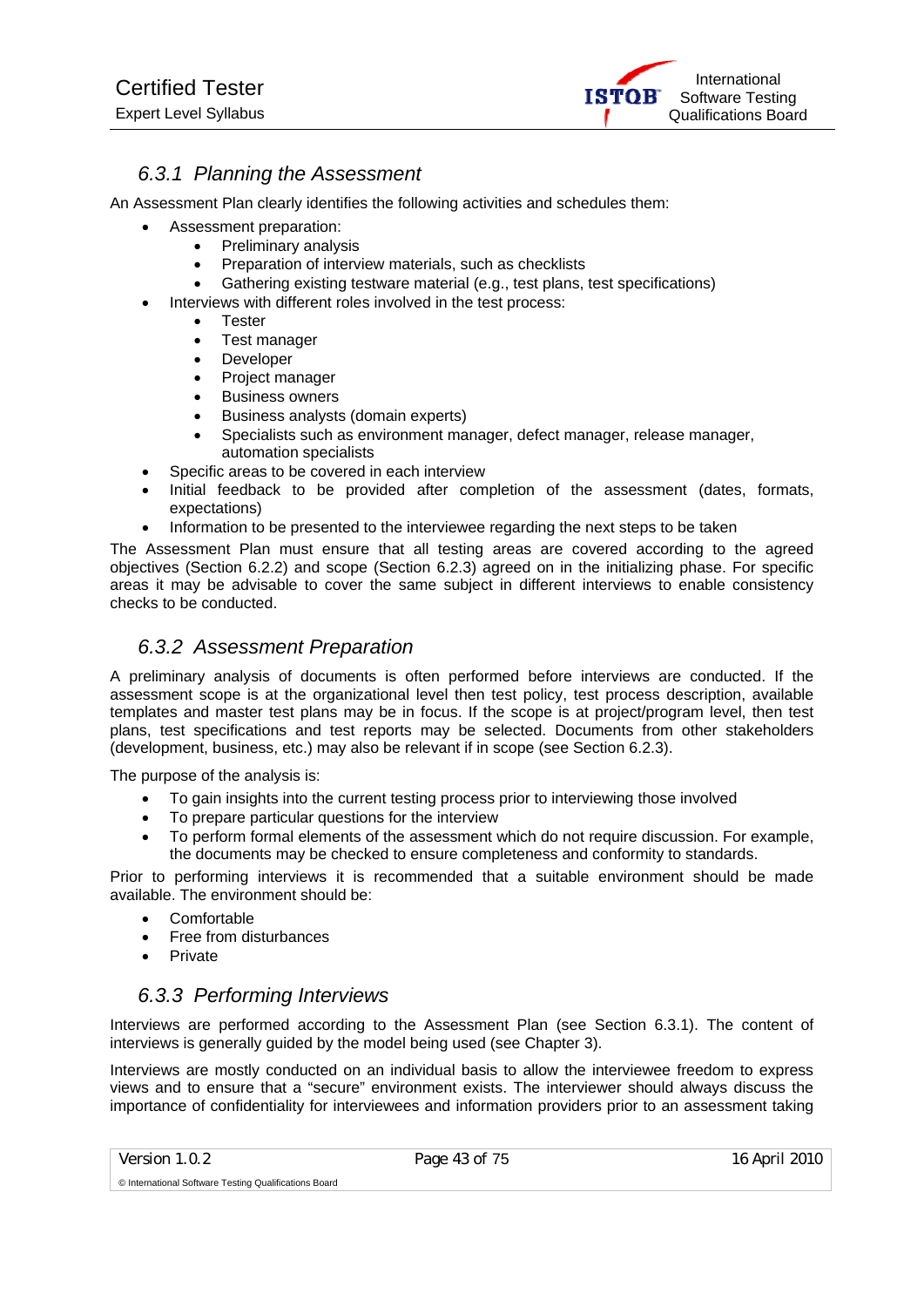place, particularly if sensitive issues are expected. For this reason it is recommended that a person is not interviewed in the presence of their superior.

People who give information may be motivated to be honest if:

- Confidentiality is ensured
- Recognition for improvement ideas is given
- No fear of punishment or failure exists
- They know and understand how the information they provide will be used

A wide range of skills are required for the conduct of a successful interview. These are described in more detail in Section 7.3.1.

# *6.3.4 Initial Feedback*

Shortly after completion of interviews an initial feedback may be given, typically as a short presentation or walkthrough. This is particularly helpful in confirming initial assessment findings with the interviewee, for clarifying any misunderstandings, or for providing an overview of main points to stakeholders. Care should be taken to maintain the rules of confidentiality at all times and to avoid assigning blame for any problems identified.

# *6.3.5 Analysis of Results*

If an analytical approach to improvement is being used (Chapter 4), the current situation may be analyzed by applying concepts such as:

- Systems Thinking [Weinberg 92]
- Tipping Points [Gladwell]

Systems Thinking helps analyze the relationships between different system (process) components and to represent those relationships as stable ("balancing") loops or reinforcing loops. A reinforcing loop may have a negative effect ("vicious circle") or a positive effect ("virtuous circle").

Tipping Points help identify specific points in a system where a small, well-focused improvement may break a vicious circle and set off a chain reaction of further improvements.

When a model-based approach (Chapter 3) for test process improvement is followed, a comparison is made between the process maturity of the current situation and the desired objectives defined at the initializing phase.

Where appropriate benchmarks are available, these should be used in evaluating results. The following benchmarks may be used, where available:

- Company-based, representing an entire organization
- Industry-based, where possible relating to the same business segment
- Project-based, where the comparison is made with a specific project that is regarded as meeting the desired objectives

Where key performance indicators have been established (see Section 4.4 and Section 6.2.2), these should be incorporated into the analysis. For example, if the Defect Density Percentage (DDP) has fallen below the required level, an analysis of faults found in production should be performed to evaluate their sources.

The result of the evaluation should provide sufficient information with which to define recommendations and support the planning process (see Sections 6.3.7 and 6.4 below).

# *6.3.6 Performing Solution Analysis*

Solution analysis is used to identify potential solutions to problems and then to choose between those solutions. Any chosen improvement(s) or solution(s) may be decided in a number of ways: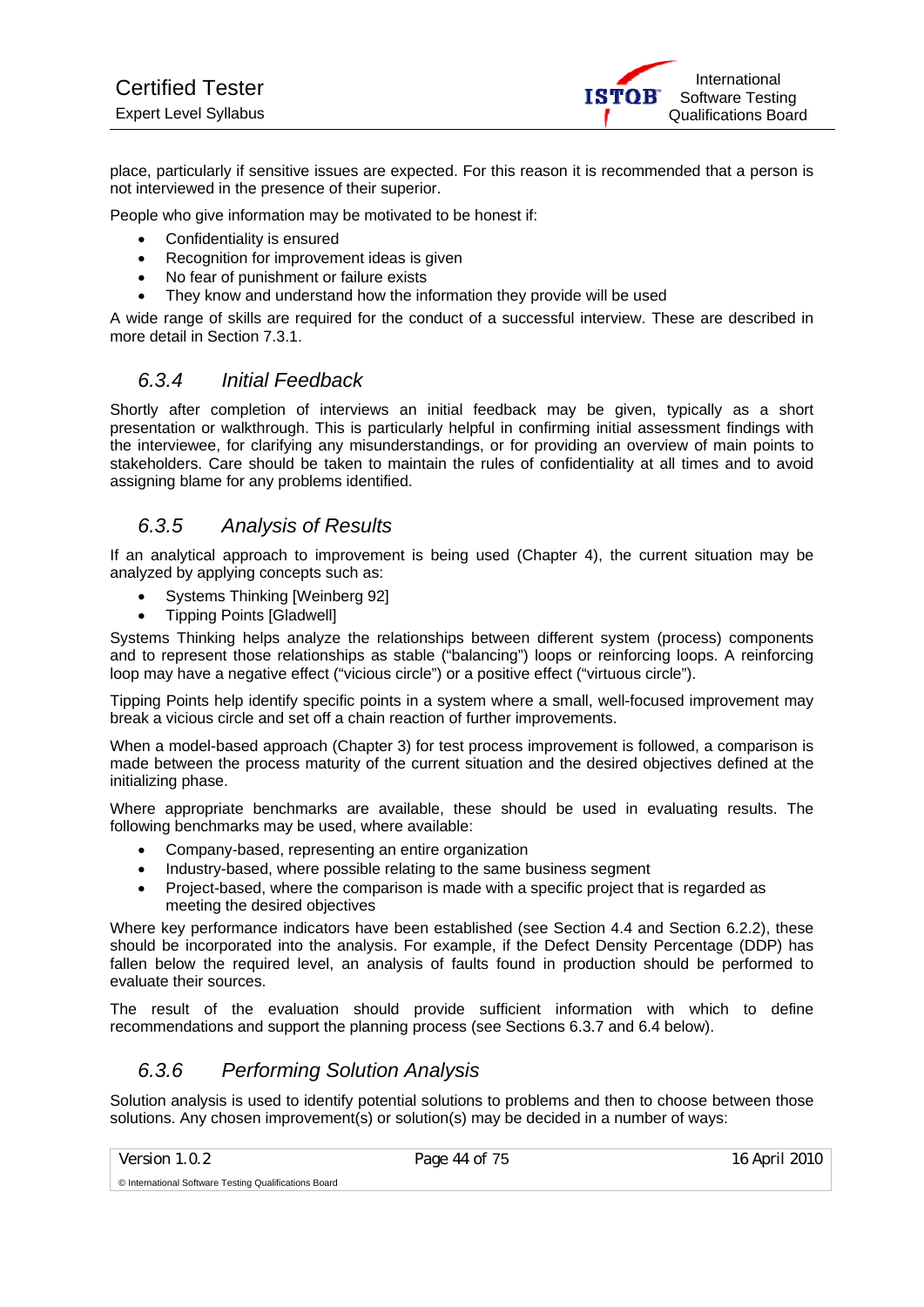- **Pre-conception** of the right improvement solution we have already decided what the solution is to the problem e.g., "let's automate everything". This means that a solution analysis stage is not carried out with the disadvantage that the preconceived solution may not address the root cause of the problem and may even make it worse.
- **Recommended solutions** may be built into the model used for the assessment as key practices/areas with the advantage of external evidence for a practice's usefulness being available. The disadvantage here is that the "next practice to adopt" in the model may not address the root cause of the problem in this circumstance and may even make it worse.
- **Requirements** from a customer or stakeholder, for example a customer may demand that all its suppliers are ISO9001:2008 accredited, with the advantage that the goal and focus are very clear but the disadvantage that the requested change in processes may not provide an improvement or may conflict with other planned improvements.
- Based on a **solution analysis** of information gathered about the problems, with the advantage that both the negative and positive consequences of each proposed solution are discussed, and consequently solutions selected are positively beneficial and have minimal negative side effects, but with the disadvantage that the analysis process takes time, resources and money.
- A **tailored** method of selecting a solution, based on a mix of the above e.g., a stakeholder requests adoption of TMMi level 4 and a cost-benefit analysis is carried out resulting in a decision to aim for a partial adoption of TMMi level 3. The advantage of this is that the solution analysis is focused, and the disadvantage is that the analysis process takes time, resources and money.

The solution analysis process includes one or more of the following, depending on the method chosen:

- Prioritizing problems and root causes in order to choose which solutions will be developed
- Identifying cost advantages and other benefits, including the risks of NOT implementing the solution
- Identifying costs, risks and negative affects of implementing the solution
- Identifying any constraints on implementing the solutions
- Identifying conflicts, such as solutions which negate each other or are otherwise incompatible
- Analysis of feedback loops (both virtuous loops and vicious circles)
- Assessing and prioritizing the solutions
- Performing gap analysis on information and metrics gathered during earlier activities
- Conducting cost-benefit analysis to provide an estimate of the return on investment
- Constructing "Reversed Fishbone" diagrams, where the fishbone used in Root Cause Analysis is reversed, and solutions brainstormed against the same fishbone headings for a specific root cause identified earlier. Additional headings for constraints may be added, for example budget, resource, time constraints.

# *6.3.7 Recommending Improvement Actions*

An assessment report must relate results to the specified test improvement objectives. The report must be delivered as soon as possible after completion of the assessment, possibly as a preliminary version followed later by a complete version.

As a minimum, the assessment report must include:

- A management summary which refers to the vision statement (see Section 6.2.2.1)
- A statement of scope and objectives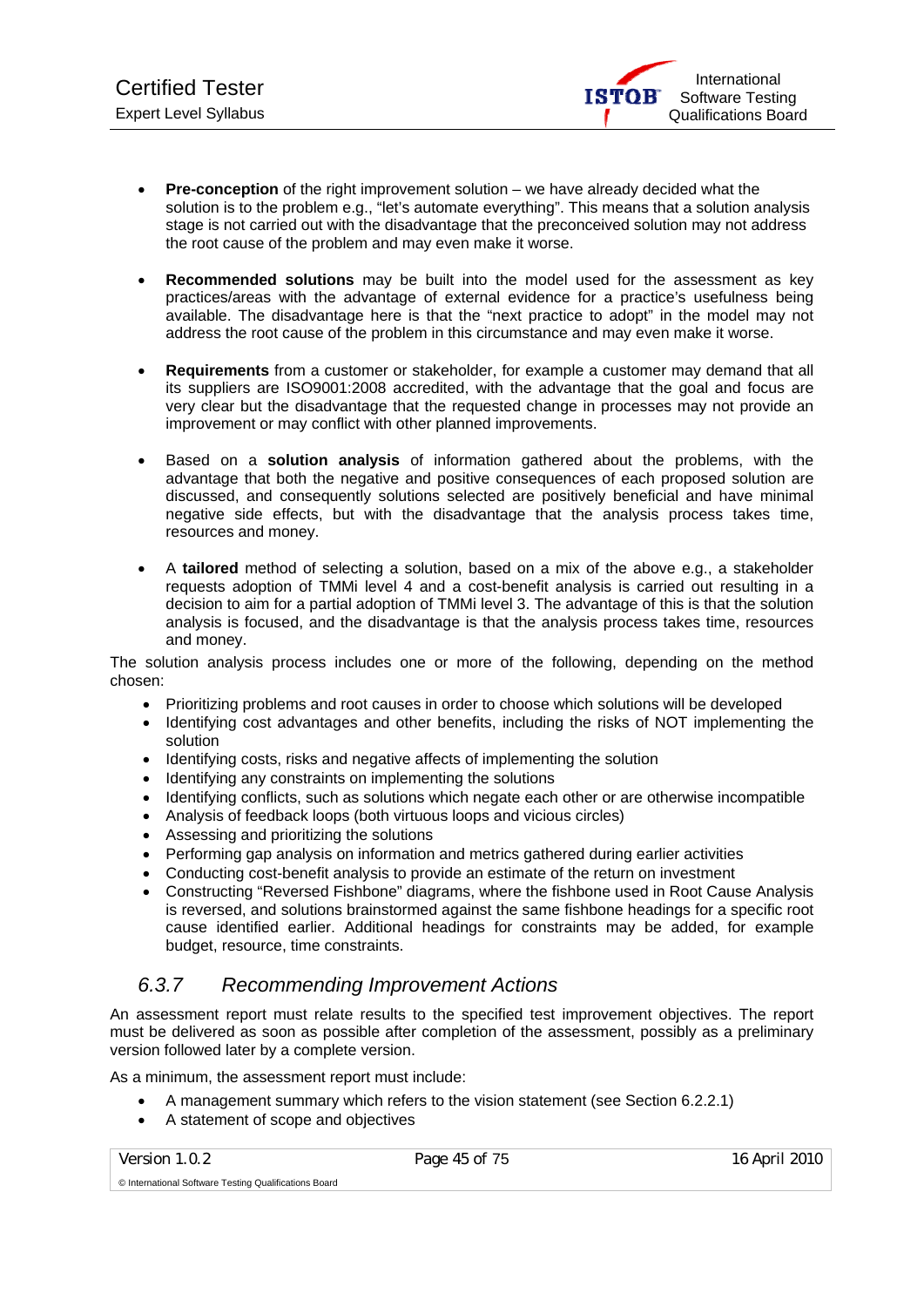International **ISTOR** Software Testing Qualifications Board

- Results of the analysis including
	- Positive aspects
	- Aspects which need improving
	- Open issues
- A list of improvement recommendations

Where possible, recommendations should be thought of as improvement requirements (e.g., "provide tool support for a defect tracking system") which may be implemented in a number of different ways (e.g., "use tool XYZ and provide training"). The implementation task is covered in Section 6.5.

An improvement recommendation should include the following information:

- A unique identifier (for traceability)
- The impact of the recommendation on one or more stated objectives (where possible using a scale to indicate the degree of fulfillment, such as "minimal", "partial", "full" or a percentage value)
- Estimate of cost and benefits
- Implementation timescale (e.g., short-term, medium-term, long-term)
- Risks of implementation (e.g., high level of resistance expected in the change process, risks to achieving particular improvements)
- Dependencies and assumptions (e.g., assumes that another recommendation is also implemented)

To assist in the planning and tracking of high-level recommendations they should, where possible, be broken down into small steps of improvement with tangible results.

Some process models, such as TPI Next, include specific improvement suggestions to help in the task of creating recommendations.

# 6.4 Establishing a Test Improvement Plan

The IDEAL model describes the following high-level activities for the "Establishing" phase:

- Set priorities
- Develop approach
- Plan actions

The end result of this phase is typically a test improvement plan .

Based on the high-level activities of the IDEAL model, the following considerations must be taken into account in this phase:

- Setting priorities
- Develop an implementation approach
- Planning the actions needed for the improvements

# *6.4.1 Setting Priorities.*

The recommendations from the "establishing" phase are prioritized according to a list of criteria, each of which may be weighted according to the need for the improvement and the stakeholders involved.

At a minimum the following criteria should be considered:

• Duration of improvement - A balance needs to be achieved between short-term and long-term improvements. Short-term improvements ("Quick-Wins") have the advantage of quickly showing return on investment and may have a strong motivational role on the implementing team. Long-term improvements may address some of the fundamental improvements in the testing process, including cultural and organizational issues.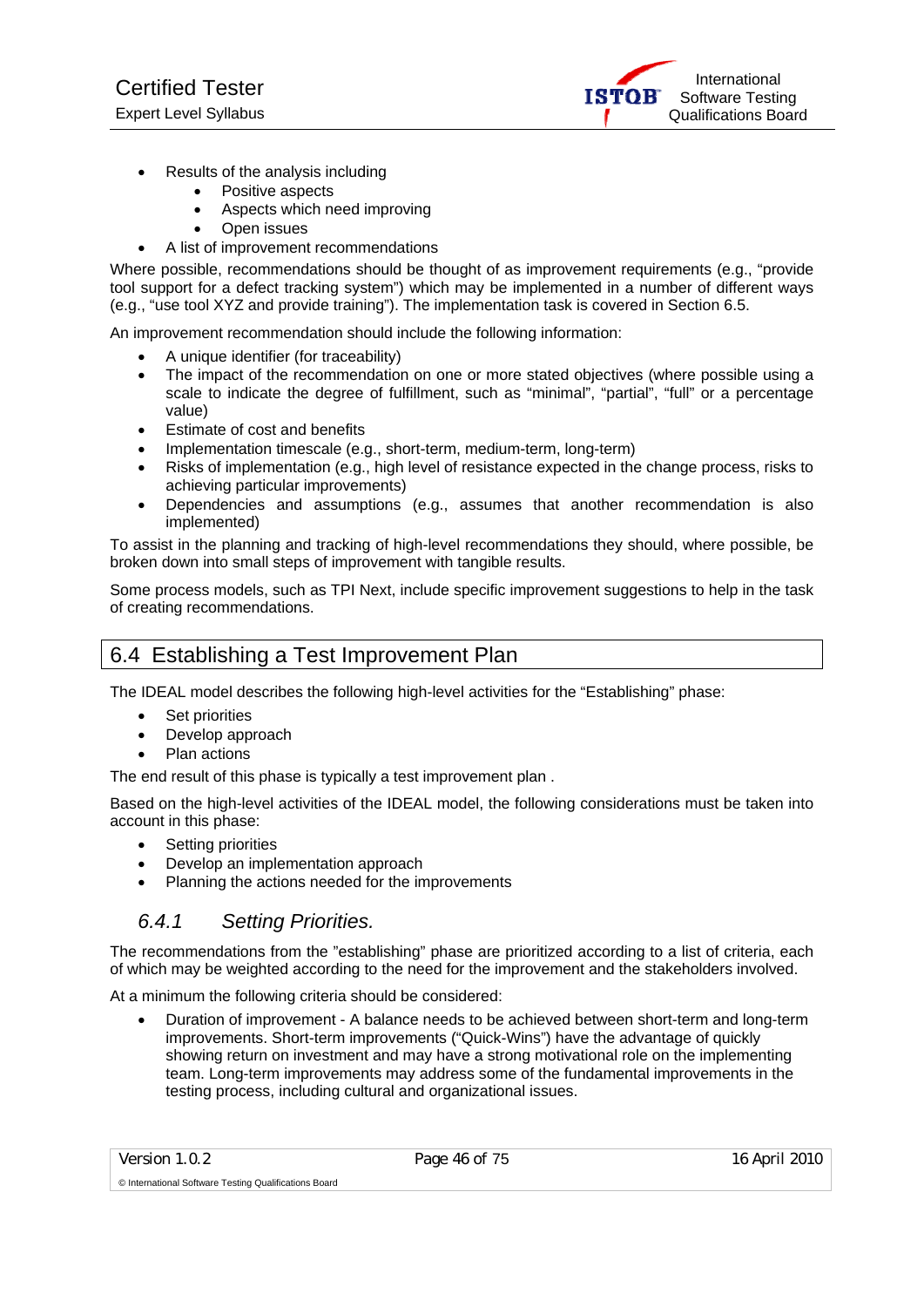- Implementation risk Many improvements require a change to existing testing practices. There is a risk of failure associated with each of those improvements. The following factors will need to be considered:
	- Ability to return to an existing state if the improvement has to be abandoned
	- Overall impact on the entire improvement program of "key" improvements, especially if other improvements are dependent on the success of this particular measure
	- Ability to actually implement the improvement. Are sufficient resources available? Are key members of the improvement team likely to be allocated to other tasks? Can risks be identified within the change process (see Chapter 8), such as resistance to particular changes?
	- Cost/benefit of the proposed improvement (possibly expressed as a value of "Return on Investment")
- Link to objectives Can a clear association be made between the proposed improvement and the stated objectives of the business?
- Leverage How much impact will this improvement have on specific objectives (e.g., high, medium, low)?

# *6.4.2 Developing an Implementation Approach.*

Recommendations for improvement are considered and prioritized by the stakeholder. A specific approach for implementing the change can then be selected which is closely related to the scope of improvement determined in the initializing phase. The two principal approaches are:

- Top-down
- Bottom-up

Features of the top-down approach are:

- The scope of improvement typically covers several projects or an entire organization
- Ownership of the improvement process may be with a dedicated team
- Detailed analysis of results is required in order to find commonalities (good and bad practices) between the different projects
- Presentation and negotiation skills are particularly relevant in achieving consensus on objectives and recommendations
- The following critical success factors are particularly relevant (see Chapter 9 for details):
	- Managing people effectively
	- Obtaining sponsorship
	- Managing expectations

Features of the bottom-up approach are:

- The scope of improvement typically covers no more than one or two projects
- The selected approach is often less formal. For example, individual projects may choose an analytical approach rather than applying a more formal model-based approach such as TPI Next.
- Ownership of the improvement process is typically within a project team
- A typical objective is the prototyping of particular improvements in order to gain experience and build support
- This approach may be adopted where funding for a test improvement program is limited and costs / benefits first need to be demonstrated
- The results of the bottom-up strategy may be used for a subsequent top-down roll-out of proven improvement measures

# *6.4.3 Planning the Improvements*

The primary planning activities are:

Version 1.0.2 Page 47 of 75 16 April 2010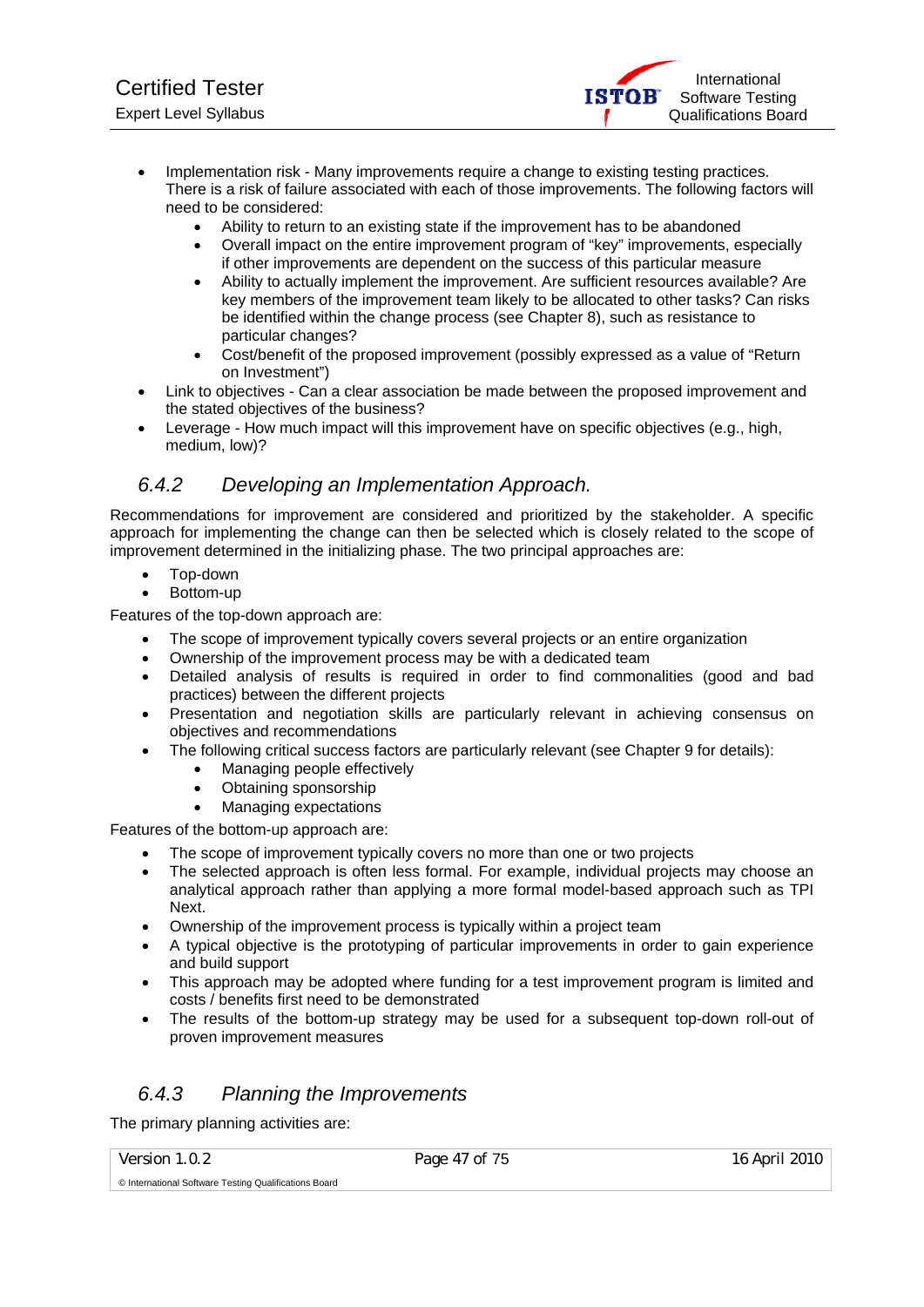- Agreeing on specific measures based on the recommendations
- Establishing the performance indicators required (see Chapters 2, 4 and 6)
- Prioritizing and combining groups of related improvements into packages (step-wise improvement)
- Linking the improvement issues to the recommendations and required performance indicators for achievement, e.g., by setting up an improvements database to register these
- Deciding on an approach for process improvement (see Section 6.4.2)
- Scheduling the changes
- Establishing groups or teams to implement the improvements (see Section 7.1.1)
- Assigning tasks
- Documenting the above-mentioned points in a test improvement plan

The IDEAL model describes two possible action plans:

- A strategic action plan having the following characteristics:
	- A timescale of three to five years
	- Covers the entire organization's test process improvements and integrates them with other software process improvement activities and any other total quality management (TQM) initiatives already planned or in process
- A tactical action plan having the following characteristics:
	- A short timescale, typically one year or less
	- Focuses on the detailed planning of activities of the Test Process Group (the team responsible for implementing the improvements). See Section 7.1.1 for further details.

# 6.5 Acting to Implement Improvement

The IDEAL model describes the following high-level activities for the "Acting" phase:

- Create solution
- Pilot/Test solution
- Refine solution
- Implement solution

Based on the high-level activities of the IDEAL model, at a minimum the following considerations must be taken into account in this phase:

- Selecting and executing pilots
- Managing and controlling the change

# *6.5.1 Selecting and Executing a Pilot*

Piloting a proposed improvement is an effective way of reducing the risk of failure, gaining experience, building support and reducing the risk of implementation failure. This is especially important where those improvements involve major changes to working practices or place a heavy demand on resources.

Selection of a pilot should balance the following factors:

- Realism Is the pilot representative of the "real world"? Care should be taken not to select a pilot which is unrealistic just because it offers the chance of a particularly quick or easy implementation.
- Scalability of solution Can the results from the pilot be used in all contexts? If the pilot is not representative of the complexity and size of real projects there is a risk that the implemented improvement will not scale.
- Impact on current projects Pilots should not be performed on current projects unless the impact is acceptable. Particular care is required if existing practices are to be replaced by the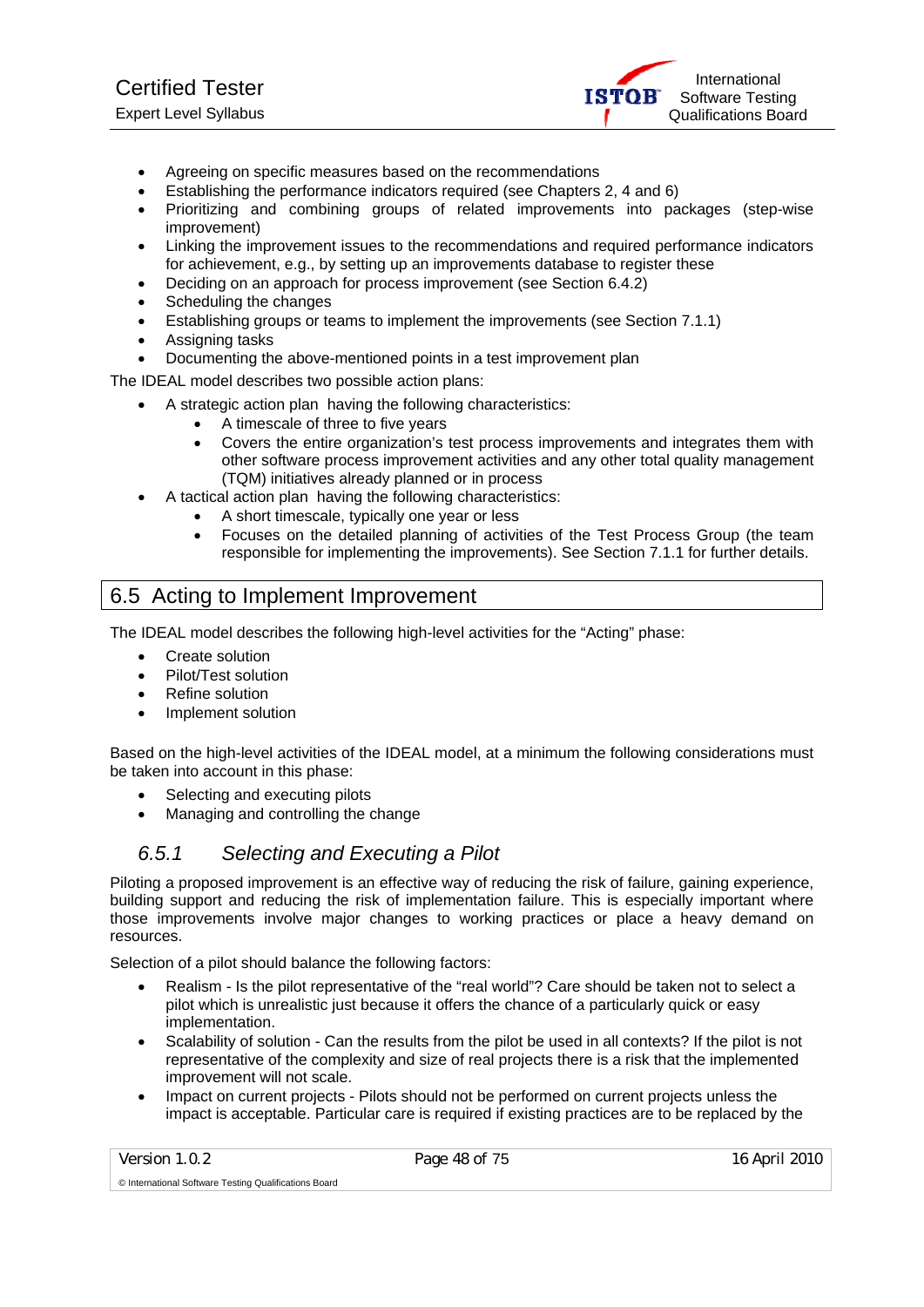improved practices for the duration of the pilot. A better solution is to run the new practices in parallel with the existing practices, although this may create a resource problem (we cannot expect project employees to perform the same task twice because of the pilot).

• Risk of failure - Even though the use of pilots is a risk-reduction measure, the risk of pilot failure must also be evaluated. The above-mentioned aspects are significant factors in the evaluation of the pilot, which should consider both the financial and motivational risks of failure to the entire improvement project.

# *6.5.2 Manage and Control the Implementation*

The implementation of the Test Improvement Plan is performed, monitored and progress towards achieving improvement goals is reported. The measures, metrics and indicators specified in the Test Improvement Plan are collected and compared to the established objectives.

If the analysis of lessons learned from performing a pilot yields positive results, the decision may be made to roll-out the improvements to other parts of the organization and/or other projects. The roll-out of improvements follows a defined process, especially where an entire organization is affected by the change. Chapter 8 is devoted entirely to this critical aspect of test process improvement.

# 6.6 Learning from the Improvement Program

The IDEAL model describes the following high-level activities for the "Learning" phase:

- Analyze and validate
- Propose future solutions

During and after implementation of the test improvement plan, project retrospectives are performed with the stakeholders and the achieved objectives analyzed. The organization or person which has implemented the improvement usually manages the retrospectives, which are typically performed as workshops.

Depending on the results of this retrospective, further actions may be defined, which may include performing a new improvement cycle, e.g., initiating the diagnosing phase (Section 6.2).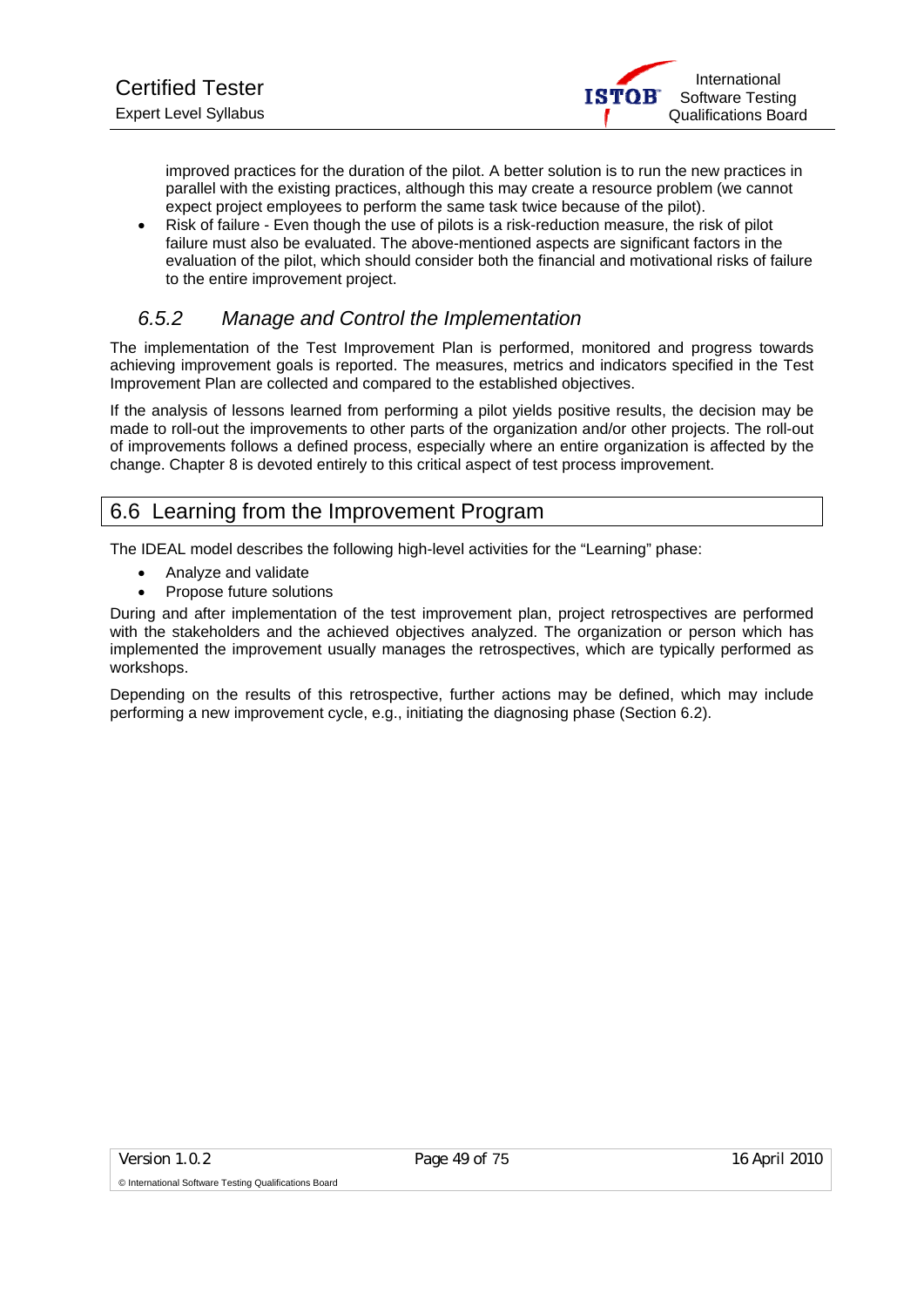

# **7. Organization, Roles and Skills 465 mins.**

assessor, codependent behavior, emotional intelligence, lead-assessor, Mind-Map, Test Process Group (TPG), test process improver, transactional analysis

### *Learning objectives for roles and skills for the improvement team*

Training providers should consider the skill-based learning objectives (Section 7.3) together with the learning objectives for Chapter 6.

# **7.1 Organization**<br>LO 7.1.1 (K2) Und

*Keywords:* 

- (K2) Understand the roles, tasks and responsibilities of a Test Process Group within a test improvement program
- LO 7.1.2 (K4) Evaluate the different organizational structures to organize a test improvement program
- LO 7.1.3 (K2) Understand the impact of outsourcing or off-shoring of development activities on the organization of a test process improvement program
- LO 7.1.4 (K6) Design an organizational structure for a given scope of a test process improvement program

### **7.2 Individual Roles**

LO 7.2.1 (K2) Understand the individual roles in a test process improvement program

#### **7.3 Skills**

- LO 7.3.1 (K2) Understand the skills necessary to perform an assessment<br>LO 7.3.2 (K5) Assess test professionals (e.g., potential members of
- $(K5)$  Assess test professionals (e.g., potential members of a Test Process Group / Technical Working Group) with regard to their deficits of the principal soft skills needed to perform an assessment
- LO 7.3.3 (K3) Apply interviewing skills, listening skills and note-taking skills during an assessment, e.g., when performing interviews during "Diagnosing the current situation"
- LO 7.3.4 (K3) Apply analytical skills during an assessment, e.g., when analyzing the results during "Diagnosing the current situation"
- LO 7.3.5 (K2) Understand presentational and reporting skills during a test process improvement program
- LO 7.3.6 (K2) Understand persuasion skills during a test process improvement program

# 7.1 Organization

Implementation of test process improvement can be more effective if an organization is created which ensures the correct implementation and takes on "ownership" of the improvement process (see Section 9.1).This is particularly the case for improvement programs which take place at organizational level. Smaller scale improvement programs must weigh up the value of setting up a separate improvement organization with the costs.

Useful information regarding a test improvement organization is provided by [Burnstein 03] and **IIDEAL 961.**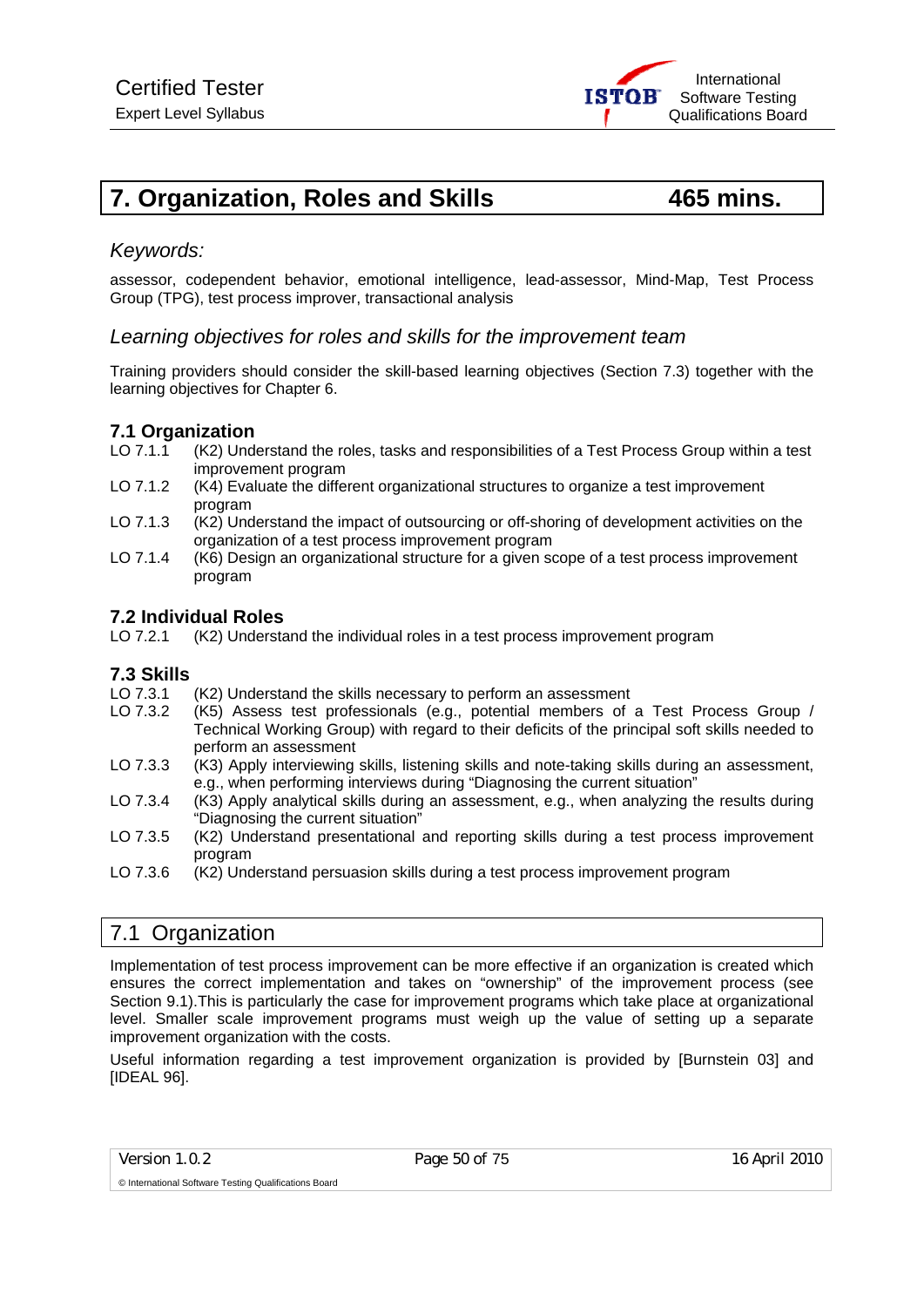# *7.1.1 The Test Process Group*

[Burnstein 03] describes a Test Process Group (TPG) as a group of individuals who may cooperate with other quality-related organizations, such as a Software Engineering Process Group (SEPG).

A TPG should be established as a permanent part of an organization and not just formed on an adhoc basis. This is principally because:

- The scope of ad-hoc improvement groups is often limited to a particular project or an individual problem area. A permanent TPG has a wider scope and can more easily recognize and propose improvement suggestions affecting the organization.
- The implementation of proposed improvement measures can be more effectively controlled by a permanent TPG. With ad-hoc improvement groups there is a risk that they disband before improvements are fully implemented. This absence of adequate control may result in the failure to achieve or report on agreed objectives.
- The many and varied skills which are needed for performing effective test process improvement are best developed within a specialized group
- A permanent TPG can function as the test process "owner" and provides an important channel of communication to principal stakeholders
- Many maturity models (e.g., TMMi) include the permanent TPG as an indicator of higher test process maturity

[Burnstein 03] mentions that an effective TPG is likely to include respected people from a wide range of backgrounds (e.g., management, development, testing) and who can be considered as practitioners. This not only provides valuable insights into the complexities of testing processes, but also increases the level of acceptance for any improvement suggestions proposed (respected practitioners are generally better accepted than pure theorists).

The IDEAL-model [IDEAL 96] describes the establishment of a process improvement organization with the following entities:

- Executive Council (EC)
	- Used in very large organizations
	- Deals with issues of strategy and direction
	- Management Steering Group (MSG)
		- Composed of high-level managers from the organization's existing management structure
		- Sets goals, success criteria and priorities
		- Guides implementation activities in the organization
		- Supplies the resources
		- Sets up TWGs for specific aspects of process improvement
- Technical Working Group (TWG)
	- Exists only for the time needed to accomplish their specific goals
	- Researches problems and proposes solutions to the MSG
	- Performs prototyping activities
	- Revises tactical action plan with lessons learned from the prototype

The IDEAL-model includes sample charters for each of these organizational entities.

The test process improvement organization is primarily concerned with process, but should also assume responsibilities for training; permanent process improvement can only be achieved when the people involved also improve continuously. The organization's goals, membership, roles, responsibilities and principal interfaces with other parts of the organization should be stated clearly and aligned with the Test Policy (see Advanced Level syllabus).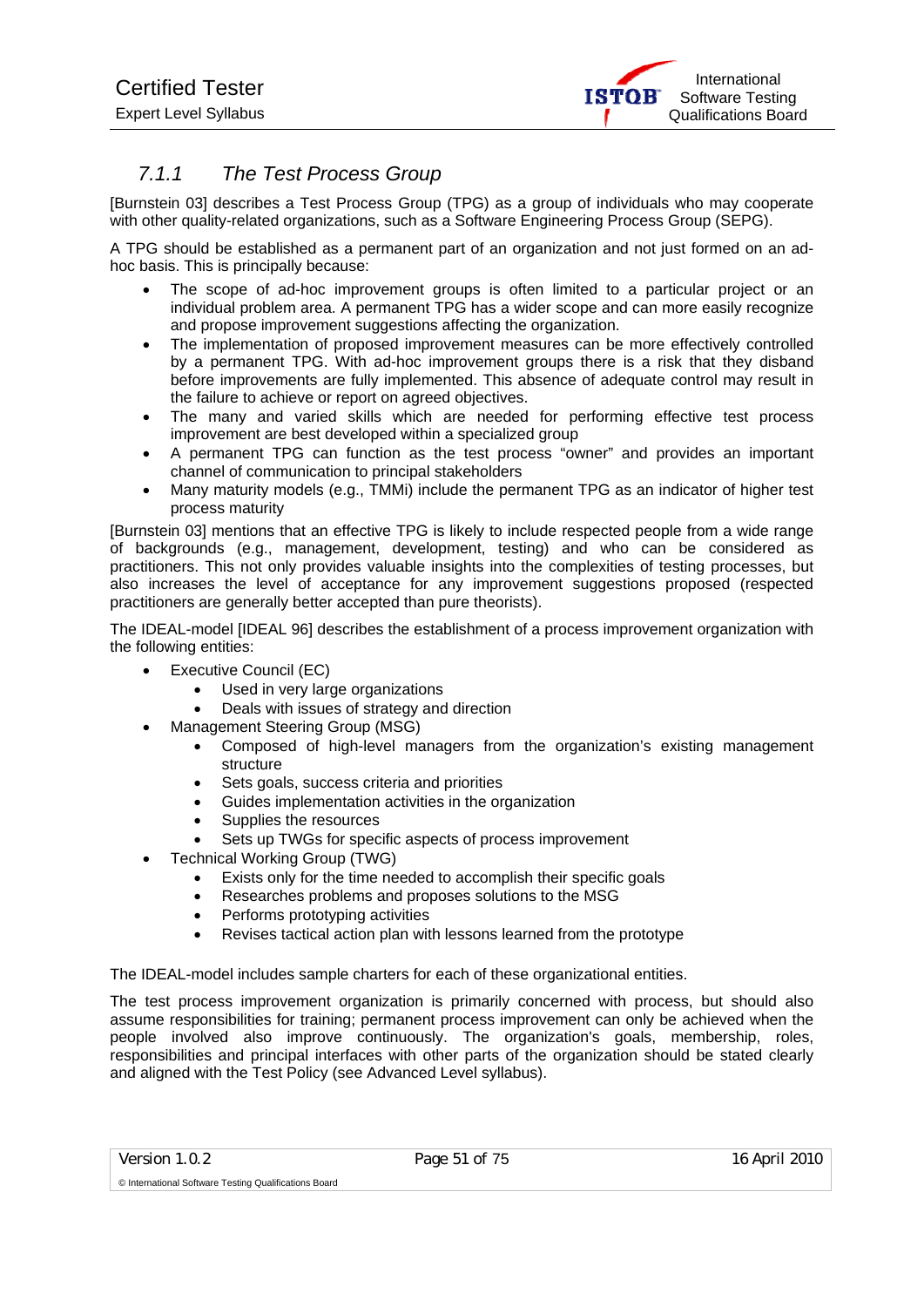

# *7.1.2 Test Improvement with Remote, Off-shore and Outsourced teams*

When teams involved in improvement are working in the same organization and on the same site, all parts of the improvement process are easier to organize and carry out than when part of the affected team works in other organizations or on other sites.

Where any part of the SDLC is out-sourced or off-shored, communication of problems, root causes, solutions, evidence and plans for change are likely to be affected. The focus for improvement teams in these cases should be on:

- Any political, cultural or contractual (mis)understandings that may need improvement, may block or discourage proposed improvements, or which may mean improvements are not understood or may affect sensitivities
- Timing of communications with regard to the order in which people are informed of change, as well as considering local holidays, time zones and so on
- Informing and involving all parties in all stages from initiation of the improvement, through information gathering, choice of solutions, pilots and the rollout/change program
- Eliciting feedback from all parties on the success (or otherwise) of the improvement program.

Potential problems can occur when:

- The on-shore test team has a different level of process maturity, efficiency and effectiveness compared with the off-shore/outsource test team
- The expectations of the groups are widely different regarding process, communication and quality culture
- Assumed processes are not aligned
- Attempts at improvement or change on either side cause cultural and communication clashes

# 7.2 Individual Roles

# *7.2.1 The Test Process Improver*

The test process improver must be capable of performing tasks in accordance with this syllabus.

There is a limit to the change that a test process improver can achieve. If, for example, the development managers or the customer control their own testing, this may be outside the influence of the test process improver and necessary changes to their testing processes may be out of scope for the test process improver.

Test process improvers should understand the scope of what they can improve and request support from management and other groups as required. In performing their role, they may be limited to suggesting test process improvements rather than actually implementing them. In organizational improvement programs the test process improver may report to an overall change manager.

# *7.2.2 Assessor Roles*

Due to the many technical and soft skills required to perform assessments (see Section 7.3), a specific assessor role may be assigned.

If a model-based approach is adopted, assessments should be conducted by a person with specific knowledge of the model to be used. In some cases (e.g. TMMi, CMMI, ISO/IEC 15504, EFQM Assessor) this person may require formal training and certification. For example, the TMMi Foundation distinguishes between lead-assessors and assessors (see [TMMi-Foundation-Web] for more information on their roles and the requirements to become an accredited assessor).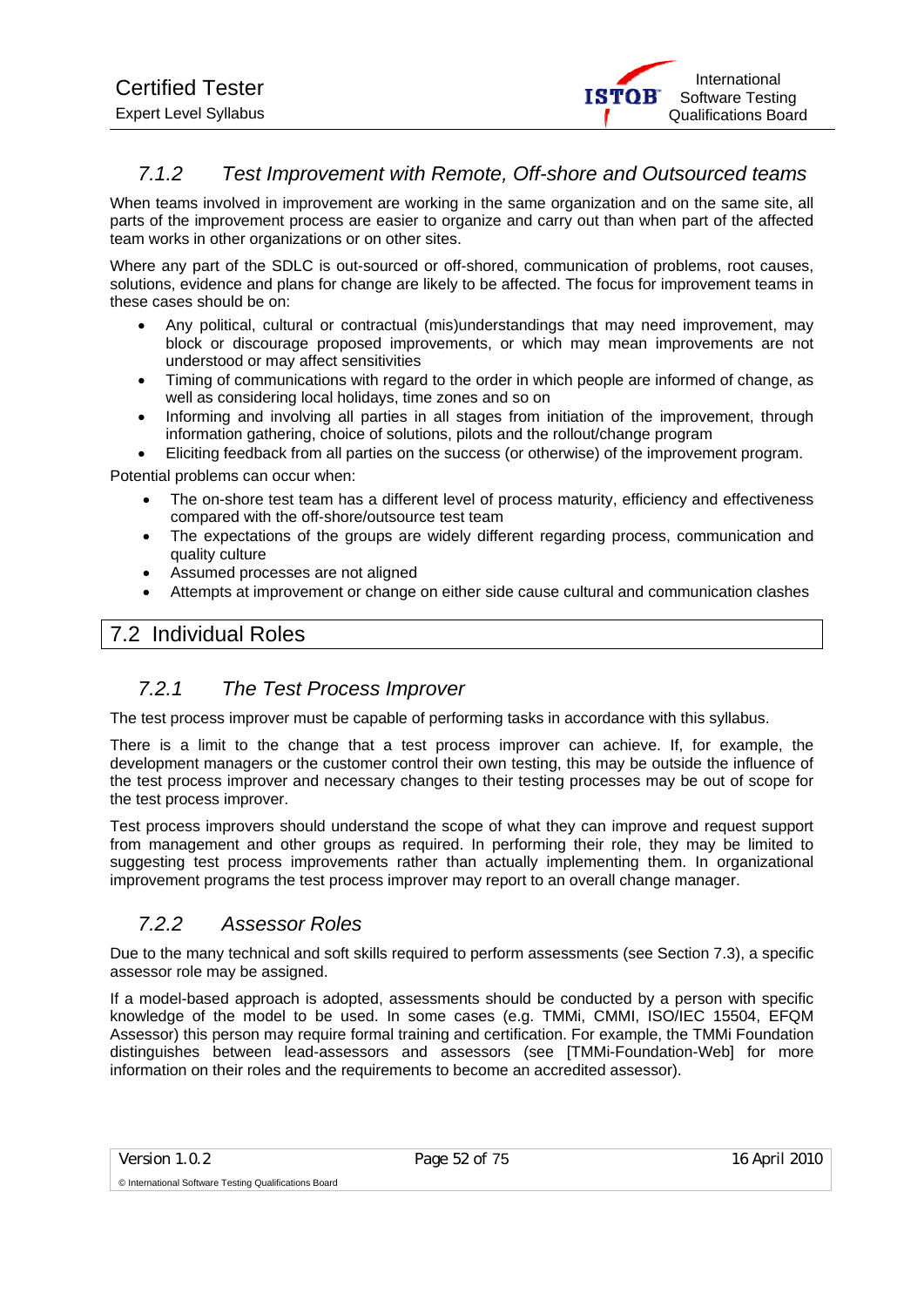

# 7.3 Skills of the Test Process Improver/Assessor

The success of conducting test process improvement is dependent on a wide range of skills. These may be technical skills, such as analysis, or non-technical, people-oriented skills, often referred to as "soft" skills. The following skills are relevant to both the test process improver and the assessor:

- Interviewing skills
- Listening skills
- Presentational and reporting skills
- Analytical skills
- Note-taking skills

The following additional skills are particularly relevant to the test process improver:

- Skills of persuasion
- Management skills

All of these skills are required by any person performing an assessment. Particular skills may also be required for any member of a Test Process Group / Technical Working Group.

# *7.3.1 Interviewing Skills*

Interviewing can be represented by the following process:

- Opening Clarify goals and targets
- Asking questions
- Listening Gather information (see Section 7.3.1.4)
- Summarizing Performed regularly on coherent parts of information
- Checking Deepen the level of understanding between the interviewer and the interviewee by asking new questions based on the summary made so far
- Closing Explain next steps

Interviewing skills are essential for obtaining information and performing successful assessments. Good interview style is practiced by:

- Asking open-ended questions which do not invite a "yes/no" answer
- Not reading out a questionnaire word for word
- Conducting a discussion in which the interviewer uses interpersonal skills (such as those mentioned in this section) to guide the conversation through the points to be covered

Interactions between interviewer and interviewee are often complex and, without the necessary skills, can result in misunderstandings, the withholding of information or even the capture of incorrect or false information. Interviewers do not need to be psychologists, but they do need good interpersonal skills which come from an appreciation of concepts such as:

- Emotional intelligence [Mayer 04]
- Transactional analysis [Wagner 91]
- Codependent behavior [Copeland Paper 01]

#### **7.3.1.1 Emotional Intelligence**

Emotional intelligence (EI) can "help one to make sense of and navigate the social environment" [Mayer 04]. The ability-based model proposed by Salovey & Mayer proposes that individuals vary in their ability to process information of an emotional nature. For test process improvers this ability may be important when performing interviews because factual information is often just one aspect of the information being communicated.

The model proposes that EI includes four types of abilities:

• Perceiving emotions - The ability to detect and interpret emotions in an interviewee's face and voice and also to identify one's own emotions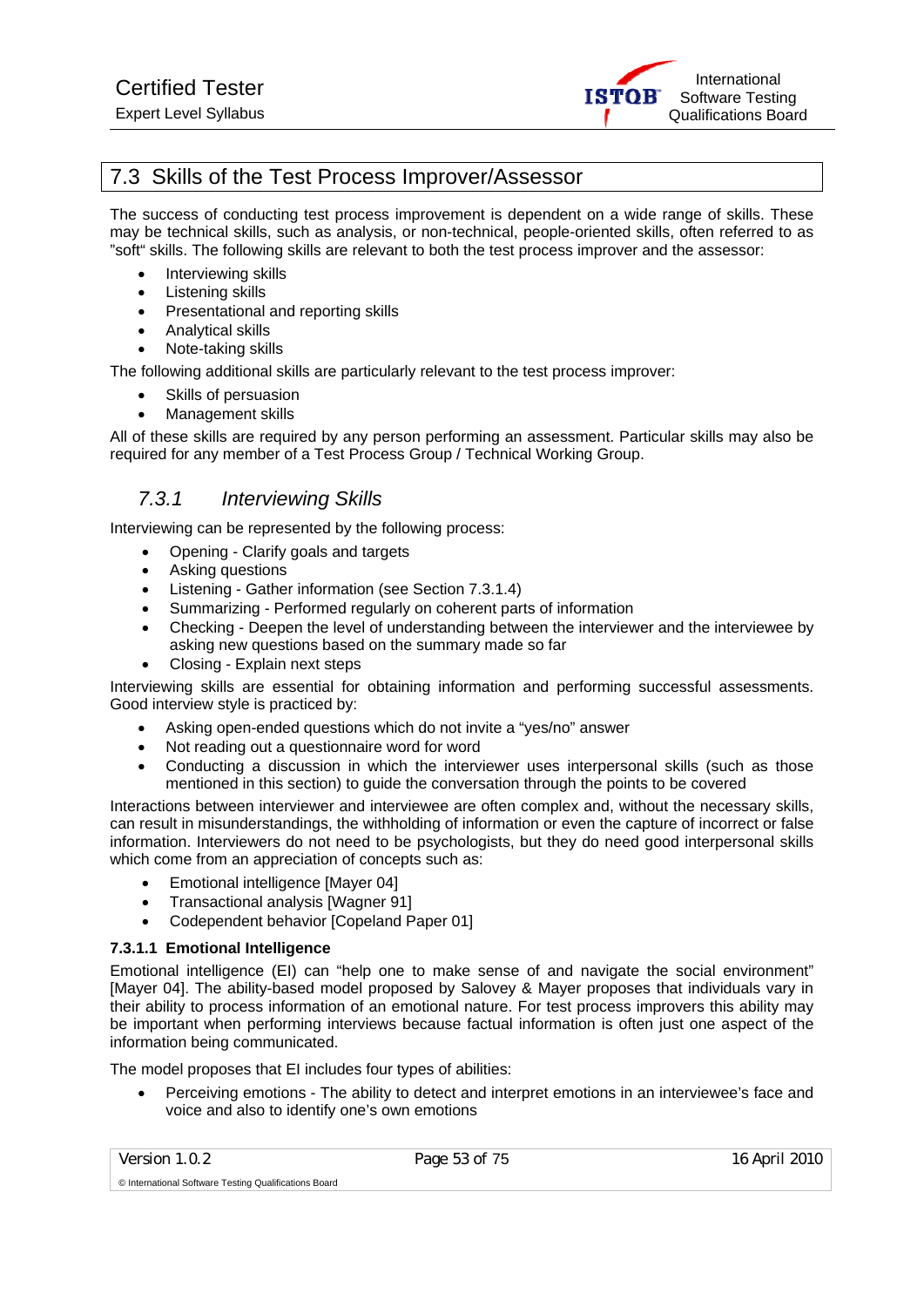- Using emotions The ability to harness emotions to enable thinking and analysis of problems. The emotionally intelligent test process improver can capitalize on changes of mood during an interview in order to obtain specific information or views from the interviewee.
- Understanding emotions The ability to appreciate complicated relationships among emotions and how they might develop over time
- Managing emotions The ability to regulate emotions in both ourselves and in others. The emotionally intelligent test process improver can manage emotions to achieve the objectives of the interview.

Measurement of EI using the ability-based model is possible, but this is not a skill which test process improvers are expected to have.

#### **7.3.1.2 Transactional Analysis**

The idea of transactional analysis within an organization or business context as described by [Wagner 91] is that each person is made up of six "inner people". These are divided into three which are classified as "effective" and three which are "ineffective".

Communication with "effective inner people" is generally considered positive and constructive.

- The Natural Child acts spontaneously, expresses feelings, and has need for recognition, structure and stimulation
- The Adult is logical and reasonable; it deals in facts rather than feelings
- The Nurturing Parent is firm with others, but also understanding, sensitive and caring

Communication with "ineffective inner people" is generally considered to be unhelpful for obtaining information.

- The Critical Parent uses body language, gesture and tone of voice to "tell others off" perhaps by sarcasm, pointing the finger, or raised voice
- The Rebellious Child gets angry and stays angry, is very negative, does not listen, may deliberately forget things or procrastinate
- The Compliant Child blames itself, uses a soft voice, whines, is very careful and self protective

Test process improvers with an understanding of transactional analysis should be able to improve their own interviewing skills and also to be able to distinguish informative from suspect information given by interviewees, suggesting rewording of questions or (in more extreme examples) revision of the interview approach.

#### **7.3.1.3 Codependent Behavior**

The term "codependency" describes an undesirable pattern of human interaction in which one person's shortcomings or weaknesses are compensated for by another person. In the words of Lee Copeland [Copeland Paper 01] "We do all the wrong things for all the right reasons." We have an unhealthy focus on the needs of others and may even start to assume the responsibility or "cover up" for the behavior of others.

An appreciation of codependency is important in the improvement of testing processes because these unhealthy codependent interactions can mask the true reasons for particular problems or could even be the problem themselves.

Lee Copeland provides some typical examples of codependency in the area of software development:

- Developers agree to implement systems without having a clear understanding of user needs
- If testers are given absurd schedules for their work by management they "do their best" by testing as much as possible in the time available

In these examples a pattern exists of inappropriate behaviors (by development and management) and codependent responses. The short-term effect of these responses may be beneficial, but the longterm consequences may be damaging because the wrong messages are being sent out; "we don't care about users" , or "our testing estimates are always inflated".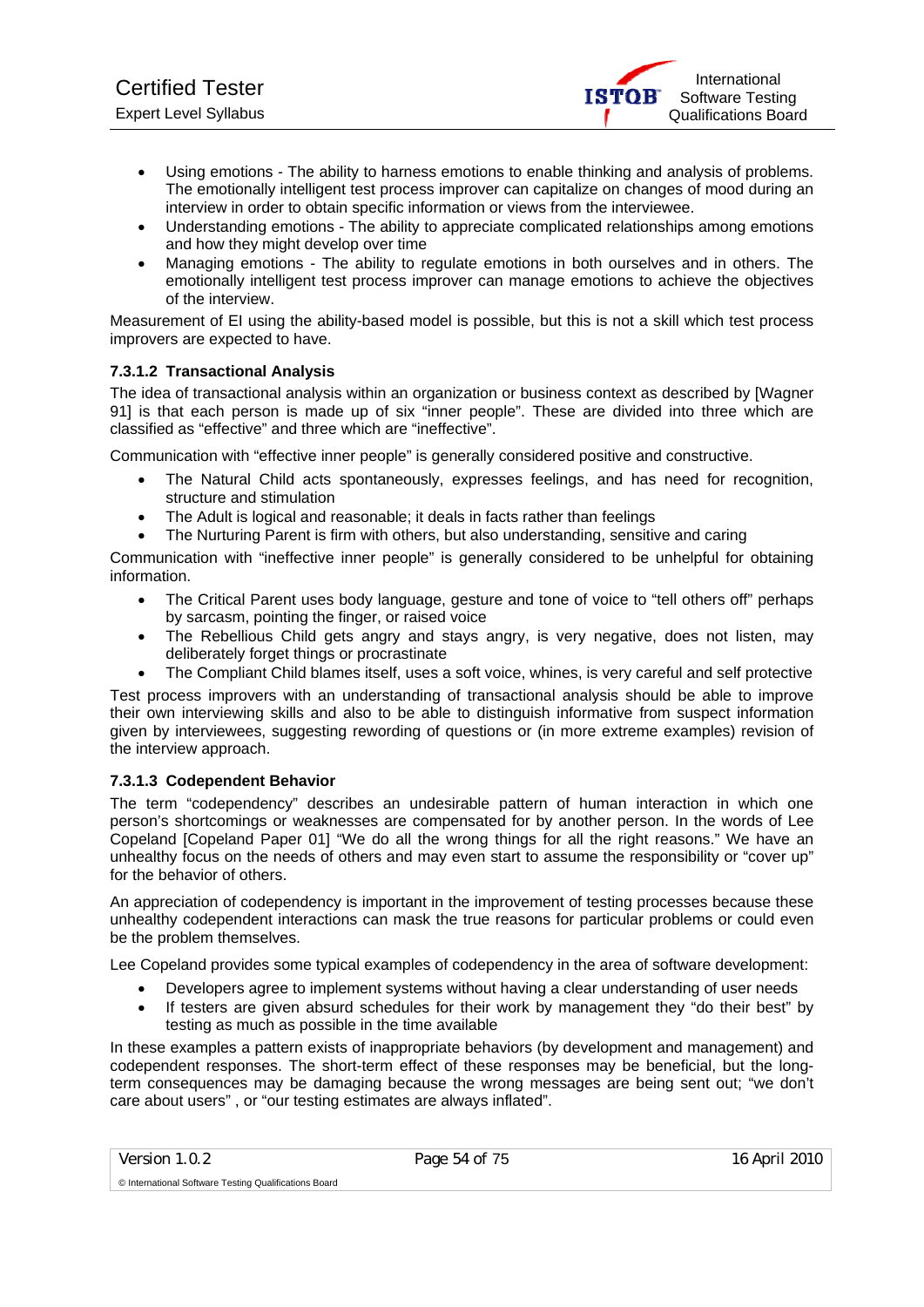Test process improvers should be aware of some typical indicators of codependence when conducting interviews:

- Responses which include "I do my best" (even though I know this is wrong)
- Responses which include "Never mind" (this needs correction, but I'll pretend it's OK)
- Denial of risk (this could result in disaster, but I could suffer if I mention it)
- Responses where the interviewee tries to convince the interviewer that clearly incorrect behaviors are in some way "normal"

In the long term, codependent persons may become the victims, feeling angry that they are constantly having to accept situations they know are wrong. A sense of resignation may set in as they begin tolerating abnormal, unhealthy, and inappropriate behaviors.

Test process improvers should appreciate that software testing professionals, of course, want to be helpful. At the same time they should carefully compare the short-term benefits of codependent behavior with the long-term difficulties that may arise. Improvement suggestions may need to focus on the long-term issues and on helping the codependent person out of their situation.

# *7.3.2 Listening Skills*

Listening skills are useful for extracting the information from what is being said and for preparing possible replies. "Active listening" is a technique which focuses on the person being spoken to and provides a structured approach for listening and responding to them. [Atwater 81]

# *7.3.3 Presentation and Reporting Skills*

Presentation and reporting skills are important for:

- Obtaining "buy-in" to test process improvement
- Clearly showing results to stakeholders
- Suggesting specific improvements

Skills in presenting management summaries help to focus on key points at the right level of abstraction and without too many non-essential details. Effective application of these skills requires the presenter to:

- Be selective and choose only a few key ideas
- Be specific about how your ideas will work in your (or your customer's) context
- Be realistic with timescales for improvements
- Talk the language of the managers
- Anticipate questions

Test process improvers are aware of their audience when presenting and reporting information. The views of quality presented in Section 2.3 provide guidance on the type and depth of information presented. For example, management sponsors typically take a "value" view of quality and should therefore be presented with high-level information (e.g., improvement suggestions) which impacts their business.

Specific presentation and/or reporting skills (see [Few 08]),[Tufte 90] and [Tufte 97]) include:

- Information design
- The ability to select appropriate media for the audience
- Understanding of the appropriate use of evidence from metrics and statistics
- Understanding of the proper use of diagrams, charts and graphics
- Speaking effectively in public
- Eliciting feedback from the audience being aware of audience response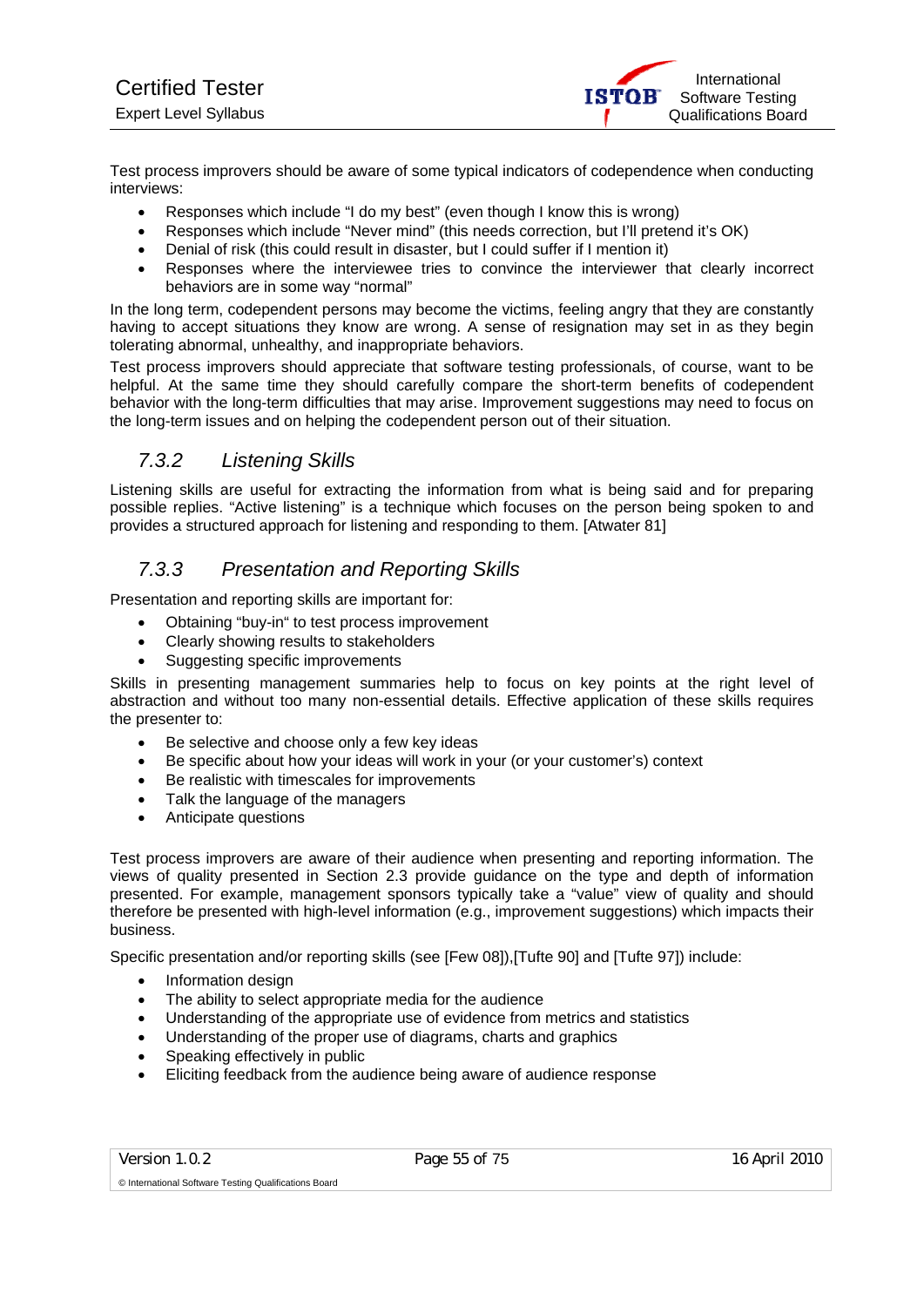# *7.3.4 Analytical Skills*

Chapter 4 describes a number of techniques relating to analytical improvement approaches. The general analysis skills required to apply these techniques are summarized below:

- Ability to summarize gathered information
- Ability to identify trends and patterns in information
- Ability to transform information into other formats e.g., text to process flow diagram, Mind-Map to presentation, etc.
- Knowledge of when statistical analysis is appropriate and when not (see [Huff 93])
- Understanding and differentiating between: (1) cause and effect, (2) correlation and (3) coincidence when analyzing and reporting data
- Understanding of the application and analysis of statistical information

# *7.3.5 Note-taking Skills*

These skills permit the effective capture of relevant information. This may be particularly important, for example, when conducting interviews.

Mind-Maps [Buzan 95] are a natural and easily acquired technique for preparing and controlling interviews, establishing connections between individual topics and for note-taking. They use principles of association between visual elements ("doodles") and text to provide the following benefits:

- The "big picture" can be captured effectively
- Note taking is quicker and better organized
- Presentation is easier to summarize
- The association of content to your ideas is easier to make
- It is easier to recall main points

Note that using Mind-Maps should remain the personal choice of the interviewer. Some interviewers may be inhibited during the interview by the need for premature analysis when constructing Mind-Maps. Alternatives include:

- Using natural text to preserve the actual interview responses
- Using short-hand forms of text such as key words
- Using diagrams and flowcharts

When note-taking the use of a laptop is sometimes considered a barrier between interviewer and interviewee which may even defeat the objective of the listening and interviewing skills. The decision to take notes electronically should therefore be made with care and in agreement with the interviewee.

Some interviewers record their interviewees by audio or video, and transcribe. This can be useful, but must only be done with the permission of the interviewee, and with agreement about how the recorded information may be used, and when / how the recording will be destroyed if necessary. Interviewees may not talk freely when the interview is recorded, even though have given permission for this approach.

In some situations, such as group workshops, it may be better to collect and display the notes openly using, for example, flip charts, sticky notes or marked cards. When everyone in the room can see the notes and can contribute to them it is easier to reach agreement and obtain buy-in on the notes taken.

# *7.3.6 Skills of Persuasion*

These skills are important to the test process improver where key stakeholders may need to be convinced of a particular improvement and when a future vision needs to be established. This may be the case, for example, where there is some initial resistance to change or where the person simply has limited time in which to understand issues and make decisions.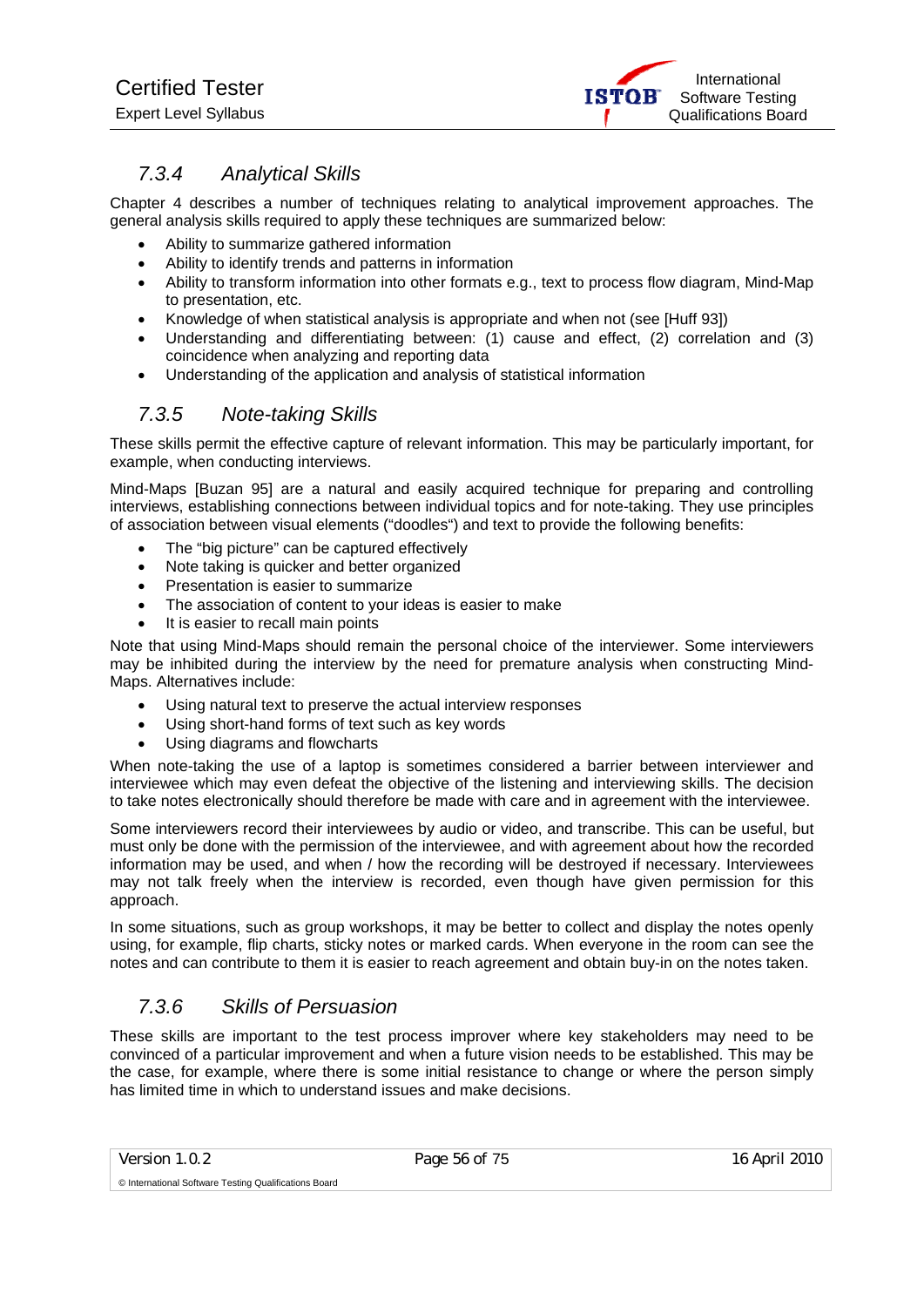A useful technique which may be applied is described in [Frank 90]. This simple technique consists of the following steps:

- Set objectives
- Select audience (unless this is obvious)
- Choose an approach
- Use a hook to get attention
- Know the subject
- Ask for the objective (or a next step towards achieving it)

Persuasion techniques are also part of sales and marketing techniques, as described by [Cialdini] and warned against by [Burnstein 03].

# *7.3.7 Management Skills*

For test process improvers a wide range of management skills are relevant to specific test improvement tasks but details of these are beyond the scope of this syllabus. The skills include, for example,

- Planning
- Estimating
- Decision-making
- Risk management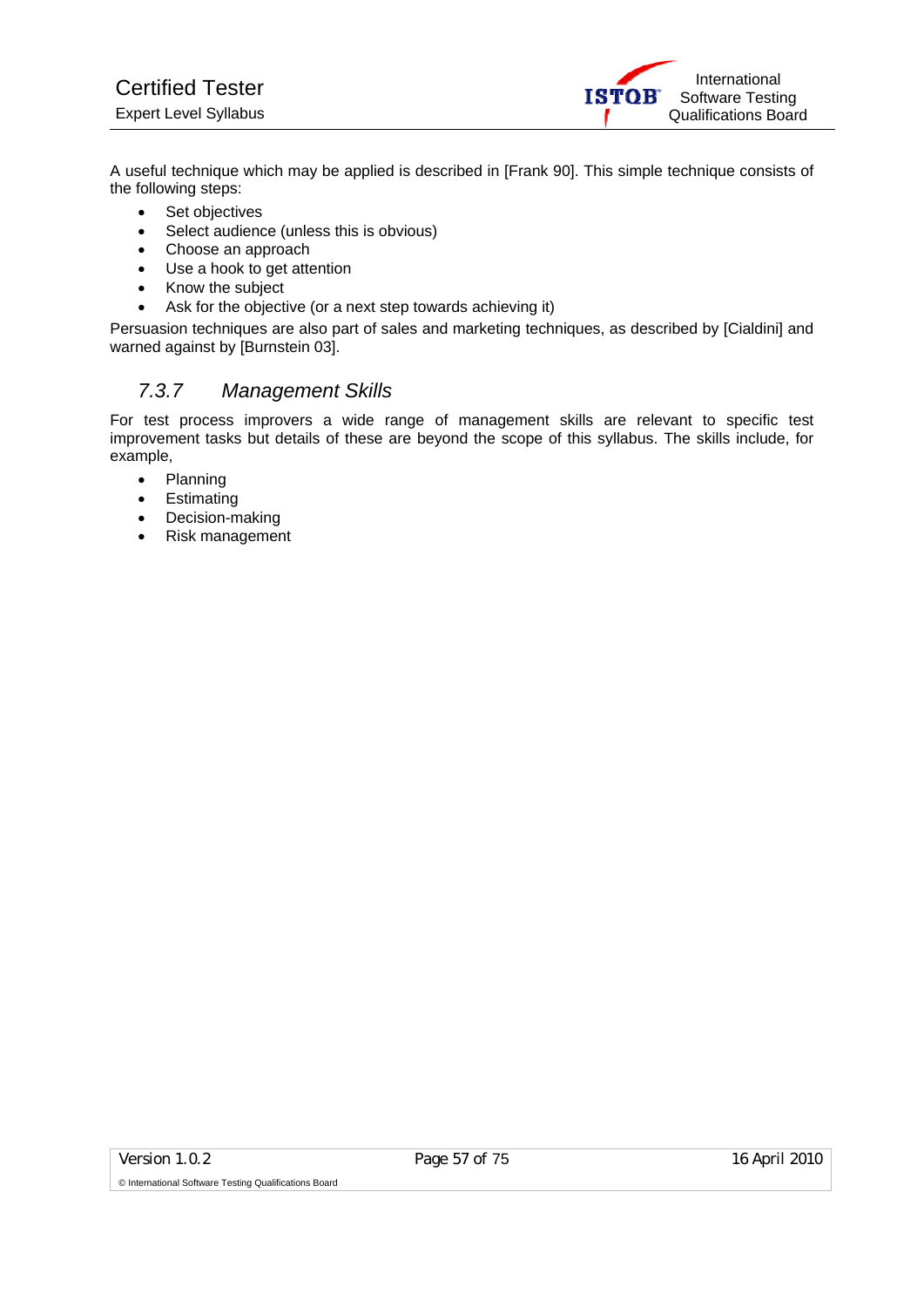

# **8. Managing Change 285 mins.**

# *Keywords:*

change management

### *Learning objectives for managing change*

#### **8.2 Fundamental Change Management Process**

- LO 8.2.1 (K2) Summarize the fundamental change management process
- LO 8.2.2 (K6) Create a test improvement plan considering change management issues, with appropriate steps and actions

#### **8.3 Human Factors in Change Management Process**

LO 8.3.1 (K2) Summarize the role of human factors in the change management process LO 8.3.2 (K4) Analyze people's attitude to change and relate them to the Satir model LO 8.3.3 (K5) Recommend measures to create acceptance of the changes by the people involved

# 8.1 Introduction

Process improvement will not be successful without change management; the bulk of the investment in improvement is typically in deployment. In this chapter the process of managing change is presented as a series of steps and activities.

# 8.2 Fundamental Change Management Process

The changes required for a process improvement will almost certainly fail unless they are performed in the context of a change management process. The eight step process for change described in [Kotter & Rathgeber 05] can be applied to any IT-discipline, including test process improvement.

#### **Set the stage**

Step 1. Create a sense of urgency

- Establish the need for improvement (see Section 6.2.1) preferably expressed by objective measurements and supported by a statement of risk (i.e. the risk of not implementing the proposed changes)
- Make it clear what changes will occur in what sequence and give broad timescales
- Obtain visible management support and resources

Step 2. Pull together the guiding team (e.g., Test Process Group, Section 7.1.1)

- Engage natural early adopters as champions of change
- Establish these people in the role of "multiplier" (i.e. a first level support person who passes on knowledge to others and motivates them)

#### **Decide what to do**

Step 3. Develop the change vision and strategy

- Manage expectations (clear objectives, what is in scope and what is not "we are not changing the world")
- Establish a strategy (see Section 6.2.2)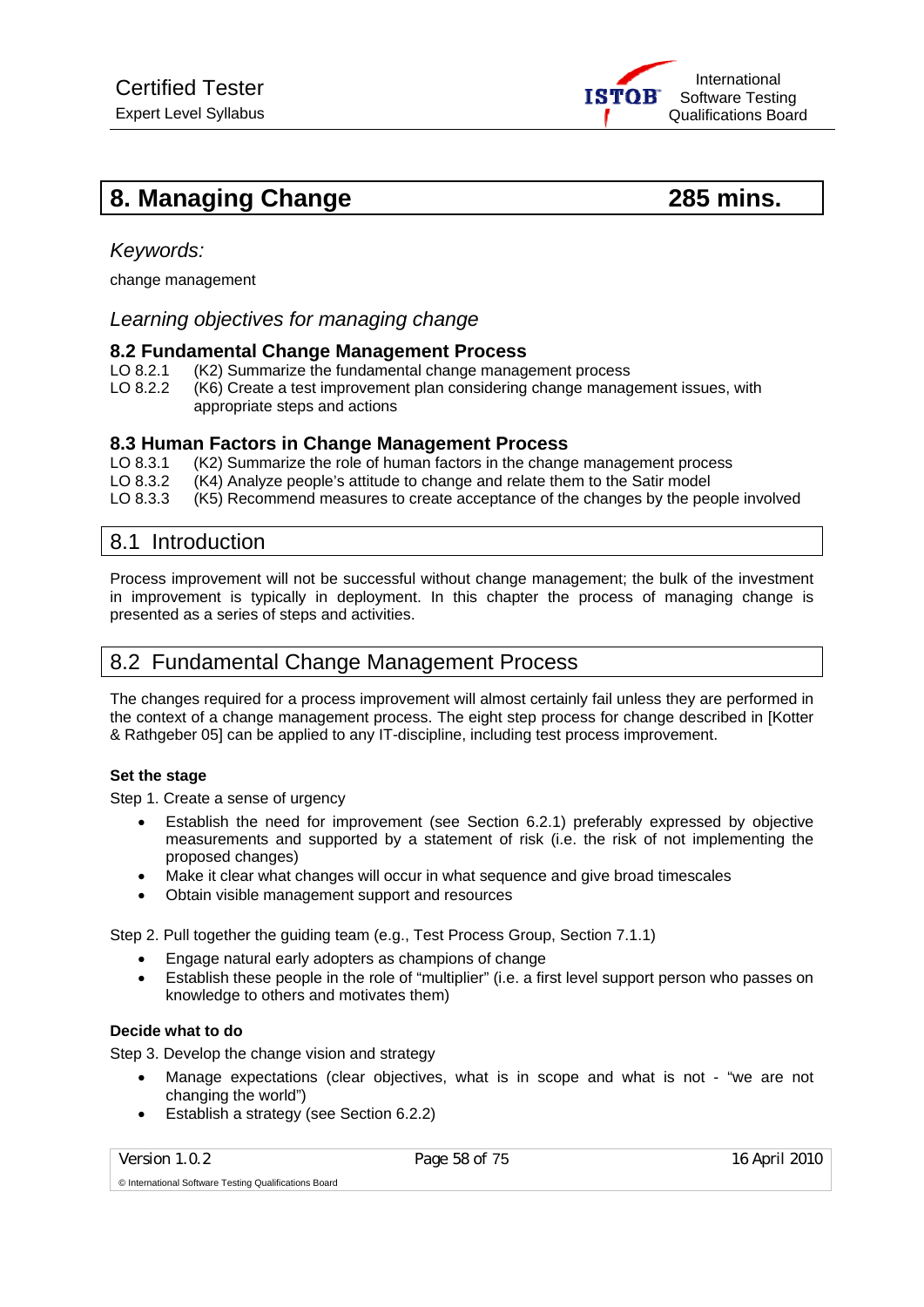International **ISTOR** Software Testing Qualifications Board

#### **Make it happen**

Step 4. Communicate for understanding and buy-in

- Provide information (presentations, road-shows, newsletters, etc.) relating to:
	- $\circ$  How measures that are being taken align with the goals set for the organization (strategy, policy, challenge, etc.)
	- o How the measure will benefit employees and help them to improve their work
	- o Previous successes and failures, indicating what will be different this time
- Prototype ideas (initially a bottom-up improvement strategy using a low-risk project may be supportive of prototyping)
- Motivate all those affected by the change (See [Maslow] for further details of the "Hierarchy of Needs")

Step 5. Empower others to act

- Provide management support to enable change to take place (e.g., to help remove obstacles to change)
- Provide a feedback mechanism for those affected by the change. This may need to be anonymous depending on cultural issues.

Step 6. Produce short-term wins

- Go for quick wins publish and reward them gain momentum and motivate
- Prioritize any quick wins that can reasonably be expected to stay in place and won't need to be undone in the near future in deference to broader considerations

Step 7. Don't let up

• Ensure that top-down improvement strategies are supported by a separate improvement team (e.g., the Test Process Group, Section 7.1.1), which owns the improvement process and ensures that agreed changes are implemented according to the improvement plan

#### **Make it stick**

Step 8. Create a new culture

- Roll-out gradually using incremental steps and, where possible, avoid "big-bang" changes
- Determine whether the introduced changes have resulted in improvement. Consider each success as an opportunity to build on what went right and identify what can be improved further.
- Publicize the achievement of objectives ("do good things and talk about them").This can be done on the basis of quantitative metrics or using a qualitative scale (e.g., based on questions such as "Are things getting better?").
- If any objectives have not been reached, provide analysis and evidence for the reasons and learn from them
- Ensure that management support is available if problems occur with adopting changes
- Install a culture of continuous improvement

# 8.3 Human Factors in the Change Management Process

This section addresses people's attitude toward change and their learning needs. An individual or team's reaction to change depends on their previous experience with change implementation, their attitude to change, the level of trust in the organization and the extent to which the team owns the change.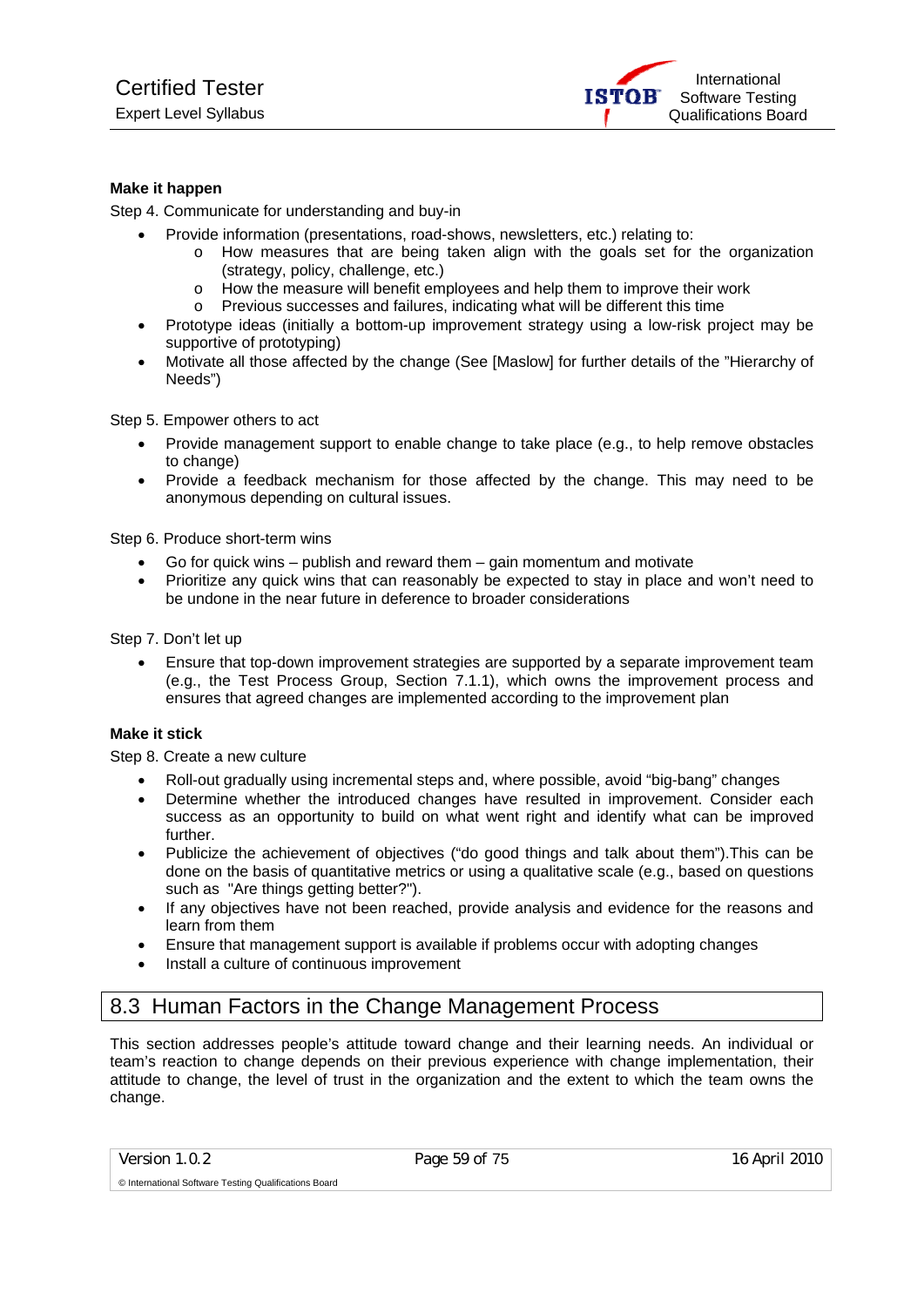The change management process must allow for awareness, discussion, and differences in attitude to change when planning the improvement implementation.

Valuable information on the human aspects involved in change are described in [Karten 09] and [Kübler-Ross 07].

The material covered in [Karten 09] refers to the Satir model [Satir 91] and deals with the human aspects of change with particular regard to IT projects. The Satir model describes the impact of change on an individual or group's performance or productivity and consists of the following components of change:

- Old status quo the current "normal" state
- Introduction of a disrupting event ("foreign element")
- Chaos the reaction to the disrupting event
- Transforming ideas the way out of the chaos
- Practice and integration the adjustment to the change
- New status quo the new "normal" state

The Elizabeth Kübler-Ross model [Kübler-Ross 07] examines stages of grief around bereavement and expected bereavement, and this has been used in business change as a metaphor for how people sometimes handle change to working practices. More recently, [Adams et al] added further stages (marked in the list with \*). The stages are:

- Relief \* "at least I now know what's happening"
- Shock and/or surprise\* a sense of disbelief
- Denial total non-acceptance of the change and maybe proving to oneself that it is not happening and hoping that it will go away
- Anger experiencing anger and frustration
- Bargaining in an attempt to avoid the inevitable
- Depression hitting the lows and responding with apathy or sadness
- Acceptance reality of the situation is accepted
- Experimentation\* after having been very inward looking with acceptance, the idea arrives that perhaps there are things 'out there'
- Discovery\* the discovery that things may not be as bad as first imagined

Note that although both the Satir model and the Kübler-Ross model describe stages in the change process, they are not stages in a linear process. People confronted by change do not necessarily pass through all these stages in this order. They may also repeat stages or even miss some stages. The "stages" are simply a description of emotional responses to change.

[Honey&Mumford 02], [Kirton web], and [Myers&Briggs 95] provide information about:

- Types of individual (e.g., Myers-Briggs Type Indicator)
- The motivation for an individual for change and improvement
- Whether change will be welcome or resisted
- Whether teams will be early or late adopters of improvement
- Whether they will be prepared to experiment and accept some failure in the changes or whether they will not be prepared to change until a "perfect" solution is provided
- The different learning styles that individuals prefer and hence acceptable/engaging ways to present the proposed changes [Honey & Mumford]
- An individual's preference for change by adaptation of existing methods or by innovation of new methods [Kirton Web]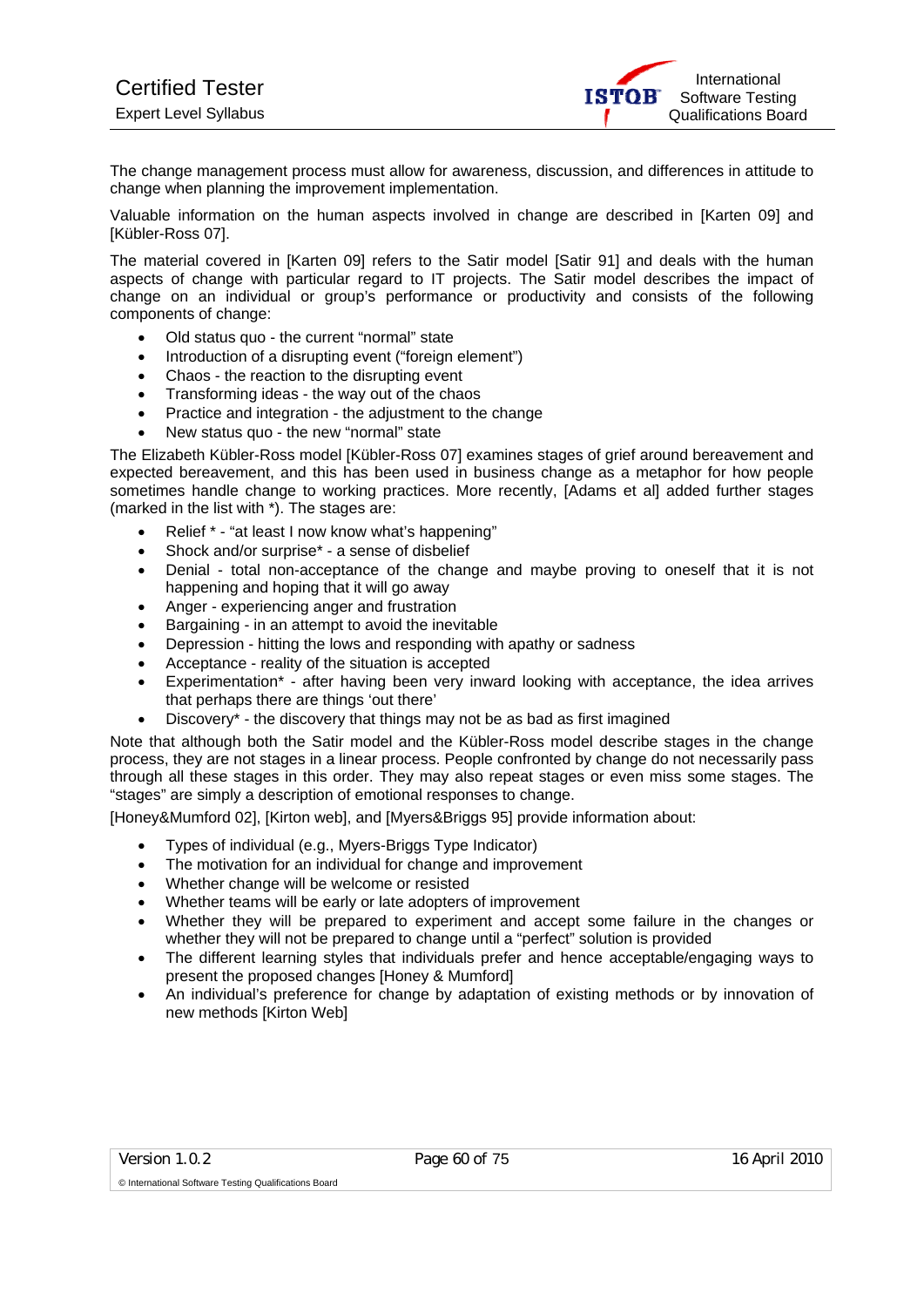# **9. Critical Success Factors 600 mins. 300 mins.**

# *Keywords:*

critical success factor, test process improvement manifesto

### *Learning objectives for critical success factors*

#### **9.1 Key Success Factors**

- LO 9.1.1 (K2) Explain the risks behind not considering the critical success factors
- LO 9.1.2 (K5) Assess the critical success factors for a test improvement project
- LO 9.1.3 (K5) Recommend appropriate measures to mitigate the projects risks identified

#### **9.2 Setting a Culture for Improvement**

LO 9.2.1 (K2) Understand the factors involved in setting a culture for improvement

LO 9.2.2 (K6) Create a test improvement plan considering cultural factors

# 9.1 Key Success Factors

In Chapter 8 the process of change management was described and identified as a key success factor in introducing test process improvement. In this chapter a number of additional factors are discussed in two distinct sets.

#### **"Getting started"**

The first set of success factors is primarily related to the initial phases of an improvement project and can be linked to the "Initiating" and "Diagnosing" phases from the IDEAL improvement framework (Section 2.4.2). These success factors are:

- Clear, measurable and realistic objectives for the improvement process are set
- Management commitment and sponsorship available
- Test improvement organized as a formal project
- People involved have sufficient time scheduled for participation
- Ambitions mapped to the maturity of the (development) organization
- Change management process established (see Chapter 8)

#### **"Getting the job done"**

The second set of success factors is related to the implementation phases of an improvement project. These factors are:

- Clear time scales for improvements and length of feedback cycles are defined. These are not too large so that momentum can be maintained.
- Clear, measurable and realistic improvement targets for every cycle
- Process ownership identified and organized
- Control and monitoring of all steps in the change management process (see Chapter 8)
- Test professionals involved when defining and implementing the improvements
- Other stakeholders involved where problems lie outside the testing discipline, e.g., quality of specifications, change and release management processes
- Resistance managed; marketing performed, e.g., level of resistance will depend on the success or failure of previous improvement efforts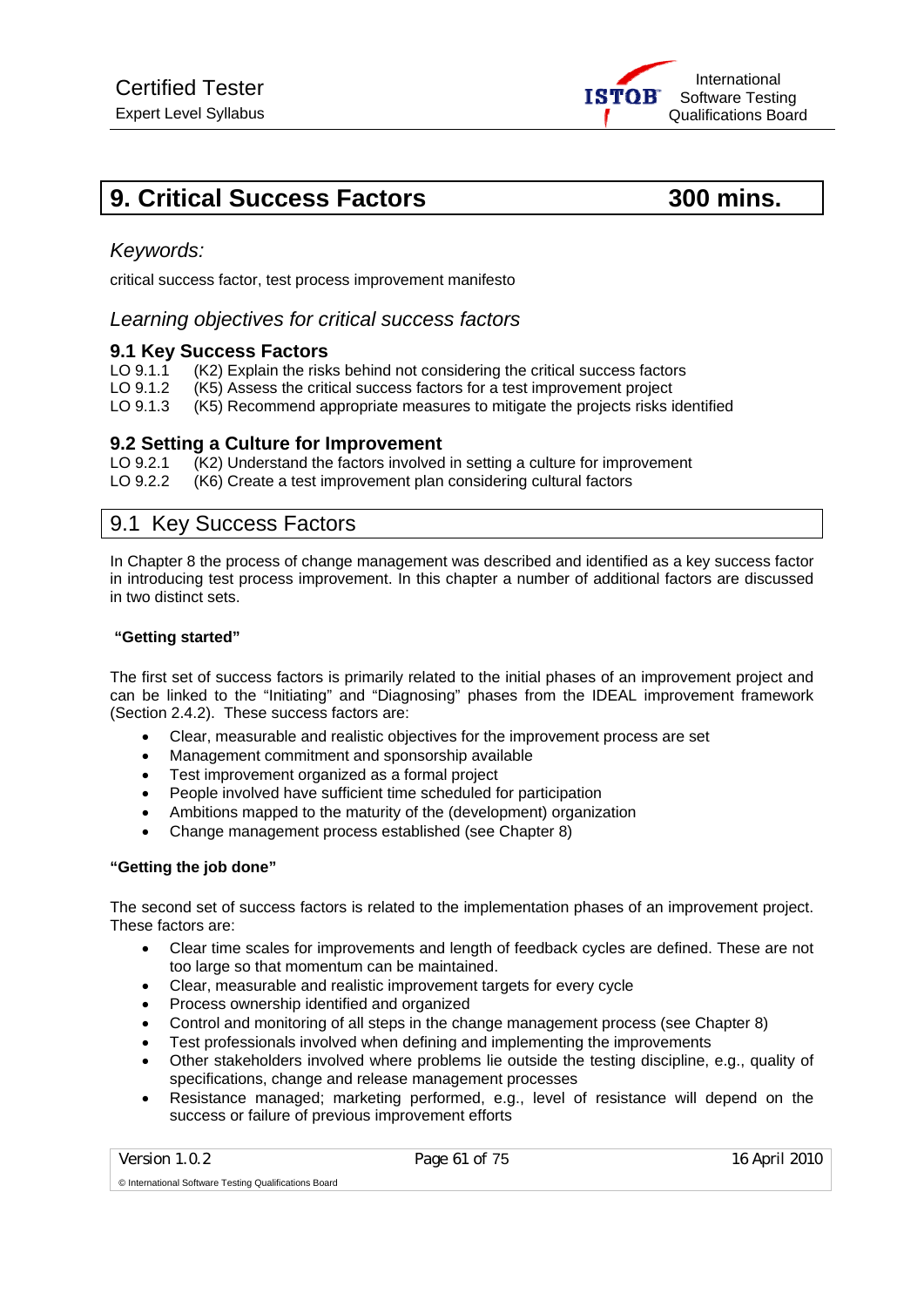- Existing practices used if already available; don't change for the sake of changing. If something which is available is not being used then first investigate the reasons why
- Stable project team organized that works well together and buys into the change/vision
- Tools to support and/or enable test improvements considered (see Section 2.5.4.2)
- Available knowledge and skills of people involved considered. This covers not just testing in general but also areas related to the improvement process and skills for the improvement approach(es) to be used (e.g., specific model, analysis techniques)
- Human factors such as learning styles, personality types and attitudes considered
- External consultants involved as needed, e.g., for specific knowledge and skills, but do not let them take full responsibility for the improvement project
- Awareness of external standards, which may be mandatory, e.g., FDA for the medical industry
- Overall process and terminology defined up front to ensure that the various components of the improvement strategy are aligned and part of an overall framework
- Relationships built with all affected stakeholders, e.g., software process improvement officers, quality assurance and human resources department
- Progress clearly demonstrated
- Internal approval and/or regulatory processes obeyed
- Alignment with other improvement initiatives ensured
- Maturity levels of development and testing remain broadly in step to avoid potential process inconsistencies

# 9.2 Setting a Culture for Improvement

Improvement needs to be set within the cultural context of the organization, for example:

- The management culture (command and control, consultative, team-driven) will influence the acceptability of the approach suggested
- The geographical location of the organization (e.g., some models and improvement approaches are better accepted in the U.S.; some are more accepted in Asia)
- The goals, policies and strategy, and attitude toward improvement (e.g., whether an improvement approach is already in use elsewhere in the organization and if that has been successful)
- Relationships between departments, e.g., if two companies merge, then there may be resistance to changing to improved procedures if these are perceived as coming from the "other" organization
- The life cycle model being used (sequential, iterative, agile," home grown" or no process) will influence the frequency of process changes which are acceptable to projects
- The test approach being used (automated, manual, scripted, exploratory, mixed approach, ad hoc) will influence the acceptability of the type of change being suggested

An example of an approach is the Test Process Improvement manifesto [van Veenendaal Paper 08] which models the Agile Manifesto and suggests that we should consider the following points:

**Flexibility over Detailed Processes** suggests that organizations will have to engage with change, and respond to those changes with a range of risk profiles. The need for flexibility also acknowledges that testers are knowledge workers and that they should be thinking, adapting and applying processes depending on the specific context for a project. Flexibility and freedom in process shows trust in people and will motivate those people to improve.

**Best Practices over Templates** says that templates are useful but examples are even better as they show how to use the templates. Best practice examples need not be an absolute standard for the industry – they are simply what is best in the specific circumstance so one would expect several contrasted examples to choose from.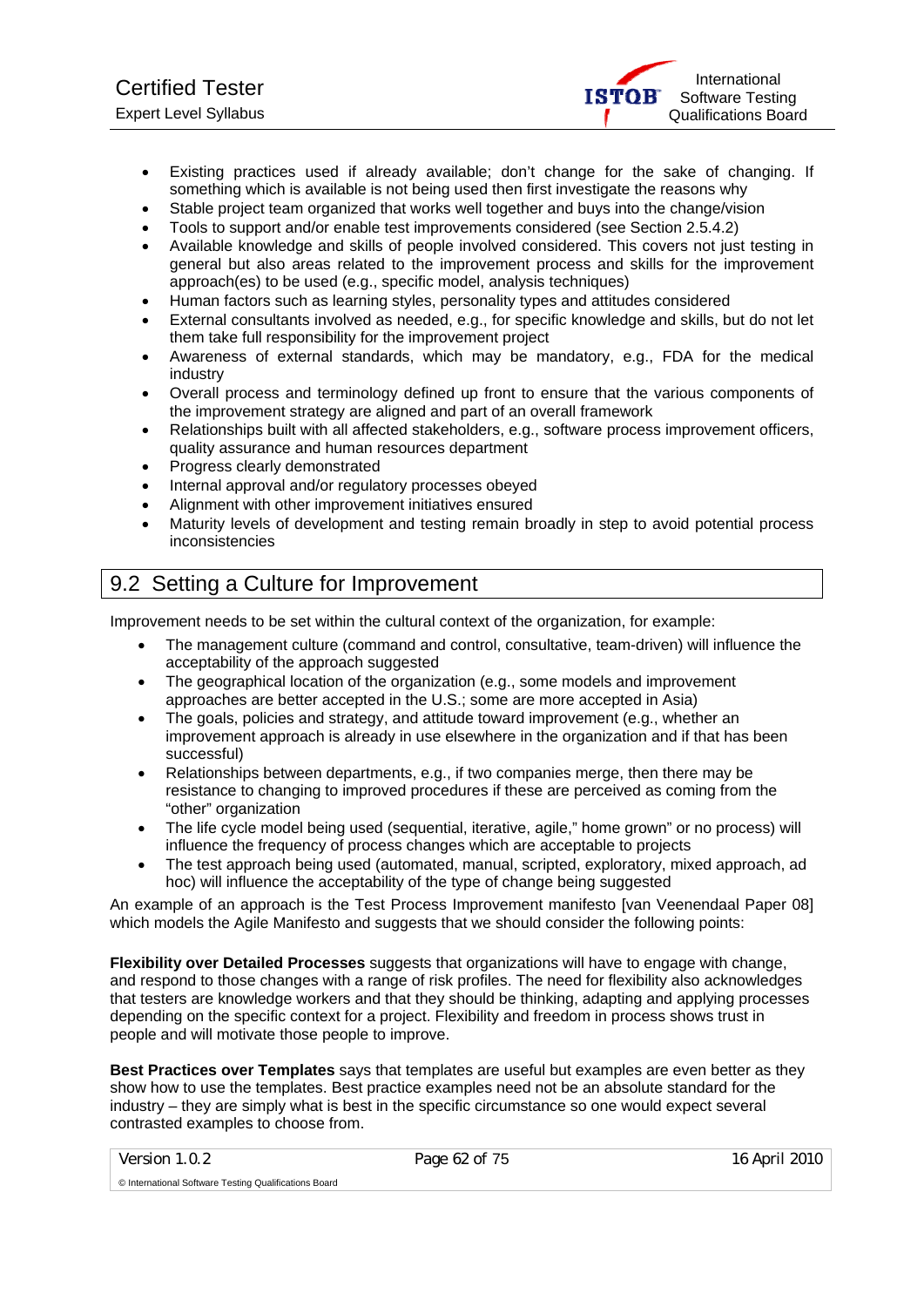**Deployment Orientation over Process Orientation.** Building processes is easy, the challenge in improvement is deploying processes so that they are used. Process improvement is all about change management; the bulk of the investment in improvement will be in deployment.

**Reviews over Quality Assurance (departments)** says that communication and providing feedback are essential to project success. It is exactly what peer reviews do, if applied well. QA reviewers may be too far from the test team to give timely and valued feedback. Feedback loops are most effective when they are local and fast.

**Business-driven over Model-driven** reminds us that the improvement is to benefit the business not just to provide conformance to an external standard.

This approach to improvement would be acceptable in an organization sympathetic to team-driven approaches, agile software development and exploratory testing. It may be harder to "sell" in an organization with a command and control management style, strong reliance on detailed processes, and scripted tests.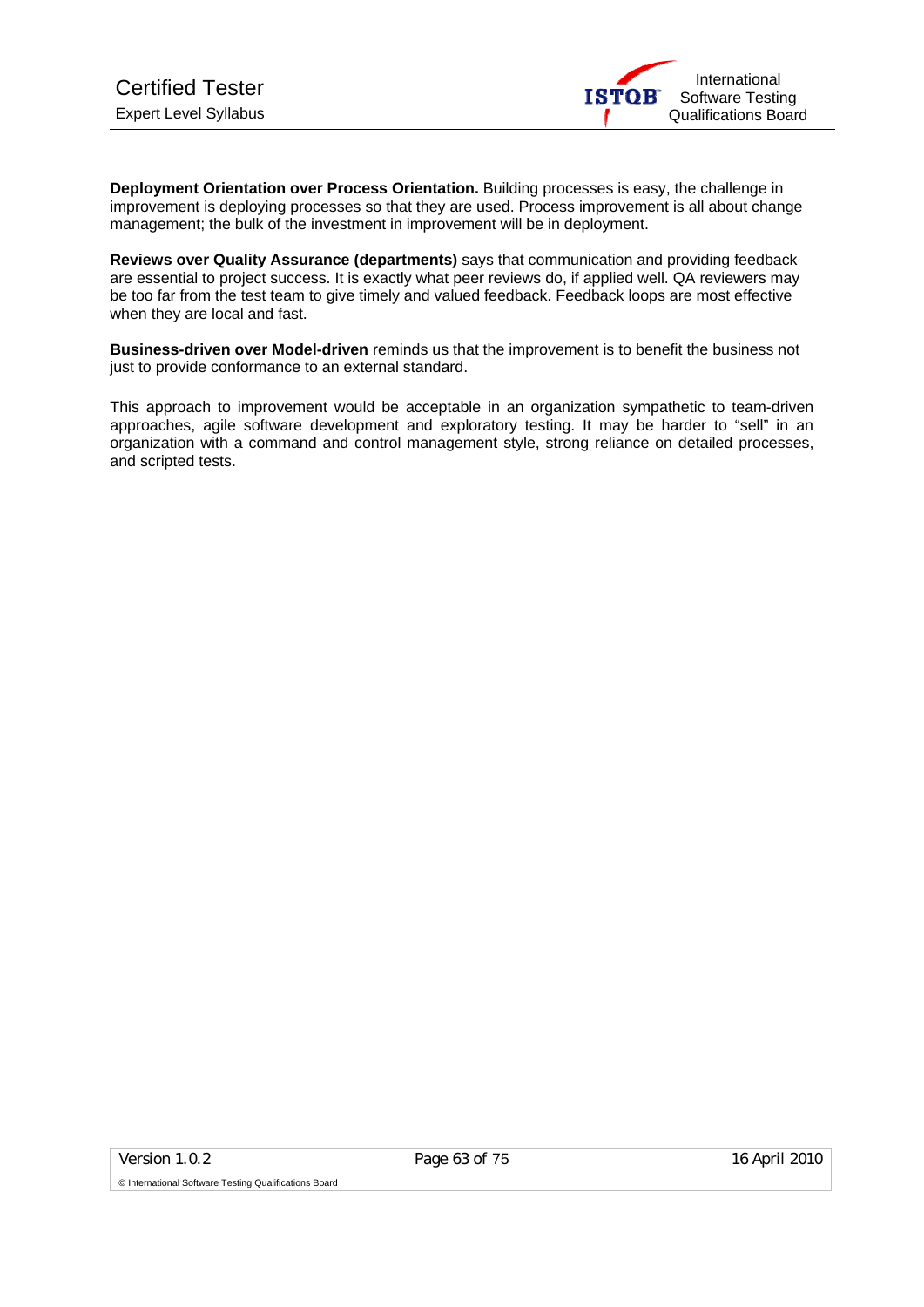

# **10. Adapting to Different Life Cycle Models 60 mins.**

# *Keywords:*

Agile, agile testing, extreme programming, life cycle model, SCRUM, project retrospective, RUP

### *Learning objectives for adapting to different life cycle models*

#### **10.1 Adapting to Different Life Cycle Models**

- LO 10.1.1 (K2) Understand the factors that influence the way improvement is organized and that this is always context dependent
- LO 10.1.2 (K2) Summarize the test improvement approach in agile environments
- LO 10.1.3 (K2) Summarize the test improvement approach in iterative environments
- LO 10.1.4 (K2) Give examples of where test process improvement models need to be adapted to be suitable for agile and/or iterative life-cycles

# 10.1 Adapting to Different Life Cycle Models

The improvement methods described earlier in the syllabus are not specific to any particular lifecycle methodology. However, improvement always needs to be set in a particular context, for example:

- The management culturein the organization (command and control, consultative, team driven) will influence the acceptability of the approach suggested.
- The life cycle model being used (sequential, iterative, agile, "home grown" or no process) will influence the frequency cycle for changes in process to be acceptable to projects
- The test approach being used (automated, manual, scripted, exploratory, mixed approach, ad hoc) will influence the acceptability of the type of change being suggested.

For example, adoption of an agile software development life cycle means:

- Emphasis on self-managing teams, who can change their own processes as needed
- The relationship to lean approaches needs to be considered, particularly at an organizational level

These factors may bias the choice of improvement methods to those favored in .lean management, for example short Deming cycles and the use of cause-effect diagrams. This does not mean that these techniques cannot be used in other life cycle models, nor does it mean that model-based approaches cannot be applied to organizations or projects using agile life cycles. The choice of life cycle should not dictate the choice of improvement method.

Any software process model or test process model can be used as a reference point on how to actually improve what has been judged as important to improve. In agile or iterative contexts, many alternative ideas lead to different improvement paths compared to the traditional life cycle models, which principally have sequential emphasis.

In an iterative context you might use ideas from RUP (Rational Unified Process) or in an agile environment you might use ideas from SCRUM, such as retrospective meetings at the end of each sprint to provide very fast feedback loops and the opportunity to perform process improvement every few days. In an agile context many improvement paths of the content-based models with sequential emphasis have to be tailored extensively. Agile testing, in the context defined in SCRUM or Extreme Programming and other related developing testing practices, can also provide testing structure more suitable to agile processes.

Sequential models such as the V-model have feedback loops for checking product and process conformance and suitability (verification and validation) at all phase ends. From these phase-end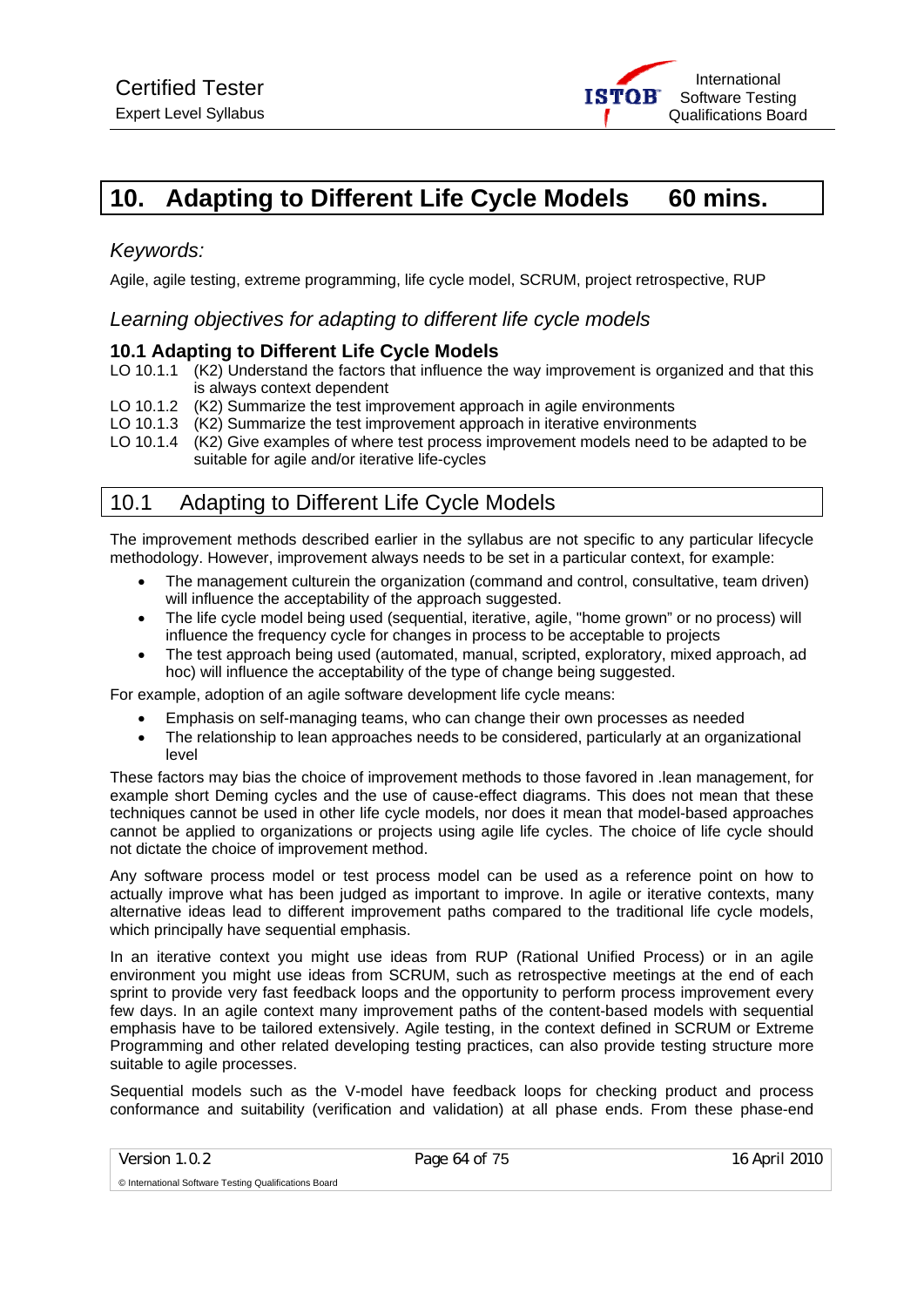reviews suggested improvements to the test process (static and dynamic testing) may be made by using any of the methods described in this chapter.

If a particular maturity target has been chosen, for example if a CMMi level is a target, that does not prevent the use of any particular approach to test improvements, nor does it dictate any specific life cycle model.

The focus for improvement teams is:

- Identify whether the chosen life cycle model predisposes particular improvement process choices
- Identify what is the correct fit of process improvement method for the context
- Identify the appropriate test structures and practices for the context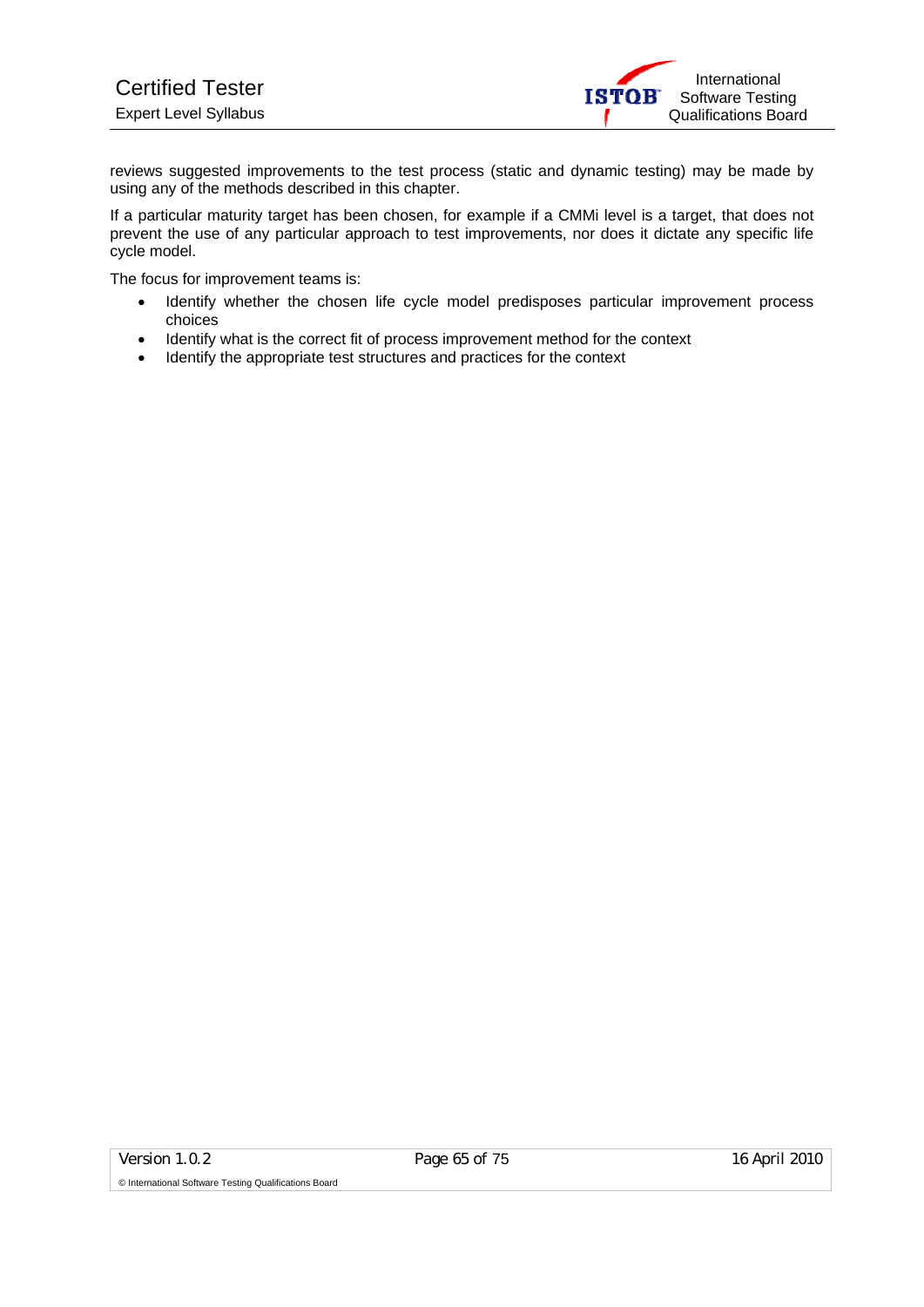

# **11. References**

# 11.1 Standards

| <b>Identifier</b> | <b>Standard Reference</b>                                                                                                         |  |
|-------------------|-----------------------------------------------------------------------------------------------------------------------------------|--|
| [BS7925-2]        | BS 7925-2 Software Component Testing                                                                                              |  |
| [IEEE 1044]       | IEEE Std 1044™ IEEE Standard Classification for Software Anomalies                                                                |  |
| [ISO 25000]       | ISO/IEC 25000:2005 Software engineering. Software product<br>quality<br>requirements and evaluation (SquaRE). Guide to SquaRE     |  |
| [ISO/IEC 15504]   | ISO/IEC 15504-5 ISO 15504 - SPICE (Software Process Improvement and<br>Capability dEtermination), Part 5, Assessment Model [1998] |  |
| [ISO 9126]        | ISO/IEC 9126-1:2001, Software Engineering - Software Product Quality                                                              |  |
| [ISTQB-Glossary]  | ISTQB Glossary of terms used in Software Testing, Version 2.1, available from<br>[ISTQB-Web]                                      |  |

# 11.2 Trademarks

The following registered trademarks and service marks are used in this document:

CMM®, CMMI®, EFQM Excellence Model™,TMMSM, TMMi®, IDEALSM, ISTQB®), TMap®, TPI® and TPI Next®

CMM and CMMI are registered in the U.S. Patent and Trademark Office by Carnegie Mellon University.

EFQM Excellence Model™ is trademark of the European Foundation for Quality Management.

IDEAL is a service mark of Software Engineering Institute (SEI), Carnegie Mellon University

ISTQB<sup>®</sup> is a registered trademark of the International Software Testing Qualifications Board

TMM is a registered service mark of Illinois Institute of Technology.

TMMi is a registered trademark of TMMi Foundation

TPI is a registered trademark of Sogeti Nederland B.V.

TPI Next is a registered trademark of Sogeti Nederland B.V.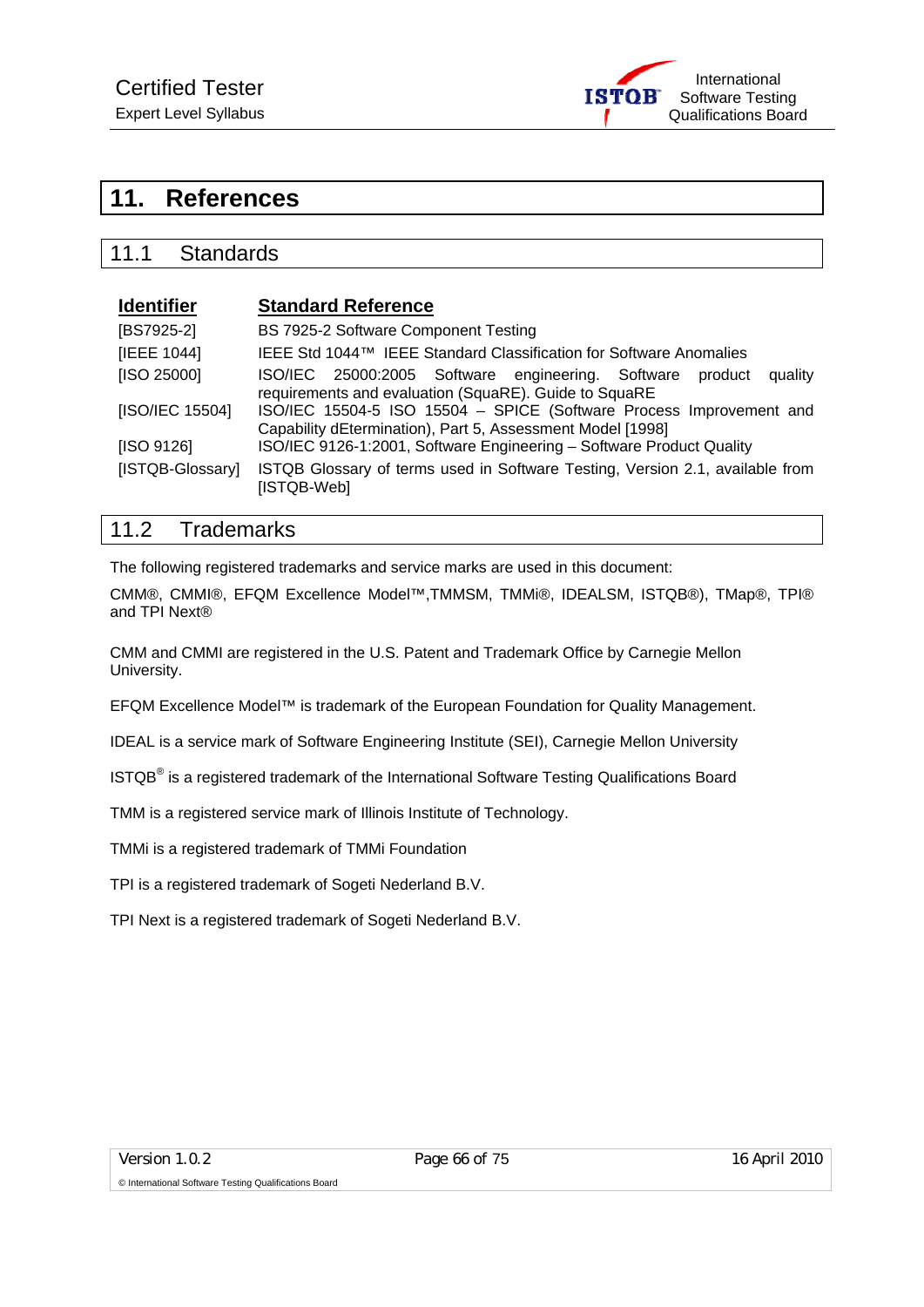

|  |  | 11.3 |  | <b>Books</b> |  |
|--|--|------|--|--------------|--|
|--|--|------|--|--------------|--|

| <b>Identifier</b>  | <b>Book Reference</b>                                                                                                                                                                                            |                     |
|--------------------|------------------------------------------------------------------------------------------------------------------------------------------------------------------------------------------------------------------|---------------------|
| [Adams et al]      | Adams, Hayes and Hopson, "Transition: Understanding & managing<br>personal change", 1976                                                                                                                         |                     |
| [Anderson 01]      | Anderson, L. W. and Krathwohl, D. R. (eds) (2001). "A Taxonomy for<br>Learning, Teaching, and Assessing: A Revision of Bloom's Taxonomy of<br>Educational Objectives", Allyn & Bacon.                            |                     |
| [Atwater 81]       | Eastwood Atwater, "I Hear You". Prentice-Hall, 1981, ISBN: 0-13-450684-<br>7                                                                                                                                     |                     |
| [Bernstein]        | Bernstein A. J., "Emotional Vampires: Dealing With People Who Drain You<br>Dry" McGraw-Hill Professional; ISBN: 978-0071381673                                                                                   |                     |
| [Black03]          | Rex Black, "Critical Testing Processes", Addison-Wesley, 2003, ISBN: 0-<br>201-74868-1                                                                                                                           |                     |
| [Burnstein 03]     | Ilene Burnstein, "Practical Software Testing", Springer, 2003, ISBN: 0-387-<br>95131-8                                                                                                                           |                     |
| [Buzan 95]         | Tony Buzan, "The Mindmap Book", BBC-Books, 1995, ISBN: 0-563-<br>37101-3                                                                                                                                         |                     |
| [Cialdini]         | Cialdini, R, "Influence: The Psychology of Persuasion", Harper Business<br>ISBN: 978-0061241895                                                                                                                  |                     |
| [Craig02]          | Craig, Rick David; Jaskiel, Stefan P., "Systematic Software Testing",<br>Artech House, 2002, ISBN: 1-580-53508-9                                                                                                 |                     |
| [Copeland 03]      | Lee Copeland, "A Practitioner's Guide to Software Test Design", Artech<br>House, 2003, ISBN: 1-58053-791-X                                                                                                       |                     |
| [Evans04]          | Isabel Evans, "Achieving Software Quality through Teamwork", Artech<br>House, 2004, ISBN: 978-1580536622                                                                                                         |                     |
| [Few 08]           | Few, S., "Information Dashboard Design:<br>The<br>Communication of Data"; ISBN: 978-0596100162                                                                                                                   | Effective<br>Visual |
| [Frank 90]         | Milo O. Frank, "How to get your point across in 30 seconds or less", Simon<br>& Schuster 1990, ISBN: 0-552-13010-9                                                                                               |                     |
| [Gilb & Graham]    | Gilb, T., and Graham, D., "Software Inspection", Addison Wesley 1993,<br>ISBN: 0-201-63181-4                                                                                                                     |                     |
| [Gladwell]         | Gladwell, M., "The Tipping Point: How Little Things Can Make a Big<br>Difference"; ISBN: 978-0349113463                                                                                                          |                     |
| [Honey&Mumford 02] | Honey, P. and Mumford, A., "The Learning Styles Helper's Guide", Peter<br>Honey Publications, 2002, from Peter Honey Publications Limited, 10<br>Linden Avenue, Maidenhead, Berks SL6 6HB or website [Honey-Web] |                     |
| [Humphrey]         | Humphrey, W.                                                                                                                                                                                                     |                     |
|                    | "Introduction to the Team Software Process", Massachusetts: SEI, 2000                                                                                                                                            |                     |
|                    | "Introduction to the Personal Software Process", Massachusetts: SEI,<br>1997                                                                                                                                     |                     |
| [Huff 93]          | Darrell Huff, "How to Lie with Statistics", W.W. Norton, 1993, ISBN: 0-393-<br>31072-8                                                                                                                           |                     |
| [ISTQB-CEP]        | ISTQB Certified Tester Expert Level, Certification Extension Process,<br>Version 1.0, June, 17 <sup>th</sup> 2008. Available from [ISTQB-Web]                                                                    |                     |
| ISTQB-EL-EXAM      | ISTQB Exam Guidelines for Expert Level, Version 1.0, Available from<br>[ISTQB-Web]                                                                                                                               |                     |
| Version 1.0.2      | Page 67 of 75                                                                                                                                                                                                    | 16 April 2010       |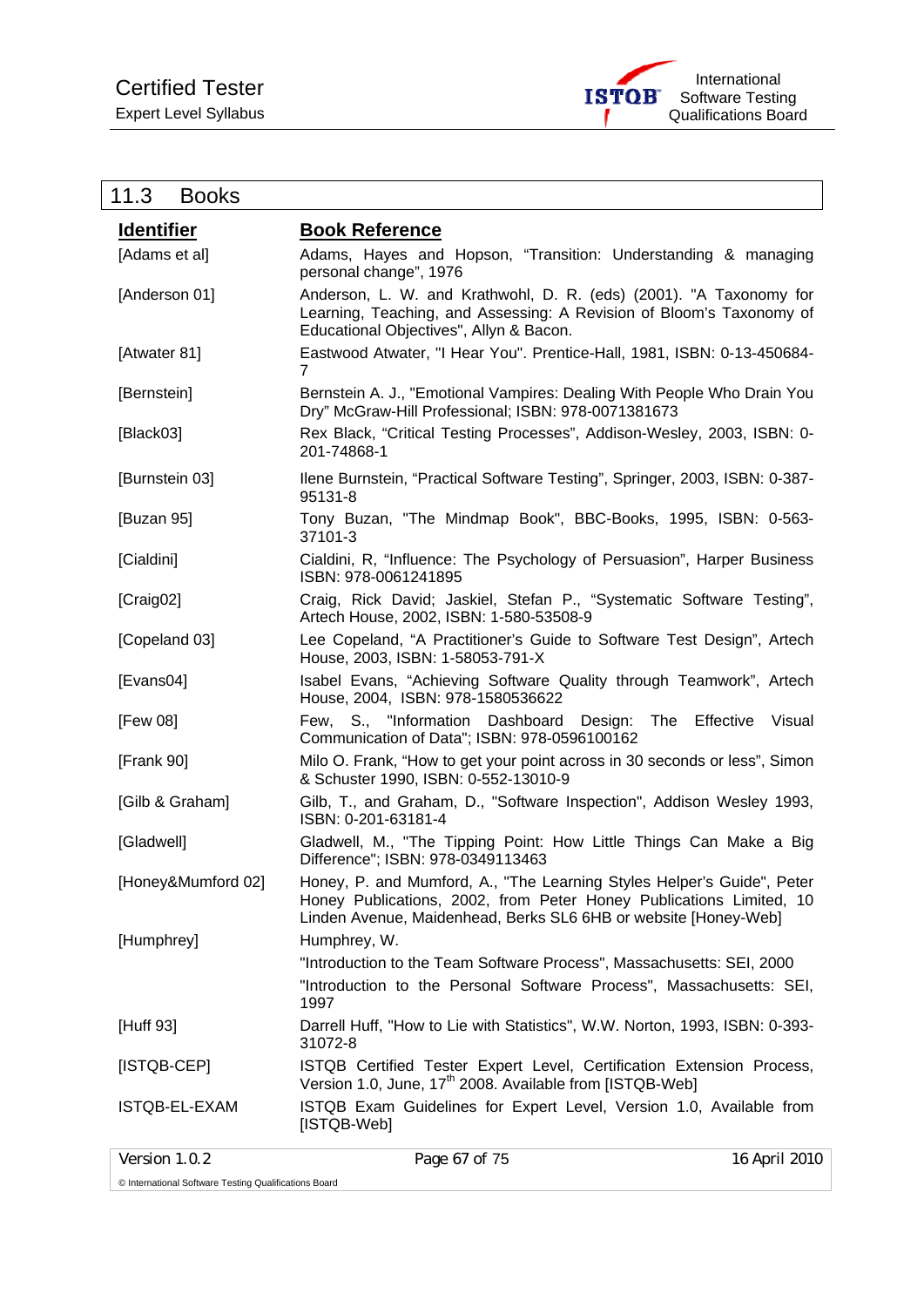

| [ T L]                                                 | ITIL, Best Practice for Service Support, Office of Government Commerce,<br>2002                                                                                                                              |
|--------------------------------------------------------|--------------------------------------------------------------------------------------------------------------------------------------------------------------------------------------------------------------|
| [ T L2]                                                | ITIL, Best Practice for Service Delivery, Office of Government Commerce,<br>2002                                                                                                                             |
| [IDEAL 96]                                             | Bob McFeeley/Software Engineering Institute (SEI), "IDEAL: A User's<br>Guide for Software Process Improvement", 1996, CMU/SEI-96-HB-001                                                                      |
| [Ishikawa 91]                                          | "What Is Total Quality Control? The Japanese Way", Prentice Hall<br>Business Classics, ISBN:013952441X                                                                                                       |
| [Juran]                                                | Quality Handbook (McGraw-Hill International Editions,<br>Industrial<br>Engineering Series) ISBN: 0071165398                                                                                                  |
| [Karten 09]                                            | Naomi Karten, "Changing How You Manage and Communicate Change:<br>Focusing on the Human Side of Change", IT Governance Publishing,<br>2009, ISBN: 978-1905356942                                             |
| [Kotter & Rathgeber 05]                                | John Kotter and Holger Rathgeber, "Our Iceberg is Melting", Pan<br>Macmillan, 2005, ISBN: 978-0-230-01420-6                                                                                                  |
| [Koomen/Pol 99]                                        | Tim Koomen, Martin Pol, "Test Process Improvement", Addison-Wesley,<br>1999, ISBN: 0-201-59624-5                                                                                                             |
| [Kübler-Ross 07]                                       | Elisabeth Kubler-Ross & David Kessler, "On Grief and Grieving: Finding<br>the Meaning of Grief Through the Five Stages of Loss", Scribner Book<br>Company; Reprint edition, 5 Jun 2007, ISBN :978-0743266291 |
| [Maslow]                                               | Maslow, A H,                                                                                                                                                                                                 |
|                                                        | "Toward a Psychology of Being", ISBN: 978-0471293095, Wiley 1998                                                                                                                                             |
|                                                        | "Maslow on Management", ISBN: 978-0471247807, Wiley, 1998                                                                                                                                                    |
| [Mayer 04]                                             | Mayer, J.D., "Emotional intelligence: Key readings on the Mayer and<br>Salovey model", 2004, ISBN: 1-867943-72-2                                                                                             |
| [Myers&Briggs 95]                                      | Myers, Isabel Briggs (1980). "Understanding Personality Type". Davies-<br>Black Publishing; Reprint edition , 1995, ISBN: 0-89106-074-X                                                                      |
| [Nance & Arthur 02]                                    | "Managing Software Quality: A Measurement Framework for Assessment<br>and Prediction", Springer, 2002, ISBN: 1852333936                                                                                      |
| [Page 08]                                              | Page, A, Johnston, K, Rollinson B, "How we test software at Microsoft",<br>pub Microsoft, 2008, ISBN: 978-0-7356-2425-2                                                                                      |
| [Pol.M<br>&<br>Van<br>Veenendaal. E 98]<br>[Robson 95] | Pol.M and van Veenendaal. E, "Structured testing of information systems:<br>an introduction to Tmap®", Kluwer, 1998, ISBN: 90-267-2910-3<br>"Problem Solving in Groups", Gower, 1995, ISBN: 0-566-07415-x    |
| [Satir 91]                                             | Satir V., Banmen, J., Gerber J., Gomori M. "The Satir model: Family                                                                                                                                          |
|                                                        | therapy and beyond", Science and Behavior Books, Inc. 1991, ISBN 978-<br>0-831400-78-1                                                                                                                       |
| [Sogeti 09]                                            | Sogeti, "TPI Next - Business Driven Test Process Improvement", UTN<br>Publishing, 2009, ISBN 90-72194-97-7                                                                                                   |
| [Trienekens<br>&<br>van<br>Veenendaal 97]              | Trienekens and van Veenendaal, "Software Quality from a Business<br>Perspective", Kluwer, 1997                                                                                                               |
| [Tufte 90]                                             | Tufte, E., "Visual Explanations", Graphics Press, 1990, ISBN: 0-961-<br>39214-2                                                                                                                              |
| [Tufte 97]                                             | Tufte, E., "Envisioning Information", Graphics Press, 1997, ISBN 0-961-<br>39211-8                                                                                                                           |
| [Wagner 91]                                            | "The Transactional Manager", Spiro Press, ISBN: 978-185835496, 1996                                                                                                                                          |
| [Weinberg 92]                                          | Weinberg, G, "Quality Software Management, Vol. 1", (92), Dorset House,<br>1992, ISBN: 0-932633-22-6                                                                                                         |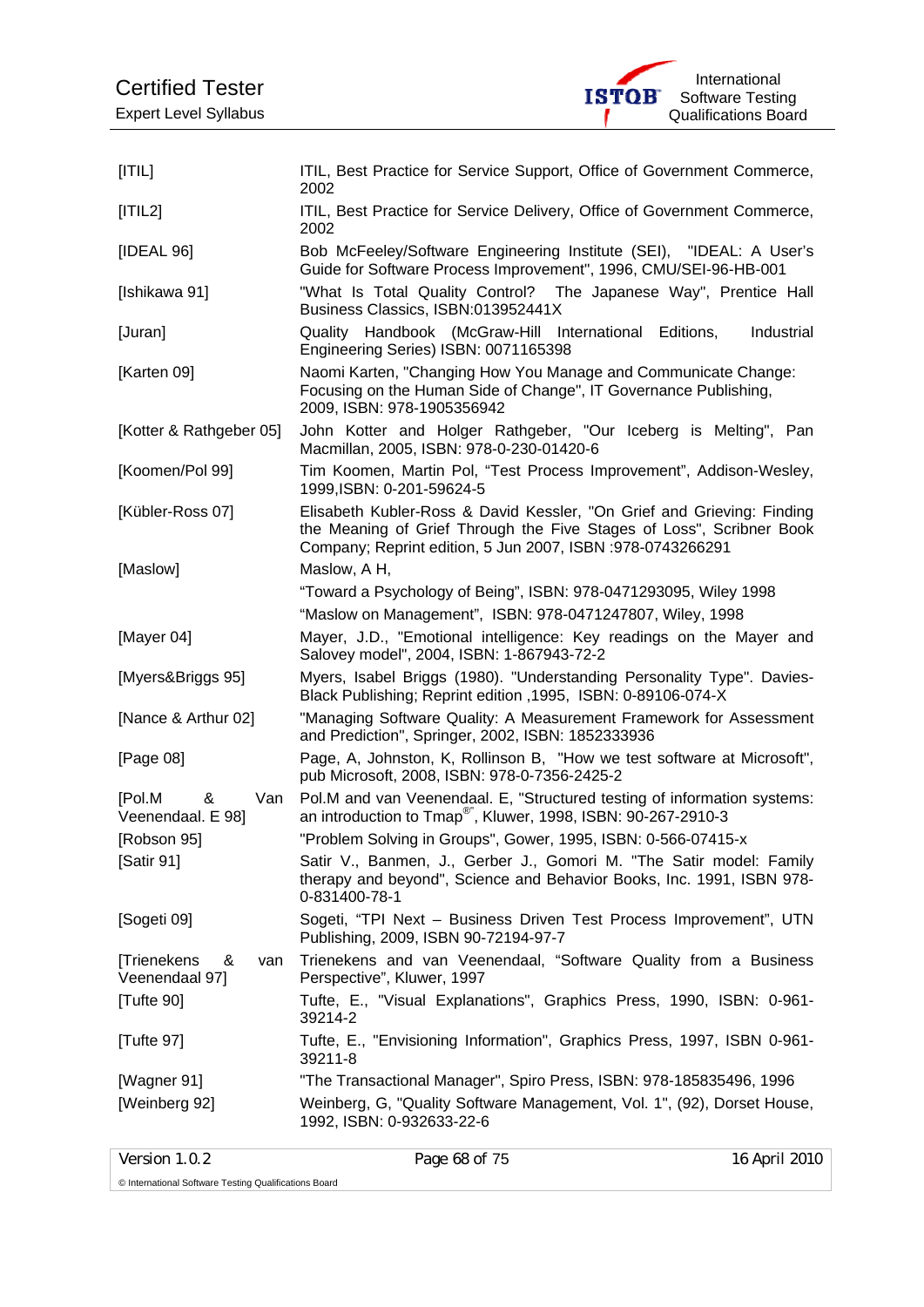

| 11.4<br><b>Papers and Articles</b> |                                                                                                                                                                                                                                                           |
|------------------------------------|-----------------------------------------------------------------------------------------------------------------------------------------------------------------------------------------------------------------------------------------------------------|
| <b>Identifier</b>                  | Paper / article reference                                                                                                                                                                                                                                 |
| [Basili Papers]                    | V.R. Basili, "Software Modeling and Measurement: The Goal<br>$\bullet$<br>Question Metric Paradigm," Computer Science Technical<br>Report Series, CS-TR-2956 (UMIACS-TR-92-96), University<br>of Maryland, College Park, MD, September, 992.              |
|                                    | V.R. Basili, H. D. Rombach, "The TAME Project: Towards<br>$\bullet$<br>Software<br>Environments,"<br>Improvement-Oriented<br><b>IEEE</b><br>Transactions on Software Engineering, vol.SE-14, no.6, June<br>1988, pp.758-773.                              |
|                                    | V.R. Basili, R.W. Selby, "Data Collection and Analysis in<br>$\bullet$<br>Software Research and Management," Proceedings of the<br>American Statistical Association and Biomeasure Society,<br>Joint Statistical Meetings, Philadelphia, PA, August 1984. |
|                                    | R. Basili, D. M. Weiss, "A Methodology for Collecting Valid<br>$\bullet$<br>Software Engineering Data," IEEE Transactions on Software<br>Engineering, vol. SE-10, no.6, November 1984, pp. 728-738.                                                       |
| [Copeland Paper 01]                | Lee Copeland, "When helping doesn't help", SQE Magazine, January<br>2001                                                                                                                                                                                  |
| [Garvin Paper 84]                  | Garvin, D., "What does product quality really mean?", Sloan<br>Management Review, Vol. 26, No. 1, 1984                                                                                                                                                    |
| [Hackman and Oldman<br>Paper 76]   | J. R. Hackman, G. R. Oldham (1976). "Motivation through design of<br>work". Organizational behaviour and human performance 16: 250-<br>279.                                                                                                               |
| [van Veenendaal Paper 08]          | van Veenendaal, E., "Test Process Improvement Manifesto", Testing<br>Experience, Dec 2008                                                                                                                                                                 |

# 11.5 Web References

Even though these references were checked at the time of publication of this Expert Level syllabus, the ISTQB can not be held responsible if references are no longer available.

| <b>Identifier</b> | <b>Web Reference</b>                                                                                                                                                                                   | Link           |
|-------------------|--------------------------------------------------------------------------------------------------------------------------------------------------------------------------------------------------------|----------------|
| [ISTQB-Web]       | Web site of the International Software Testing<br>Qualifications Board. Refer to this website for the<br>latest ISTQB Glossary and syllabi.                                                            | www.istgb.org. |
| [EFQM-Web]        | Web site of the European Foundation for Quality<br>Management.                                                                                                                                         | www.efgm.org   |
|                   | Note that links are provided on the EFQM web site to<br>country/continent-specific models based on the<br>fundamental concepts of excellence for other<br>members of GEM - the Global Excellence Model |                |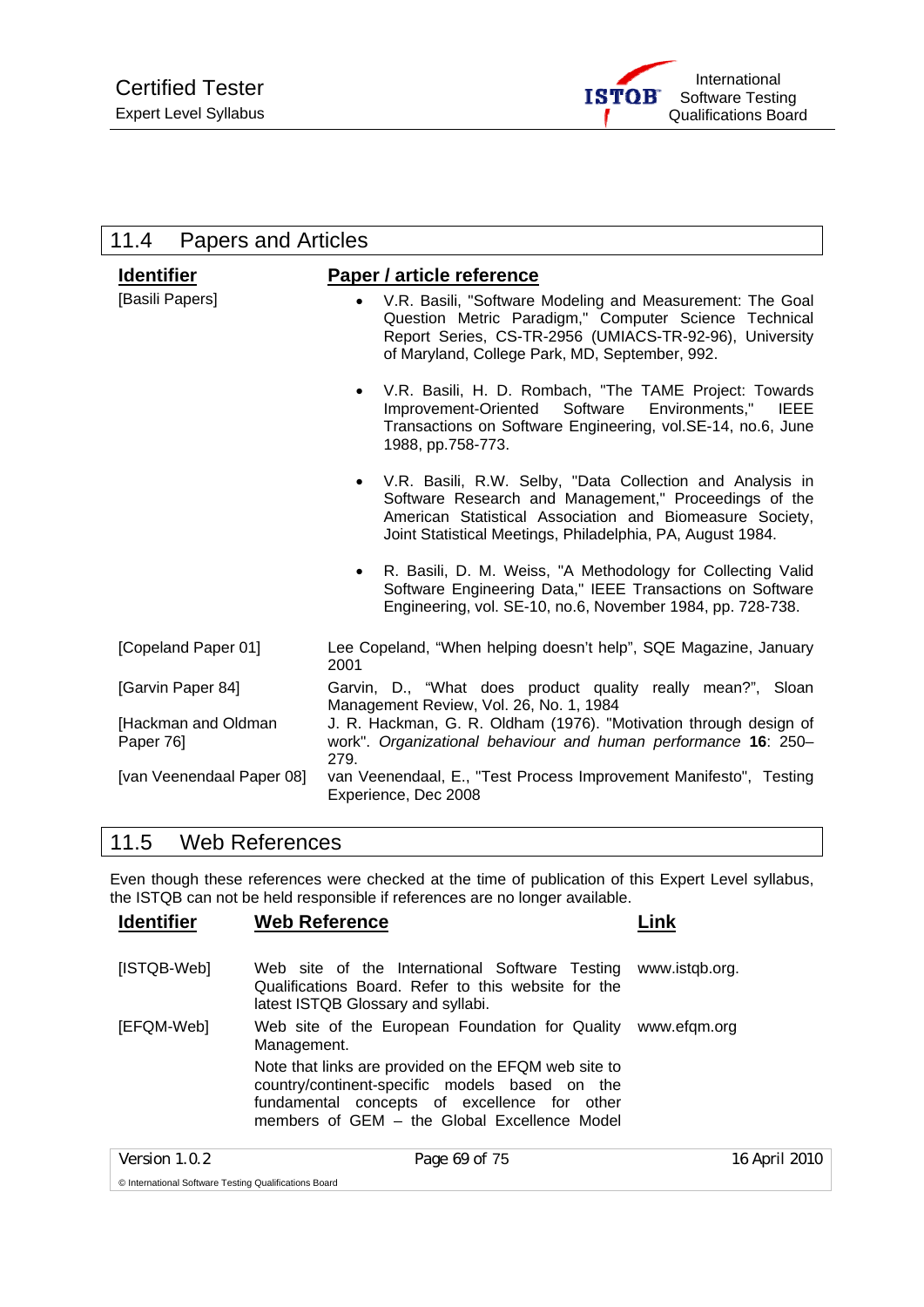

# **Identifier Web Reference Contains Container Contains Contains Contains Contains Contains Contains Contains Conta**

|                           | group, which includes members in North America,<br>Latin America, Australia, and Singapore.                                  |                        |
|---------------------------|------------------------------------------------------------------------------------------------------------------------------|------------------------|
|                           | The EFQM model is only one manifestation of the<br>use of these concepts and is referred to here as an<br>example.           |                        |
| [Honey-Web]               | Web-site of Peter Honey                                                                                                      | www.peterhoney.com     |
| [Kirton-Web]              | McHale, J., Innovators Rule OK-or do they?                                                                                   | www.kaicentre.com      |
| [SEI-Web]                 | Web site of the Software Engineering Institute, for<br>CMM and CMMi and other Software Engineering<br>Institute publications | www.sei.cmu.edu        |
| [SFIAWeb]                 | Web site of the SFIA Foundation (Skills Framework www.sfia.org.uk<br>for the Information Age)                                |                        |
| [TMMi-<br>Foundation-Web] | Web site of the TMMi Foundation                                                                                              | www.TMMifoundation.org |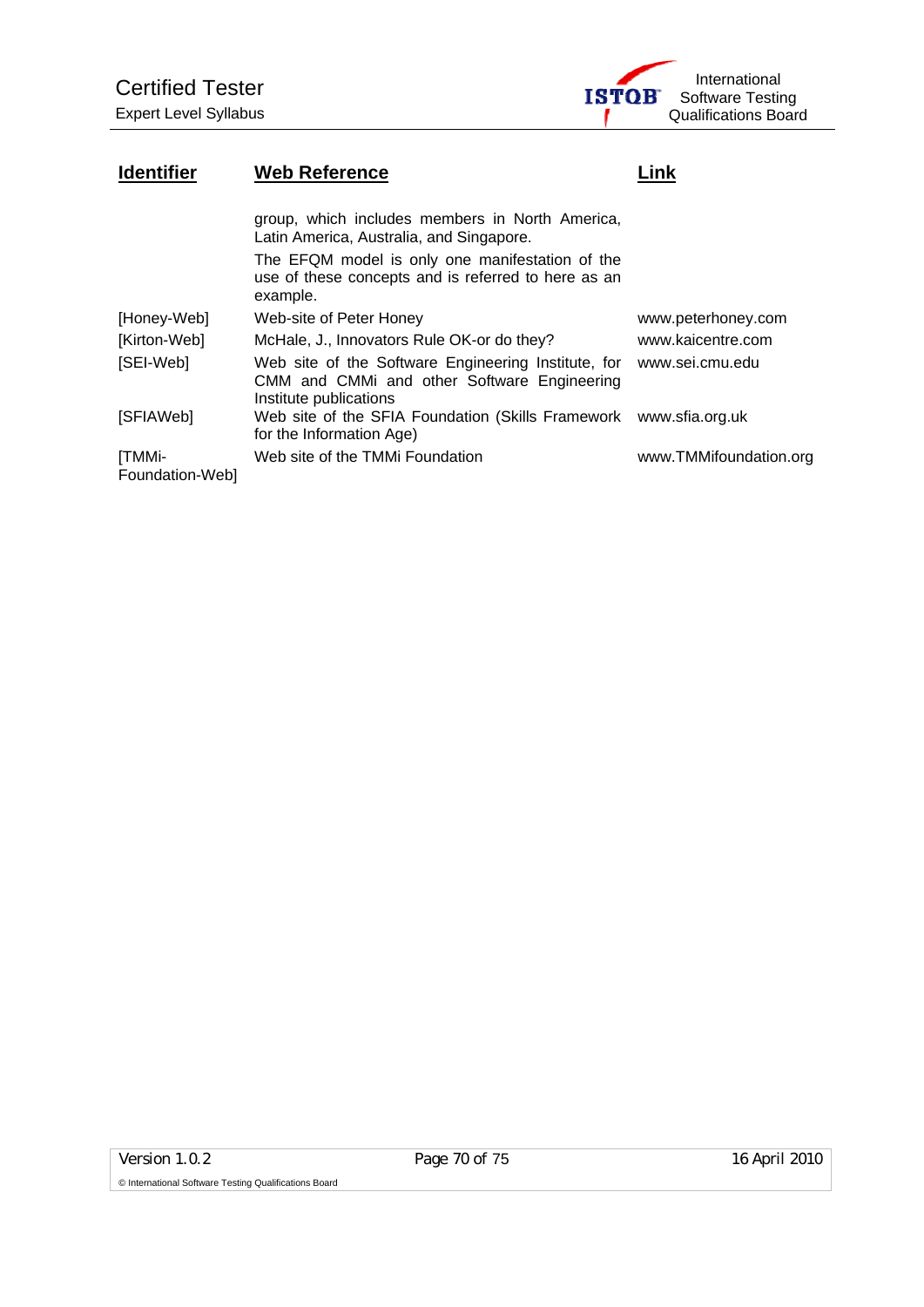

# **12. Appendix A – Notice to Training Providers**

# 12.1 Training Times

Each chapter in the syllabus is assigned an allocated time in minutes. The purpose of this is both to give guidance on the relative proportion of time to be allocated to each section of an accredited course, and to give an approximate minimum time for the teaching of each section.

Training providers may spend more time than is indicated and candidates may spend more time again in reading and research. A course curriculum does not have to follow the same order as the syllabus.

It is not required to conduct the course in one continuous block of time.

The following guidelines have been used:

| <b>Learning Objective K-Level</b> | <b>Minutes (average)</b> |
|-----------------------------------|--------------------------|
| マウ                                | 15                       |
| K3                                | 60                       |
| K4                                | 75                       |
| K5                                |                          |
| (ค                                |                          |

The table below provides a guideline for teaching and exercise times for each chapter and shows separately the timing for exercises which may be conducted in the workplace (all times are shown in minutes). Note that exercises in the workplace may also be conducted as part of the course given by the training provider (see Section 12.3.1 below).

| Nr.            | <b>Chapter</b>                      | <b>Course teaching</b> | <b>Exercises in the</b> | Total     |
|----------------|-------------------------------------|------------------------|-------------------------|-----------|
|                |                                     | and exercises          | workplace               | (minutes) |
|                | Introduction                        | 60                     |                         | 60        |
| $\overline{2}$ | The Context of Improvement          | 285                    | 0                       | 285       |
| 3              | Model-based Improvement             | 390                    | 90                      | 570       |
| 4              | Analytic-based Improvement          | 465                    | 90                      | 555       |
| 5              | Selecting the Approach for<br>Test  | 15                     | 90                      | 105       |
|                | Process Improvement                 |                        |                         |           |
| 6              | Process for Improvement             | 465                    | 435                     | 900       |
|                | Organization, Roles and Skills      | 375                    | 90                      | 465       |
| 8              | Managing Change                     | 195                    | 90                      | 285       |
| 9              | <b>Critical Success Factors</b>     | 120                    | 180                     | 300       |
| 10             | Adapting to Different Life<br>Cycle | 60                     | 0                       | 60        |
|                | <b>Models</b>                       |                        |                         |           |
|                | Total                               | 2520                   | 1065                    | 3585      |

The following table shows the total course times in days, based on an average of seven hours per working day.

| <b>Course element</b>         | Davs | <b>Hours</b> | <b>Minutes</b> |
|-------------------------------|------|--------------|----------------|
| Course teaching and exercises |      |              |                |
| Exercises in the workplace    |      |              | 45             |
| Total:                        |      |              |                |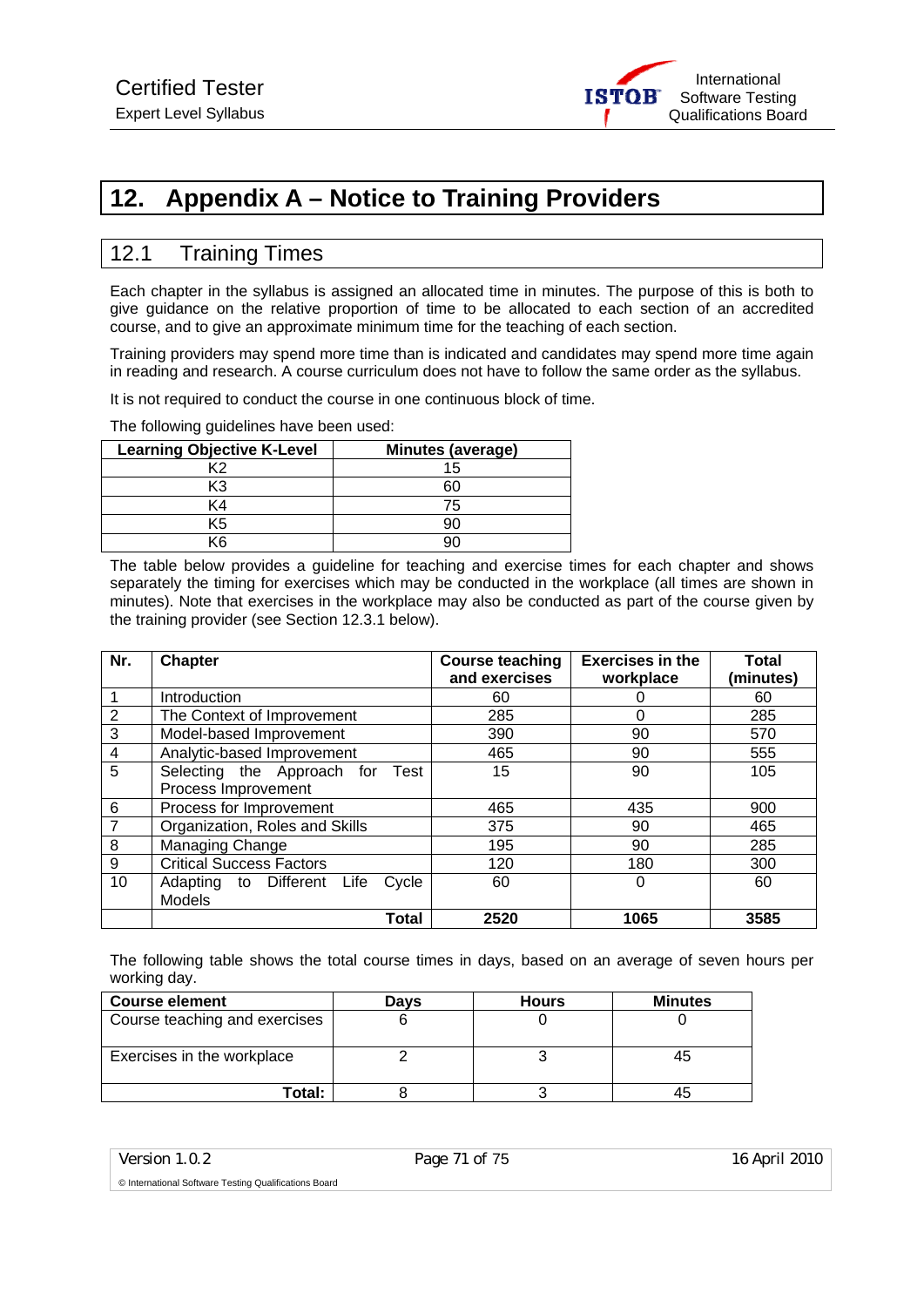

# 12.2 Standards Used

The syllabus contains references to established standards (see Section 11.1), which must be used in the preparation of training material. Each standard used must be the version quoted in the current version of this syllabus. Other publications, templates or standards not referenced in this syllabus may also be used and referenced, but will not be examined.

# 12.3 Practical Exercises

Practical work should be included for all aspects where candidates are expected to apply their knowledge (learning objective of K3 or higher). The lectures and exercises should be based on the learning objectives and the description of the topics in the content of the syllabus.

# *12.3.1 Guidelines for Practical Exercises in the Workplace*

Certain learning objectives may be achieved by conducting practical exercises in the workplace. The following table shows the learning objectives which may be covered by these workplace exercises:

| <b>Subject Area</b>            | <b>Relevant Learning Objectives</b>                                                                                                                                                                                     |  |  |
|--------------------------------|-------------------------------------------------------------------------------------------------------------------------------------------------------------------------------------------------------------------------|--|--|
| Model-based Improvement        | LO 3.3.10<br>(K5) Assess a test organization using either the TPI Next or TMMi<br>model                                                                                                                                 |  |  |
| Analytical-based Improvement   | $LO$ 4.4.2<br>(K5) Recommend appropriate metrics and indicators for tracking<br>improvement trends in a particular improvement situation                                                                                |  |  |
| <b>Selecting Test Process</b>  | LO 5.1.2                                                                                                                                                                                                                |  |  |
| <b>Improvement Approaches</b>  | (K5) Recommend a test process improvement approach in a<br>specific scenario and for a given improvement scope                                                                                                          |  |  |
| Process for Improvement        | LO 6.3.2<br>(K6) Plan and perform assessment interviews using a particular<br>process or content model in which an awareness of interview style<br>and inter-personal skills are demonstrated                           |  |  |
|                                | $LO$ 6.3.3<br>(K6) Create and present a summary of the conclusions (based on<br>an analysis of the findings) and findings from an assessment                                                                            |  |  |
|                                | LO 6.3.4<br>(K2) Summarize the approach to solution analysis                                                                                                                                                            |  |  |
|                                | LO 6.3.5<br>(K5) Recommend test process improvement actions on the basis of<br>assessment results and the analysis performed                                                                                            |  |  |
|                                | LO 6.4.5<br>(K6) Create a test improvement plan                                                                                                                                                                         |  |  |
|                                | LO 6.5.2<br>(K4) Select an appropriate pilot from a list of possibilities                                                                                                                                               |  |  |
| Organization, Roles and Skills | LO 7.3.2<br>(K5) Assess test professionals (e.g., potential members of a Test<br>Process Group / Technical Working Group) with regard to their<br>deficits of the principal soft skills needed to perform an assessment |  |  |
| Managing Change                | LO 8.2.2<br>(K6) Create a test improvement plan considering<br>change<br>management issues, with appropriate steps and actions                                                                                          |  |  |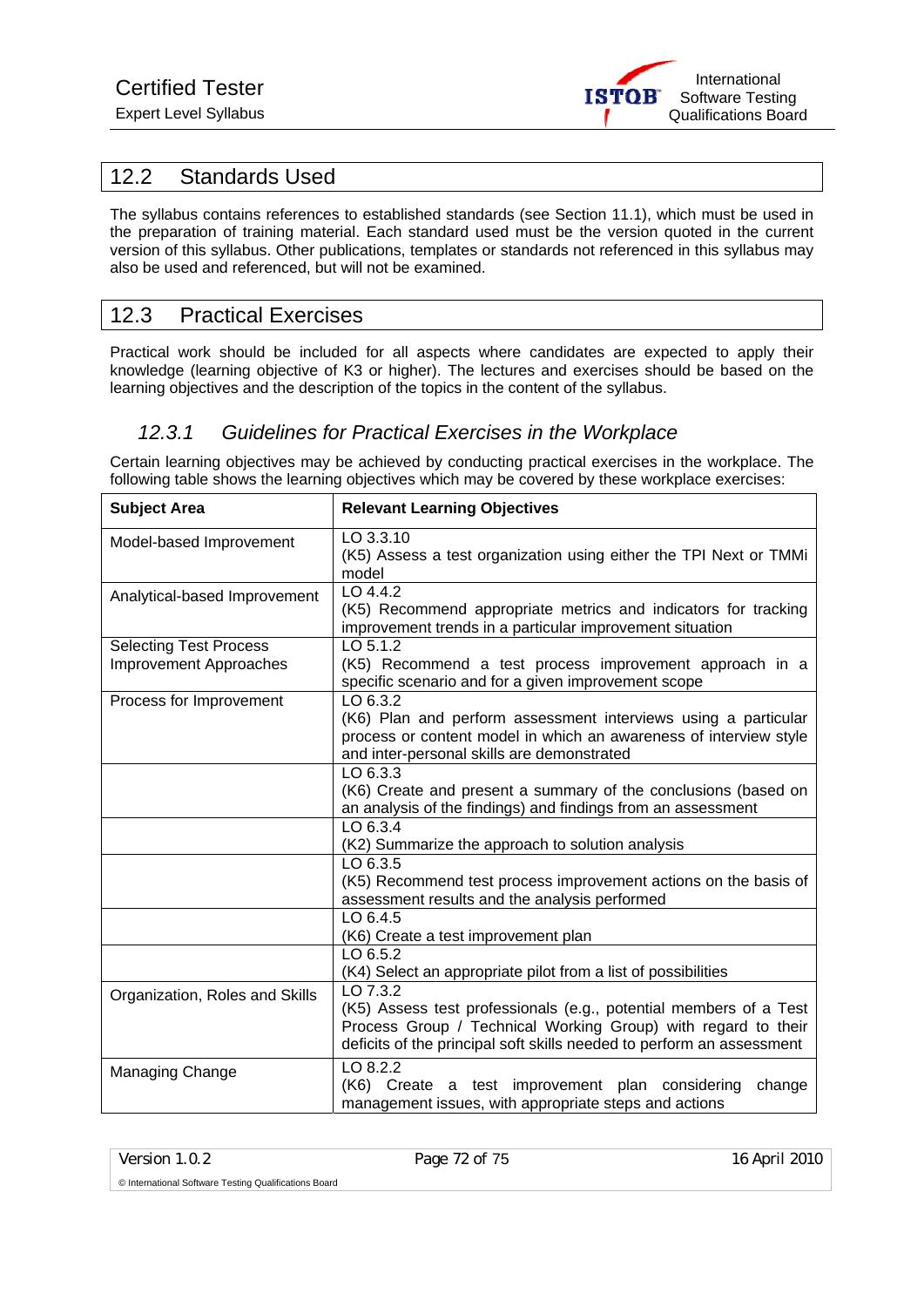| <b>Expert Level Syllabus</b> |  |
|------------------------------|--|
|------------------------------|--|

| <b>Subject Area</b>             | <b>Relevant Learning Objectives</b>                                                           |
|---------------------------------|-----------------------------------------------------------------------------------------------|
| <b>Critical Success Factors</b> | $LO$ 9.1.2<br>(K5) Assess the critical success factors for a test improvement<br>project      |
|                                 | $LO$ 9.1.3<br>(K5) Recommend appropriate measures to mitigate the project risks<br>identified |

The following guidelines apply:

- 1. Training providers must publish any requirements for practical exercises in the workplace before the course commences.
- 2. The training provider must approve a proposal submitted by the participant before the practical exercise takes place.
- 3. The training provider must ensure that the relevant teaching has been provided before the participant performs the practical exercise.
- 4. Communication between the training provider and the participant must be made available for answering questions and checking on progress.
- 5. The results of the practical exercise must be submitted to the training provider. It is recommended that the results are presented or at least made available to other course participants.

## 12.4 Generic Guidance to Training Providers Regarding Criteria

#### *12.4.1 Expert Level Training Provider Criteria*

A training provider needs to submit an application form to the National Board. The National Board grants the training provider a right to provide ISTQB Expert Level courses on the Expert Level module based on following criteria:

- It is generally required that the training provider is also accredited to provide the following ISTQB courses:
	- Foundation Level
	- Advanced Level, module Test Management
- Alternatives are allowed, if the reason is well-formulated to the board
- Training providers should have at least two Expert Level trainers for the module approved by the National Board. Having only one trainer can be approved at the discretion of the board.
- Training providers have recognized status in testing (as a training provider or other), especially in "Improving the testing process"

### *12.4.2 Expert Level Courses*

A training provider needs to submit an application form to National Board to have the course material accredited. The National Board approves the course material based on the following criteria:

- Course material for an Expert Level module complies with the syllabus
- Timing complies to the values defined in Section 12.1 "Training Times"
- The time spent on exercise discussions during the course and work-based assignments shall not be less than the timings given in Section 12.1 "Training Times"
- Maximum class size 10 (to enable personal focus from the trainer)

© International Software Testing Qualifications Board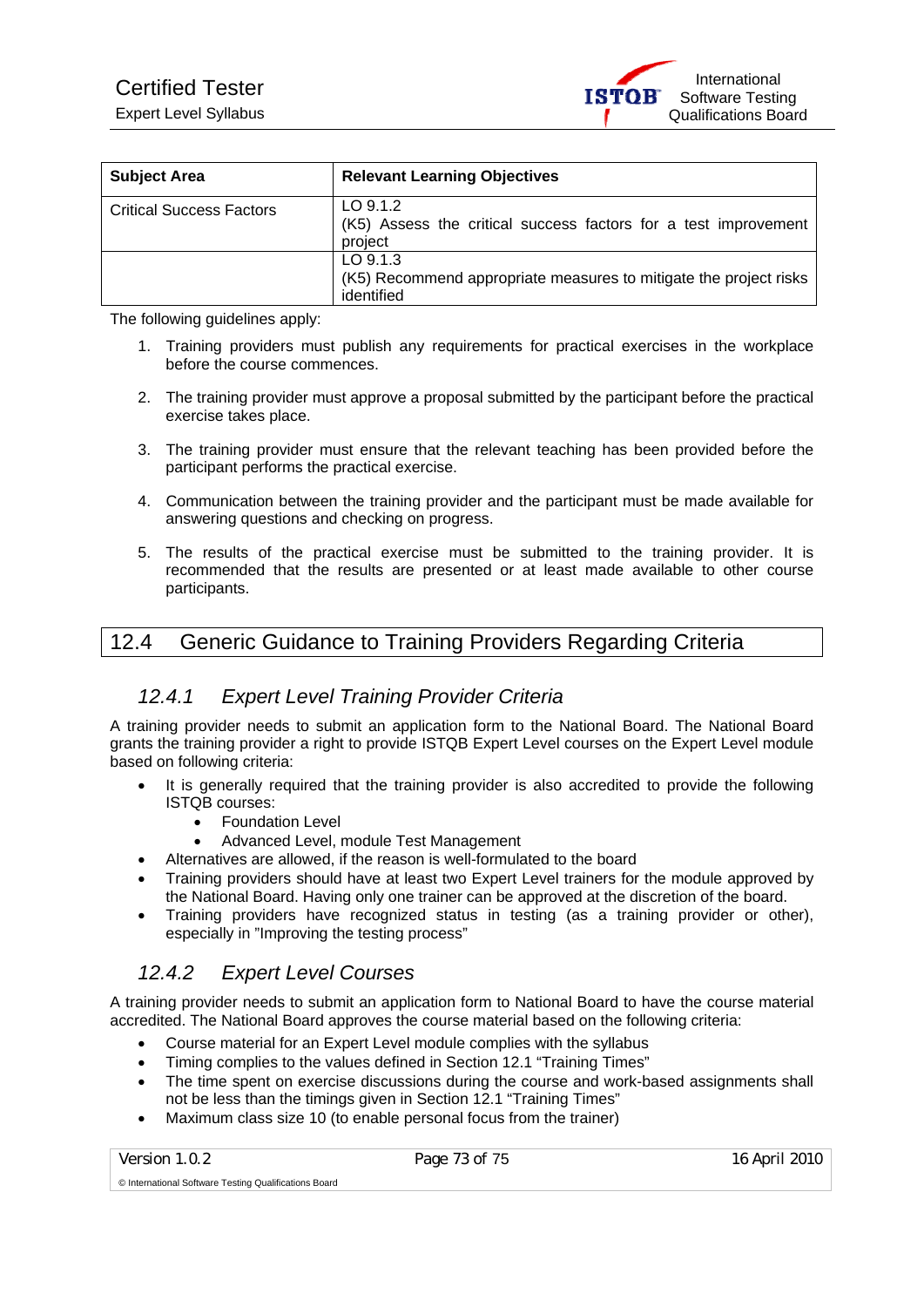• Needs to use at least the applicable terms defined in the current ISTQB Glossary

### *12.4.3 Trainer Entry Criteria*

At Expert Level there will be a formal accreditation of the lecturers. Trainers need to submit an application form to the National Board. A trainer needs to be able to build on what has been taught on previous ISTQB levels. The trainer must also be able to convey that expertise to the participants in a manner which is effective and permits them to learn. This can be judged with following criteria:

- The trainer has passed at least the required ISTQB Advanced module(s) as defined by the entry criteria or equivalent (e.g., ISEB Practitioner Version 1.1 – 4th September 2001)
- It is highly recommended that the lecturers possesses the full ISTQB Advanced certificate.
- It is highly recommended to have a university degree, have teaching experience, be recognized as an expert and have sound experience. As reaching all of these is not often practical, it will be possible to compensate one with another. Thus the trainer needs to meet additionally at least two of the criteria below:
	- The trainer has substantial teaching experience (flve years with at least three classes totaling five days per year taught) and teaching experience in the subject matter (three or more classes taught in the subject area covered by the Expert Level module)
	- The trainer is a recognized testing industry leader, conference speaker, author or equivalent
	- The trainer has advanced university degrees related to testing (e.g., B.Sc, M.Sc. or Ph.D.)
	- The trainer has at least six years of real world experience in testing and two years expertise in the subject covered by the module

If the criteria are not fulfilled, the board can appoint the trainer to be a trainee trainer in Expert Level courses, provided they are certified to full ISTQB Advanced Level and fulfill at least one criterion from the additional criteria list. After three co-deliveries with an Expert Level trainer, the trainee trainer can resend his/her application and gain the full trainer status at the discretion of the board.